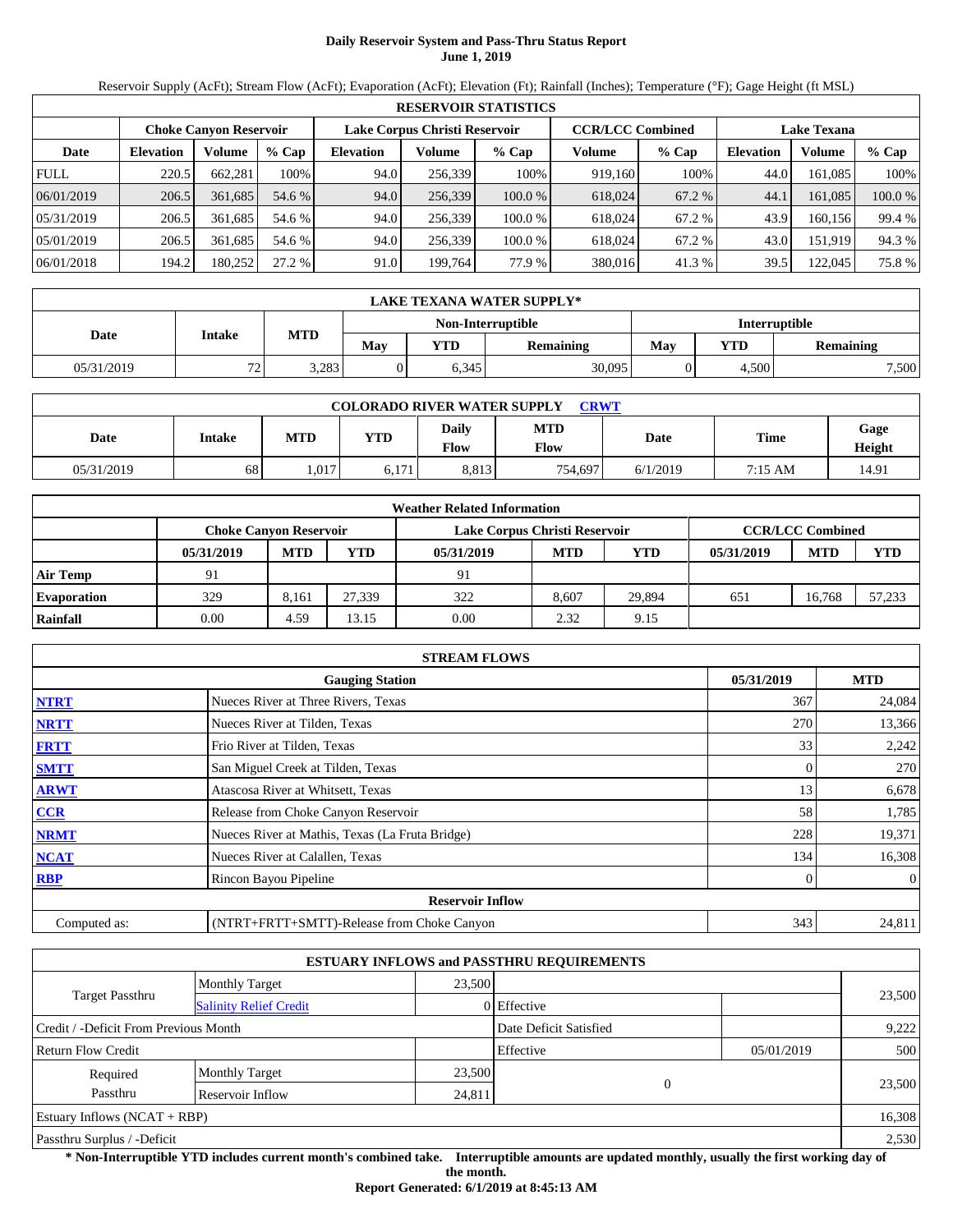# **Daily Reservoir System and Pass-Thru Status Report June 2, 2019**

Reservoir Supply (AcFt); Stream Flow (AcFt); Evaporation (AcFt); Elevation (Ft); Rainfall (Inches); Temperature (°F); Gage Height (ft MSL)

|             | <b>RESERVOIR STATISTICS</b>                                                                                     |         |         |                  |         |         |         |         |                  |         |         |  |  |
|-------------|-----------------------------------------------------------------------------------------------------------------|---------|---------|------------------|---------|---------|---------|---------|------------------|---------|---------|--|--|
|             | Lake Corpus Christi Reservoir<br><b>CCR/LCC Combined</b><br><b>Lake Texana</b><br><b>Choke Canvon Reservoir</b> |         |         |                  |         |         |         |         |                  |         |         |  |  |
| Date        | <b>Elevation</b>                                                                                                | Volume  | $%$ Cap | <b>Elevation</b> | Volume  | $%$ Cap | Volume  | $%$ Cap | <b>Elevation</b> | Volume  | $%$ Cap |  |  |
| <b>FULL</b> | 220.5                                                                                                           | 662.281 | 100%    | 94.0             | 256.339 | 100%    | 919.160 | 100%    | 44.0             | 161.085 | 100%    |  |  |
| 06/02/2019  | 206.5                                                                                                           | 361,685 | 54.6 %  | 94.0             | 256,339 | 100.0%  | 618,024 | 67.2 %  | 44.0             | 161.085 | 100.0 % |  |  |
| 06/01/2019  | 206.5                                                                                                           | 361.685 | 54.6 %  | 94.0             | 256,339 | 100.0 % | 618,024 | 67.2 %  | 44.1             | 161.085 | 100.0 % |  |  |
| 05/02/2019  | 206.5                                                                                                           | 361.685 | 54.6 %  | 94.0             | 256.339 | 100.0 % | 618,024 | 67.2 %  | 43.0             | 151,919 | 94.3 %  |  |  |
| 06/02/2018  | 194.2                                                                                                           | 180,252 | 27.2 %  | 90.9             | 197,976 | 77.2 %  | 378,228 | 41.1 %  | 39.5             | 121,245 | 75.3 %  |  |  |

|                                    | LAKE TEXANA WATER SUPPLY*      |                  |     |       |           |     |                  |       |  |  |  |  |
|------------------------------------|--------------------------------|------------------|-----|-------|-----------|-----|------------------|-------|--|--|--|--|
| Interruptible<br>Non-Interruptible |                                |                  |     |       |           |     |                  |       |  |  |  |  |
| Date                               | Intake                         | <b>MTD</b>       | May | YTD   | Remaining | May | <b>Remaining</b> |       |  |  |  |  |
| 06/01/2019                         | 72<br>$\overline{\phantom{a}}$ | 72<br>. <u>.</u> |     | 6,345 | 30,095    |     | 4,500            | 7,500 |  |  |  |  |

| <b>COLORADO RIVER WATER SUPPLY</b><br><b>CRWT</b> |        |     |                  |               |                    |          |         |                |  |  |  |
|---------------------------------------------------|--------|-----|------------------|---------------|--------------------|----------|---------|----------------|--|--|--|
| Date                                              | Intake | MTD | <b>YTD</b>       | Daily<br>Flow | <b>MTD</b><br>Flow | Date     | Time    | Gage<br>Height |  |  |  |
| 06/01/2019                                        | 68     | 68  | 5.222.<br>ے کہ ک | 9,389         | 9,389              | 6/2/2019 | 7:15 AM | 13.66          |  |  |  |

|                    | <b>Weather Related Information</b> |            |            |                               |            |        |            |                         |            |  |  |  |
|--------------------|------------------------------------|------------|------------|-------------------------------|------------|--------|------------|-------------------------|------------|--|--|--|
|                    | <b>Choke Canvon Reservoir</b>      |            |            | Lake Corpus Christi Reservoir |            |        |            | <b>CCR/LCC Combined</b> |            |  |  |  |
|                    | 06/01/2019                         | <b>MTD</b> | <b>YTD</b> | 06/01/2019                    | <b>MTD</b> | YTD    | 06/01/2019 | <b>MTD</b>              | <b>YTD</b> |  |  |  |
| <b>Air Temp</b>    | 92                                 |            |            | 92                            |            |        |            |                         |            |  |  |  |
| <b>Evaporation</b> | 309                                | 309        | 27.648     | 322                           | 322        | 30.216 | 631        | 631                     | 57,864     |  |  |  |
| Rainfall           | 0.00                               | 0.00       | 13.15      | 0.00                          | 0.00       | 9.15   |            |                         |            |  |  |  |

|              | <b>STREAM FLOWS</b>                             |            |                |
|--------------|-------------------------------------------------|------------|----------------|
|              | <b>Gauging Station</b>                          | 06/01/2019 | <b>MTD</b>     |
| <b>NTRT</b>  | Nueces River at Three Rivers, Texas             | 343        | 343            |
| <b>NRTT</b>  | Nueces River at Tilden, Texas                   | 246        | 246            |
| <b>FRTT</b>  | Frio River at Tilden, Texas                     | 32         | 32             |
| <b>SMTT</b>  | San Miguel Creek at Tilden, Texas               | 0          | $\overline{0}$ |
| <b>ARWT</b>  | Atascosa River at Whitsett, Texas               | 13         | 13             |
| <b>CCR</b>   | Release from Choke Canyon Reservoir             | 58         | 58             |
| <b>NRMT</b>  | Nueces River at Mathis, Texas (La Fruta Bridge) | 191        | 191            |
| <b>NCAT</b>  | Nueces River at Calallen, Texas                 | 122        | 122            |
| <b>RBP</b>   | Rincon Bayou Pipeline                           | 0          | $\overline{0}$ |
|              | <b>Reservoir Inflow</b>                         |            |                |
| Computed as: | (NTRT+FRTT+SMTT)-Release from Choke Canyon      | 318        | 318            |

|                                       |                               |        | <b>ESTUARY INFLOWS and PASSTHRU REQUIREMENTS</b> |            |                |
|---------------------------------------|-------------------------------|--------|--------------------------------------------------|------------|----------------|
|                                       | <b>Monthly Target</b>         | 23,500 |                                                  |            |                |
| Target Passthru                       | <b>Salinity Relief Credit</b> |        | 0 Effective                                      |            | 23,500         |
| Credit / -Deficit From Previous Month |                               |        | Date Deficit Satisfied                           |            | 2,530          |
| <b>Return Flow Credit</b>             |                               |        | Effective                                        | 06/01/2019 | 500            |
| Required                              | <b>Monthly Target</b>         | 23,500 |                                                  |            |                |
| Passthru                              | Reservoir Inflow              | 318    | $\theta$                                         |            | 318            |
| Estuary Inflows $(NCAT + RBP)$        |                               |        |                                                  |            | 122            |
| Passthru Surplus / -Deficit           |                               |        |                                                  |            | $\overline{0}$ |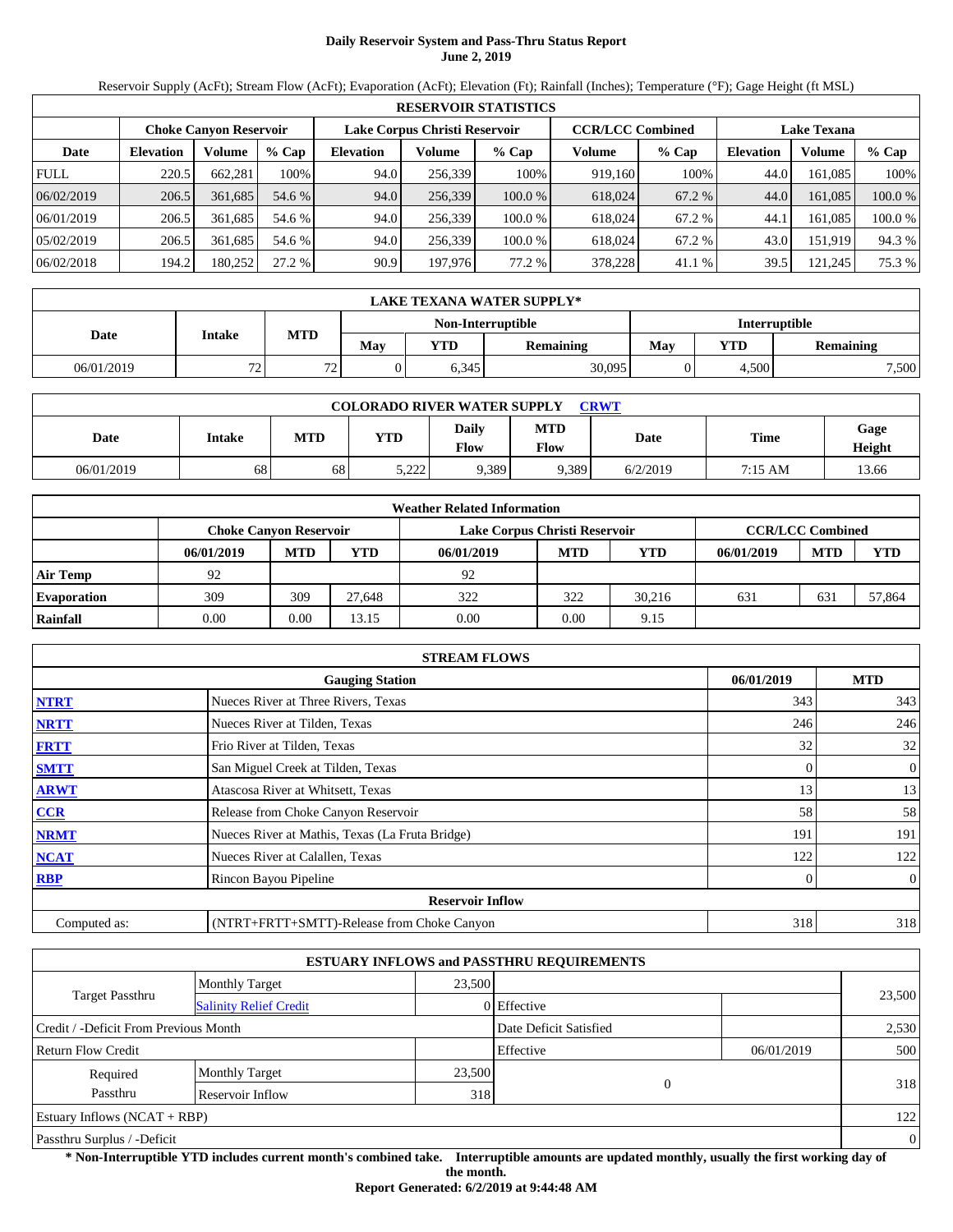# **Daily Reservoir System and Pass-Thru Status Report June 3, 2019**

Reservoir Supply (AcFt); Stream Flow (AcFt); Evaporation (AcFt); Elevation (Ft); Rainfall (Inches); Temperature (°F); Gage Height (ft MSL)

|             | <b>RESERVOIR STATISTICS</b> |                               |         |                  |                               |         |                         |        |                    |         |         |  |  |
|-------------|-----------------------------|-------------------------------|---------|------------------|-------------------------------|---------|-------------------------|--------|--------------------|---------|---------|--|--|
|             |                             | <b>Choke Canvon Reservoir</b> |         |                  | Lake Corpus Christi Reservoir |         | <b>CCR/LCC Combined</b> |        | <b>Lake Texana</b> |         |         |  |  |
| Date        | <b>Elevation</b>            | Volume                        | $%$ Cap | <b>Elevation</b> | Volume                        | $%$ Cap | Volume                  | % Cap  | <b>Elevation</b>   | Volume  | $%$ Cap |  |  |
| <b>FULL</b> | 220.5                       | 662.281                       | 100%    | 94.0             | 256,339                       | 100%    | 919,160                 | 100%   | 44.0               | 161.085 | 100%    |  |  |
| 06/03/2019  | 206.5                       | 361,685                       | 54.6 %  | 94.0             | 256,339                       | 100.0%  | 618,024                 | 67.2 % | 44.0               | 161.085 | 100.0 % |  |  |
| 06/02/2019  | 206.5                       | 361.685                       | 54.6 %  | 94.0             | 256,339                       | 100.0%  | 618,024                 | 67.2 % | 44.0               | 161.085 | 100.0 % |  |  |
| 05/03/2019  | 206.4                       | 359,922                       | 54.3 %  | 94.0             | 256,339                       | 100.0%  | 616,261                 | 67.0 % | 43.0               | 151,919 | 94.3 %  |  |  |
| 06/03/2018  | 194.2                       | 180,252                       | 27.2 %  | 90.9             | 197,976                       | 77.2 %  | 378.228                 | 41.1 % | 39.5               | 121,245 | 75.3 %  |  |  |

|            | <b>LAKE TEXANA WATER SUPPLY*</b> |            |     |            |                   |                      |            |                  |  |  |  |
|------------|----------------------------------|------------|-----|------------|-------------------|----------------------|------------|------------------|--|--|--|
|            |                                  |            |     |            | Non-Interruptible | <b>Interruptible</b> |            |                  |  |  |  |
| Date       | Intake                           | <b>MTD</b> | May | <b>YTD</b> | Remaining         | May                  | <b>YTD</b> | <b>Remaining</b> |  |  |  |
| 06/02/2019 | 72<br><u>_</u>                   | 144.       |     | 6,345      | 30,095            |                      | 4.500      | 7,500            |  |  |  |

| <b>COLORADO RIVER WATER SUPPLY</b><br><b>CRWT</b> |        |            |            |               |             |          |             |                |  |  |  |
|---------------------------------------------------|--------|------------|------------|---------------|-------------|----------|-------------|----------------|--|--|--|
| Date                                              | Intake | <b>MTD</b> | <b>YTD</b> | Daily<br>Flow | MTD<br>Flow | Date     | <b>Time</b> | Gage<br>Height |  |  |  |
| 06/02/2019                                        | 68     | 135        | 5,290      | 7,503         | 16.892      | 6/3/2019 | 7:15 AM     | 12.14          |  |  |  |

|                    | <b>Weather Related Information</b> |            |            |                               |                         |        |            |            |            |  |  |  |
|--------------------|------------------------------------|------------|------------|-------------------------------|-------------------------|--------|------------|------------|------------|--|--|--|
|                    | <b>Choke Canvon Reservoir</b>      |            |            | Lake Corpus Christi Reservoir | <b>CCR/LCC Combined</b> |        |            |            |            |  |  |  |
|                    | 06/02/2019                         | <b>MTD</b> | <b>YTD</b> | 06/02/2019                    | <b>MTD</b>              | YTD    | 06/02/2019 | <b>MTD</b> | <b>YTD</b> |  |  |  |
| <b>Air Temp</b>    | 93                                 |            |            | 92                            |                         |        |            |            |            |  |  |  |
| <b>Evaporation</b> | 350                                | 659        | 27.998     | 322                           | 644                     | 30.538 | 672        | ,303       | 58,536     |  |  |  |
| Rainfall           | 0.00                               | 0.00       | 13.15      | 0.00                          | 0.00                    | 9.15   |            |            |            |  |  |  |

|              | <b>STREAM FLOWS</b>                             |            |                |
|--------------|-------------------------------------------------|------------|----------------|
|              | <b>Gauging Station</b>                          | 06/02/2019 | <b>MTD</b>     |
| <b>NTRT</b>  | Nueces River at Three Rivers, Texas             | 326        | 669            |
| <b>NRTT</b>  | Nueces River at Tilden, Texas                   | 345        | 592            |
| <b>FRTT</b>  | Frio River at Tilden, Texas                     | 30         | 62             |
| <b>SMTT</b>  | San Miguel Creek at Tilden, Texas               | 0          | $\overline{0}$ |
| <b>ARWT</b>  | Atascosa River at Whitsett, Texas               | 11         | 24             |
| CCR          | Release from Choke Canyon Reservoir             | 58         | 115            |
| <b>NRMT</b>  | Nueces River at Mathis, Texas (La Fruta Bridge) | 190        | 380            |
| <b>NCAT</b>  | Nueces River at Calallen, Texas                 | 78         | 200            |
| <b>RBP</b>   | Rincon Bayou Pipeline                           | 0          | $\overline{0}$ |
|              | <b>Reservoir Inflow</b>                         |            |                |
| Computed as: | (NTRT+FRTT+SMTT)-Release from Choke Canyon      | 298        | 616            |

|                                       |                               |                 | <b>ESTUARY INFLOWS and PASSTHRU REQUIREMENTS</b> |            |        |  |  |
|---------------------------------------|-------------------------------|-----------------|--------------------------------------------------|------------|--------|--|--|
|                                       | <b>Monthly Target</b>         | 23,000          |                                                  |            | 23,000 |  |  |
| Target Passthru                       | <b>Salinity Relief Credit</b> |                 | 0 Effective                                      |            |        |  |  |
| Credit / -Deficit From Previous Month |                               |                 | Date Deficit Satisfied                           |            | 2,530  |  |  |
| <b>Return Flow Credit</b>             |                               |                 | Effective                                        | 06/01/2019 | 500    |  |  |
| Required                              | <b>Monthly Target</b>         | 23,000          |                                                  |            |        |  |  |
| Passthru                              | Reservoir Inflow              | $\theta$<br>616 |                                                  | 616        |        |  |  |
| Estuary Inflows $(NCAT + RBP)$        |                               |                 |                                                  |            | 200    |  |  |
| Passthru Surplus / -Deficit           |                               |                 |                                                  |            | 2,615  |  |  |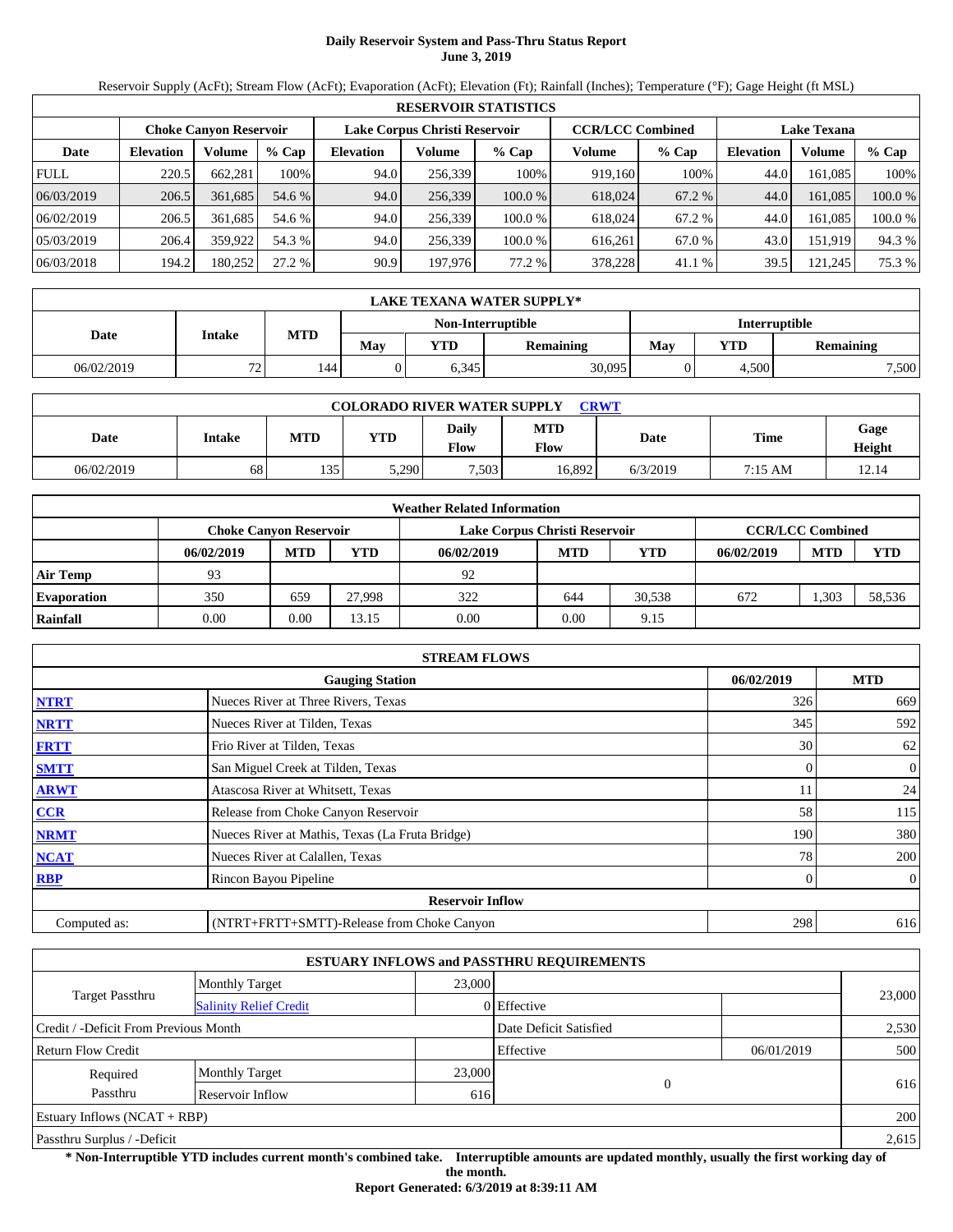# **Daily Reservoir System and Pass-Thru Status Report June 4, 2019**

Reservoir Supply (AcFt); Stream Flow (AcFt); Evaporation (AcFt); Elevation (Ft); Rainfall (Inches); Temperature (°F); Gage Height (ft MSL)

|             | <b>RESERVOIR STATISTICS</b> |                               |         |                  |                               |           |                         |        |                    |         |         |  |  |
|-------------|-----------------------------|-------------------------------|---------|------------------|-------------------------------|-----------|-------------------------|--------|--------------------|---------|---------|--|--|
|             |                             | <b>Choke Canvon Reservoir</b> |         |                  | Lake Corpus Christi Reservoir |           | <b>CCR/LCC Combined</b> |        | <b>Lake Texana</b> |         |         |  |  |
| Date        | <b>Elevation</b>            | Volume                        | $%$ Cap | <b>Elevation</b> | Volume                        | $%$ Cap   | Volume                  | % Cap  | <b>Elevation</b>   | Volume  | % Cap   |  |  |
| <b>FULL</b> | 220.5                       | 662.281                       | 100%    | 94.0             | 256,339                       | 100%      | 919,160                 | 100%   | 44.0               | 161,085 | 100%    |  |  |
| 06/04/2019  | 206.5                       | 361,685                       | 54.6 %  | 94.0             | 256,339                       | 100.0%    | 618,024                 | 67.2 % | 44.0               | 161.085 | 100.0 % |  |  |
| 06/03/2019  | 206.5                       | 361,685                       | 54.6 %  | 94.0             | 256,339                       | $100.0\%$ | 618,024                 | 67.2 % | 44.0               | 161.085 | 100.0%  |  |  |
| 05/04/2019  | 206.6                       | 363,453                       | 54.8 %  | 94.0             | 256,339                       | 100.0%    | 619.792                 | 67.4 % | 43.0               | 151,919 | 94.3 %  |  |  |
| 06/04/2018  | 194.1                       | 179,083                       | 27.0 %  | 90.9             | 197,976                       | 77.2 %    | 377,059                 | 41.0 % | 39.5               | 121,245 | 75.3 %  |  |  |

|            | LAKE TEXANA WATER SUPPLY* |            |       |                   |                  |                      |              |                  |  |  |  |
|------------|---------------------------|------------|-------|-------------------|------------------|----------------------|--------------|------------------|--|--|--|
|            |                           |            |       | Non-Interruptible |                  | <b>Interruptible</b> |              |                  |  |  |  |
| Date       | Intake                    | <b>MTD</b> | May   | $_{\rm VTD}$      | <b>Remaining</b> | May                  | $_{\rm VTD}$ | <b>Remaining</b> |  |  |  |
| 06/03/2019 | 110                       | 253        | 3,283 | 9,628             | 26,812           |                      | 4.500        | 7,500            |  |  |  |

| <b>COLORADO RIVER WATER SUPPLY</b><br><b>CRWT</b> |        |            |       |               |             |          |             |                |  |  |  |
|---------------------------------------------------|--------|------------|-------|---------------|-------------|----------|-------------|----------------|--|--|--|
| Date                                              | Intake | <b>MTD</b> | YTD   | Daily<br>Flow | MTD<br>Flow | Date     | <b>Time</b> | Gage<br>Height |  |  |  |
| 06/03/2019                                        | 29     | 165        | 5,319 | 5.260         | 22.153      | 6/4/2019 | 7:15 AM     | 1.52           |  |  |  |

|                    | <b>Weather Related Information</b> |            |            |                               |                         |        |            |            |            |  |  |  |
|--------------------|------------------------------------|------------|------------|-------------------------------|-------------------------|--------|------------|------------|------------|--|--|--|
|                    | <b>Choke Canvon Reservoir</b>      |            |            | Lake Corpus Christi Reservoir | <b>CCR/LCC Combined</b> |        |            |            |            |  |  |  |
|                    | 06/03/2019                         | <b>MTD</b> | <b>YTD</b> | 06/03/2019                    | <b>MTD</b>              | YTD    | 06/03/2019 | <b>MTD</b> | <b>YTD</b> |  |  |  |
| <b>Air Temp</b>    | 84                                 |            |            | 91                            |                         |        |            |            |            |  |  |  |
| <b>Evaporation</b> | 422                                | L081       | 28.420     | 334                           | 978                     | 30,872 | 756        | 2,059      | 59,292     |  |  |  |
| Rainfall           | 0.00                               | 0.00       | 13.15      | 0.00                          | 0.00                    | 9.15   |            |            |            |  |  |  |

|              | <b>STREAM FLOWS</b>                             |            |                  |
|--------------|-------------------------------------------------|------------|------------------|
|              | <b>Gauging Station</b>                          | 06/03/2019 | <b>MTD</b>       |
| <b>NTRT</b>  | Nueces River at Three Rivers, Texas             | 369        | 1,038            |
| <b>NRTT</b>  | Nueces River at Tilden, Texas                   | 881        | 1,473            |
| <b>FRTT</b>  | Frio River at Tilden, Texas                     | 28         | 90               |
| <b>SMTT</b>  | San Miguel Creek at Tilden, Texas               | 0          | $\boldsymbol{0}$ |
| <b>ARWT</b>  | Atascosa River at Whitsett, Texas               | 15         | 38               |
| <b>CCR</b>   | Release from Choke Canyon Reservoir             | 58         | 173              |
| <b>NRMT</b>  | Nueces River at Mathis, Texas (La Fruta Bridge) | 189        | 569              |
| <b>NCAT</b>  | Nueces River at Calallen, Texas                 | 48         | 248              |
| <b>RBP</b>   | Rincon Bayou Pipeline                           |            | $\overline{0}$   |
|              | <b>Reservoir Inflow</b>                         |            |                  |
| Computed as: | (NTRT+FRTT+SMTT)-Release from Choke Canyon      | 339        | 955              |

|                                       |                               |        | <b>ESTUARY INFLOWS and PASSTHRU REQUIREMENTS</b> |            |        |
|---------------------------------------|-------------------------------|--------|--------------------------------------------------|------------|--------|
|                                       | <b>Monthly Target</b>         | 23,000 |                                                  |            |        |
| Target Passthru                       | <b>Salinity Relief Credit</b> |        | 0 Effective                                      |            | 23,000 |
| Credit / -Deficit From Previous Month |                               |        | Date Deficit Satisfied                           |            | 2,530  |
| <b>Return Flow Credit</b>             |                               |        | Effective                                        | 06/01/2019 | 500    |
| Required                              | <b>Monthly Target</b>         | 23,000 |                                                  |            |        |
| Passthru<br>Reservoir Inflow          |                               |        | 955                                              | $\Omega$   | 955    |
| Estuary Inflows $(NCAT + RBP)$        |                               |        |                                                  |            | 248    |
| Passthru Surplus / -Deficit           |                               |        |                                                  |            | 2,323  |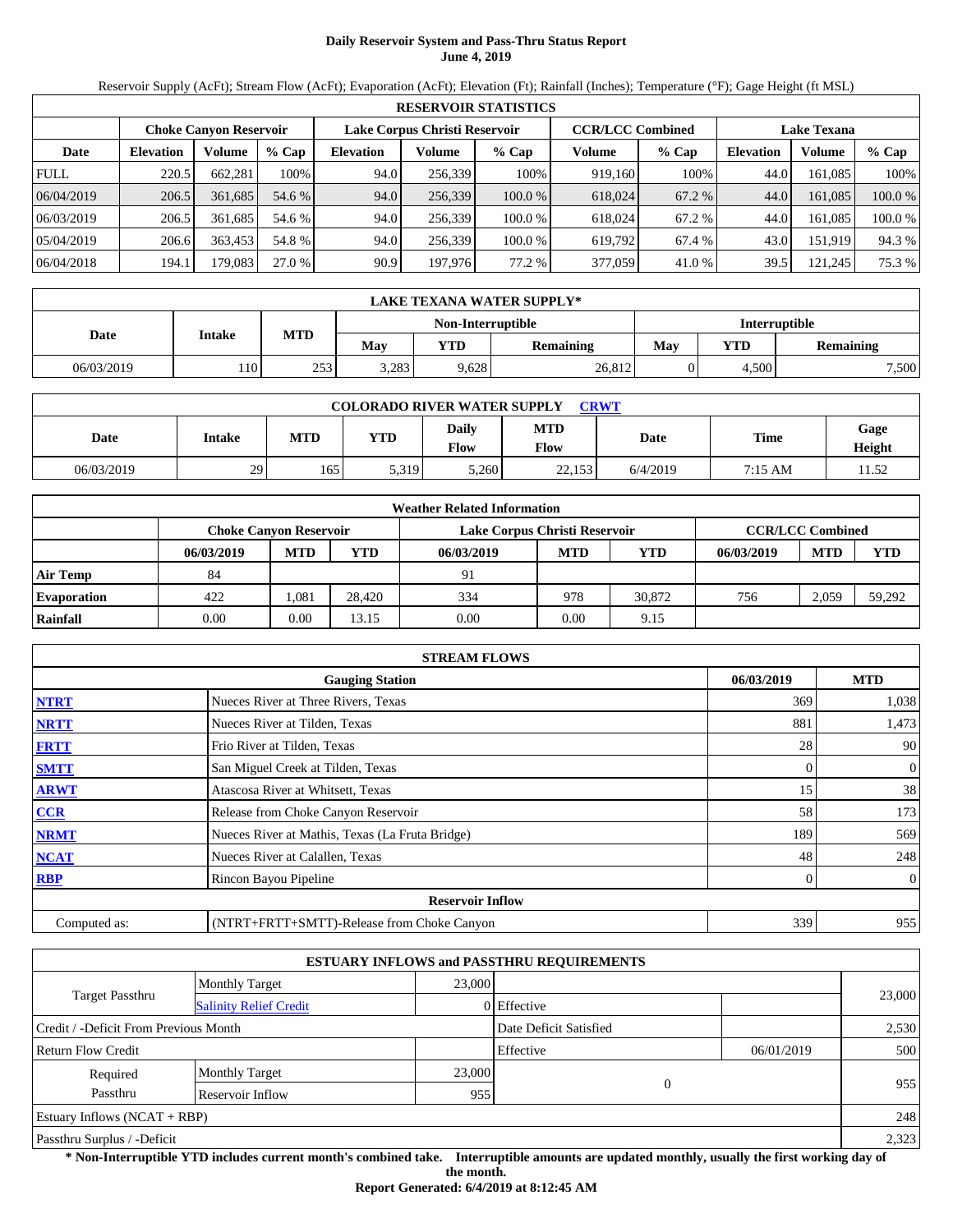# **Daily Reservoir System and Pass-Thru Status Report June 5, 2019**

Reservoir Supply (AcFt); Stream Flow (AcFt); Evaporation (AcFt); Elevation (Ft); Rainfall (Inches); Temperature (°F); Gage Height (ft MSL)

|             | <b>RESERVOIR STATISTICS</b> |                               |         |                  |                               |         |                         |         |                    |         |         |  |  |
|-------------|-----------------------------|-------------------------------|---------|------------------|-------------------------------|---------|-------------------------|---------|--------------------|---------|---------|--|--|
|             |                             | <b>Choke Canvon Reservoir</b> |         |                  | Lake Corpus Christi Reservoir |         | <b>CCR/LCC Combined</b> |         | <b>Lake Texana</b> |         |         |  |  |
| Date        | <b>Elevation</b>            | Volume                        | $%$ Cap | <b>Elevation</b> | Volume                        | $%$ Cap | Volume                  | $%$ Cap | <b>Elevation</b>   | Volume  | % Cap   |  |  |
| <b>FULL</b> | 220.5                       | 662.281                       | 100%    | 94.0             | 256,339                       | 100%    | 919.160                 | 100%    | 44.0               | 161.085 | 100%    |  |  |
| 06/05/2019  | 206.5                       | 361,685                       | 54.6 %  | 94.0             | 256,339                       | 100.0 % | 618,024                 | 67.2 %  | 44.1               | 161.085 | 100.0 % |  |  |
| 06/04/2019  | 206.5                       | 361.685                       | 54.6 %  | 94.0             | 256,339                       | 100.0 % | 618,024                 | 67.2 %  | 44.0               | 161.085 | 100.0 % |  |  |
| 05/05/2019  | 206.6                       | 363.453                       | 54.8%   | 94.0             | 256,339                       | 100.0 % | 619.792                 | 67.4 %  | 43.2               | 153.730 | 95.4 %  |  |  |
| 06/05/2018  | 194.1                       | 179.083                       | 27.0 %  | 90.8             | 196,197                       | 76.5 %  | 375,280                 | 40.8 %  | 39.4               | 121,245 | 75.3 %  |  |  |

|            | LAKE TEXANA WATER SUPPLY* |            |       |                   |           |                      |       |                  |  |  |  |  |
|------------|---------------------------|------------|-------|-------------------|-----------|----------------------|-------|------------------|--|--|--|--|
|            |                           |            |       | Non-Interruptible |           | <b>Interruptible</b> |       |                  |  |  |  |  |
| Date       | Intake                    | <b>MTD</b> | May   | VTD               | Remaining | May                  | VTD   | <b>Remaining</b> |  |  |  |  |
| 06/04/2019 | 139                       | 392        | 3,283 | 9,628             | 26,812    |                      | 4,500 | 7,500            |  |  |  |  |

| <b>COLORADO RIVER WATER SUPPLY</b><br>CRWT |        |            |            |                             |             |          |             |                |  |  |  |
|--------------------------------------------|--------|------------|------------|-----------------------------|-------------|----------|-------------|----------------|--|--|--|
| Date                                       | Intake | <b>MTD</b> | <b>YTD</b> | <b>Daily</b><br><b>Flow</b> | MTD<br>Flow | Date     | <b>Time</b> | Gage<br>Height |  |  |  |
| 06/04/2019                                 |        | 165        | 5,319      | 4.566                       | 26.718      | 6/5/2019 | 7:15 AM     | 11.52          |  |  |  |

|                    |                               |            |            | <b>Weather Related Information</b> |            |        |            |                         |            |
|--------------------|-------------------------------|------------|------------|------------------------------------|------------|--------|------------|-------------------------|------------|
|                    | <b>Choke Canvon Reservoir</b> |            |            | Lake Corpus Christi Reservoir      |            |        |            | <b>CCR/LCC Combined</b> |            |
|                    | 06/04/2019                    | <b>MTD</b> | <b>YTD</b> | 06/04/2019                         | <b>MTD</b> | YTD    | 06/04/2019 | <b>MTD</b>              | <b>YTD</b> |
| <b>Air Temp</b>    | 90                            |            |            | 90                                 |            |        |            |                         |            |
| <b>Evaporation</b> | 288                           | .369       | 28,708     | 69                                 | .047       | 30.941 | 357        | 2.416                   | 59,649     |
| Rainfall           | 0.08                          | 0.08       | 13.23      | 0.34                               | 0.34       | 9.49   |            |                         |            |

|              | <b>STREAM FLOWS</b>                             |            |                  |
|--------------|-------------------------------------------------|------------|------------------|
|              | <b>Gauging Station</b>                          | 06/04/2019 | <b>MTD</b>       |
| <b>NTRT</b>  | Nueces River at Three Rivers, Texas             | 770        | 1,808            |
| <b>NRTT</b>  | Nueces River at Tilden, Texas                   | 822        | 2,295            |
| <b>FRTT</b>  | Frio River at Tilden, Texas                     | 26         | 115              |
| <b>SMTT</b>  | San Miguel Creek at Tilden, Texas               | 0          | $\boldsymbol{0}$ |
| <b>ARWT</b>  | Atascosa River at Whitsett, Texas               | 21         | 60               |
| <b>CCR</b>   | Release from Choke Canyon Reservoir             | 58         | 230              |
| <b>NRMT</b>  | Nueces River at Mathis, Texas (La Fruta Bridge) | 190        | 759              |
| <b>NCAT</b>  | Nueces River at Calallen, Texas                 | 80         | 328              |
| <b>RBP</b>   | Rincon Bayou Pipeline                           |            | $\overline{0}$   |
|              | <b>Reservoir Inflow</b>                         |            |                  |
| Computed as: | (NTRT+FRTT+SMTT)-Release from Choke Canyon      | 738        | 1,693            |

|                                                  |                       |        | <b>ESTUARY INFLOWS and PASSTHRU REQUIREMENTS</b> |            |        |  |  |
|--------------------------------------------------|-----------------------|--------|--------------------------------------------------|------------|--------|--|--|
|                                                  | <b>Monthly Target</b> | 23,000 |                                                  |            |        |  |  |
| Target Passthru<br><b>Salinity Relief Credit</b> |                       |        | 0 Effective                                      |            | 23,000 |  |  |
| Credit / -Deficit From Previous Month            |                       |        | Date Deficit Satisfied                           |            | 2,530  |  |  |
| <b>Return Flow Credit</b>                        |                       |        | Effective                                        | 06/01/2019 | 500    |  |  |
| Required                                         | <b>Monthly Target</b> | 23,000 |                                                  |            |        |  |  |
| Passthru                                         | Reservoir Inflow      | 1,693  | $\theta$                                         |            | 1,693  |  |  |
| Estuary Inflows $(NCAT + RBP)$                   |                       |        |                                                  |            | 328    |  |  |
| Passthru Surplus / -Deficit                      |                       |        |                                                  |            |        |  |  |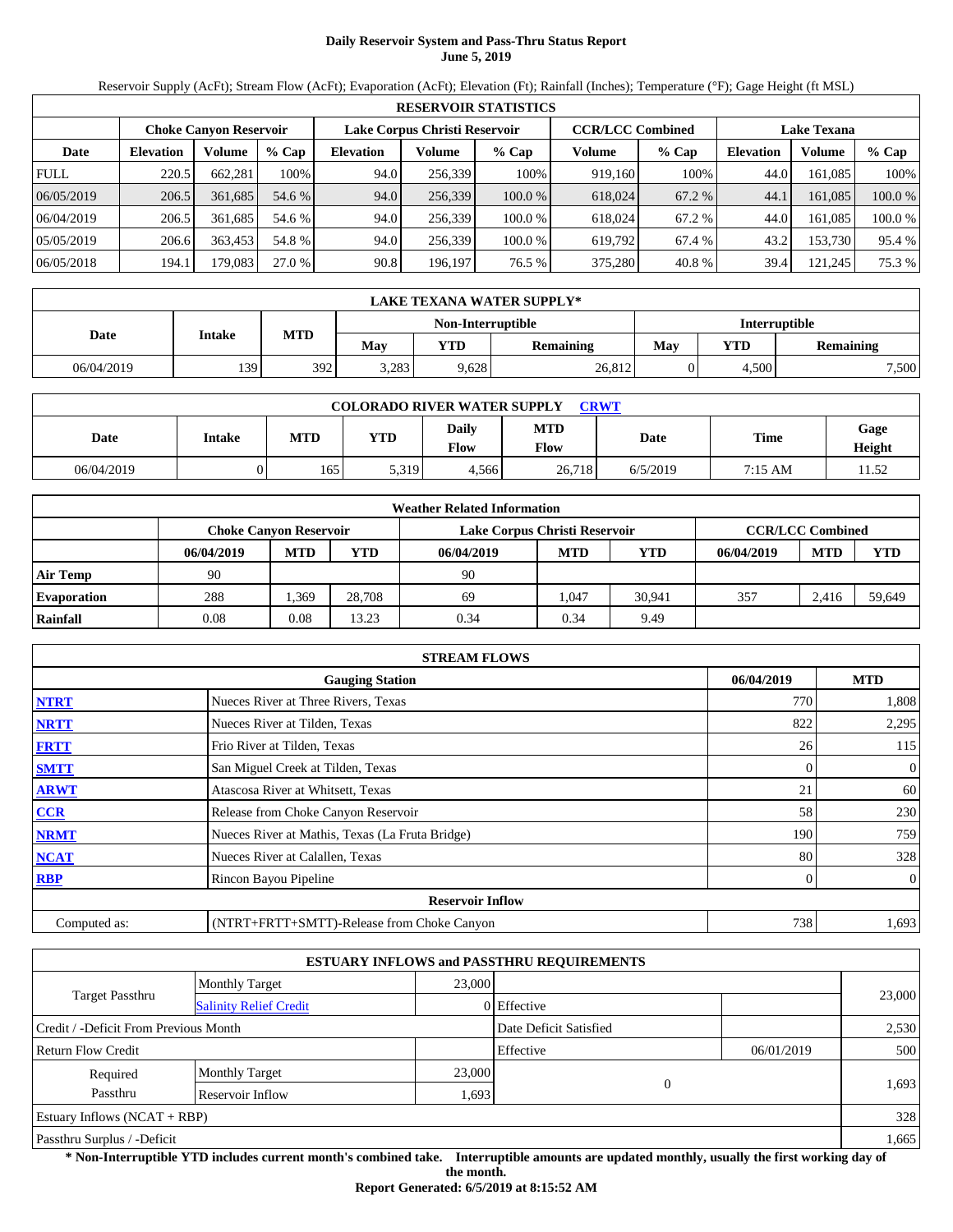# **Daily Reservoir System and Pass-Thru Status Report June 6, 2019**

Reservoir Supply (AcFt); Stream Flow (AcFt); Evaporation (AcFt); Elevation (Ft); Rainfall (Inches); Temperature (°F); Gage Height (ft MSL)

|             | <b>RESERVOIR STATISTICS</b> |                               |         |                  |                               |         |                         |         |                    |         |         |  |  |
|-------------|-----------------------------|-------------------------------|---------|------------------|-------------------------------|---------|-------------------------|---------|--------------------|---------|---------|--|--|
|             |                             | <b>Choke Canvon Reservoir</b> |         |                  | Lake Corpus Christi Reservoir |         | <b>CCR/LCC Combined</b> |         | <b>Lake Texana</b> |         |         |  |  |
| Date        | <b>Elevation</b>            | Volume                        | $%$ Cap | <b>Elevation</b> | Volume                        | $%$ Cap | Volume                  | $%$ Cap | <b>Elevation</b>   | Volume  | % Cap   |  |  |
| <b>FULL</b> | 220.5                       | 662.281                       | 100%    | 94.0             | 256,339                       | 100%    | 919.160                 | 100%    | 44.0               | 161.085 | 100%    |  |  |
| 06/06/2019  | 206.4                       | 359,922                       | 54.3 %  | 94.0             | 256,339                       | 100.0 % | 616.261                 | 67.0 %  | 44.0               | 161.085 | 100.0 % |  |  |
| 06/05/2019  | 206.5                       | 361.685                       | 54.6 %  | 94.0             | 256,339                       | 100.0 % | 618,024                 | 67.2 %  | 44.2               | 161.085 | 100.0 % |  |  |
| 05/06/2019  | 206.6                       | 363.453                       | 54.8%   | 94.0             | 256,339                       | 100.0 % | 619.792                 | 67.4 %  | 43.5               | 156.467 | 97.1 %  |  |  |
| 06/06/2018  | 194.1                       | 179.083                       | 27.0 %  | 90.8             | 196,197                       | 76.5 %  | 375,280                 | 40.8 %  | 39.3               | 120,448 | 74.8 %  |  |  |

|            | LAKE TEXANA WATER SUPPLY* |            |                   |       |           |     |                      |                  |  |  |  |  |
|------------|---------------------------|------------|-------------------|-------|-----------|-----|----------------------|------------------|--|--|--|--|
|            |                           |            | Non-Interruptible |       |           |     | <b>Interruptible</b> |                  |  |  |  |  |
| Date       | Intake                    | <b>MTD</b> | May               | VTD   | Remaining | May | VTD                  | <b>Remaining</b> |  |  |  |  |
| 06/05/2019 | 140                       | 532        | 3,283             | 9,628 | 26,812    |     | 4,500                | 7,500            |  |  |  |  |

| <b>COLORADO RIVER WATER SUPPLY</b><br><b>CRWT</b> |        |            |            |               |                    |          |         |                |  |  |  |
|---------------------------------------------------|--------|------------|------------|---------------|--------------------|----------|---------|----------------|--|--|--|
| Date                                              | Intake | <b>MTD</b> | <b>YTD</b> | Daily<br>Flow | <b>MTD</b><br>Flow | Date     | Time    | Gage<br>Height |  |  |  |
| 06/05/2019                                        |        | 167        | 5,321      | 10,798        | 37.517             | 6/6/2019 | 7:15 AM | 14.03          |  |  |  |

|                    |                               |            |            | <b>Weather Related Information</b> |            |            |            |                         |            |
|--------------------|-------------------------------|------------|------------|------------------------------------|------------|------------|------------|-------------------------|------------|
|                    | <b>Choke Canvon Reservoir</b> |            |            | Lake Corpus Christi Reservoir      |            |            |            | <b>CCR/LCC Combined</b> |            |
|                    | 06/05/2019                    | <b>MTD</b> | <b>YTD</b> | 06/05/2019                         | <b>MTD</b> | <b>YTD</b> | 06/05/2019 | <b>MTD</b>              | <b>YTD</b> |
| <b>Air Temp</b>    | 93                            |            |            | 93                                 |            |            |            |                         |            |
| <b>Evaporation</b> | 308                           | .,677      | 29.016     | 414                                | .461       | 31.355     | 722        | 3.138                   | 60,371     |
| Rainfall           | 0.02                          | 0.10       | 13.25      | 0.09                               | 0.43       | 9.58       |            |                         |            |

|              | <b>STREAM FLOWS</b>                             |              |                |
|--------------|-------------------------------------------------|--------------|----------------|
|              | <b>Gauging Station</b>                          | 06/05/2019   | <b>MTD</b>     |
| <b>NTRT</b>  | Nueces River at Three Rivers, Texas             | 838          | 2,646          |
| <b>NRTT</b>  | Nueces River at Tilden, Texas                   | 389          | 2,684          |
| <b>FRTT</b>  | Frio River at Tilden, Texas                     | 24           | 139            |
| <b>SMTT</b>  | San Miguel Creek at Tilden, Texas               | 4            | 4              |
| <b>ARWT</b>  | Atascosa River at Whitsett, Texas               | 22           | 82             |
| CCR          | Release from Choke Canyon Reservoir             | 58           | 288            |
| <b>NRMT</b>  | Nueces River at Mathis, Texas (La Fruta Bridge) | 286          | 1,045          |
| <b>NCAT</b>  | Nueces River at Calallen, Texas                 | 51           | 379            |
| <b>RBP</b>   | Rincon Bayou Pipeline                           | $\mathbf{0}$ | $\overline{0}$ |
|              | <b>Reservoir Inflow</b>                         |              |                |
| Computed as: | (NTRT+FRTT+SMTT)-Release from Choke Canyon      | 807          | 2,501          |

|                                                  |                       |        | <b>ESTUARY INFLOWS and PASSTHRU REQUIREMENTS</b> |            |        |
|--------------------------------------------------|-----------------------|--------|--------------------------------------------------|------------|--------|
|                                                  | <b>Monthly Target</b> | 23,000 |                                                  |            |        |
| Target Passthru<br><b>Salinity Relief Credit</b> |                       |        | 0 Effective                                      |            | 23,000 |
| Credit / -Deficit From Previous Month            |                       |        | Date Deficit Satisfied                           |            | 2,530  |
| Return Flow Credit                               |                       |        | Effective                                        | 06/01/2019 | 500    |
| Required                                         | <b>Monthly Target</b> | 23,000 |                                                  |            |        |
| Passthru                                         | Reservoir Inflow      | 2,501  | 0                                                |            | 2,501  |
| Estuary Inflows $(NCAT + RBP)$                   |                       |        |                                                  |            | 379    |
| Passthru Surplus / -Deficit                      |                       |        |                                                  |            | 908    |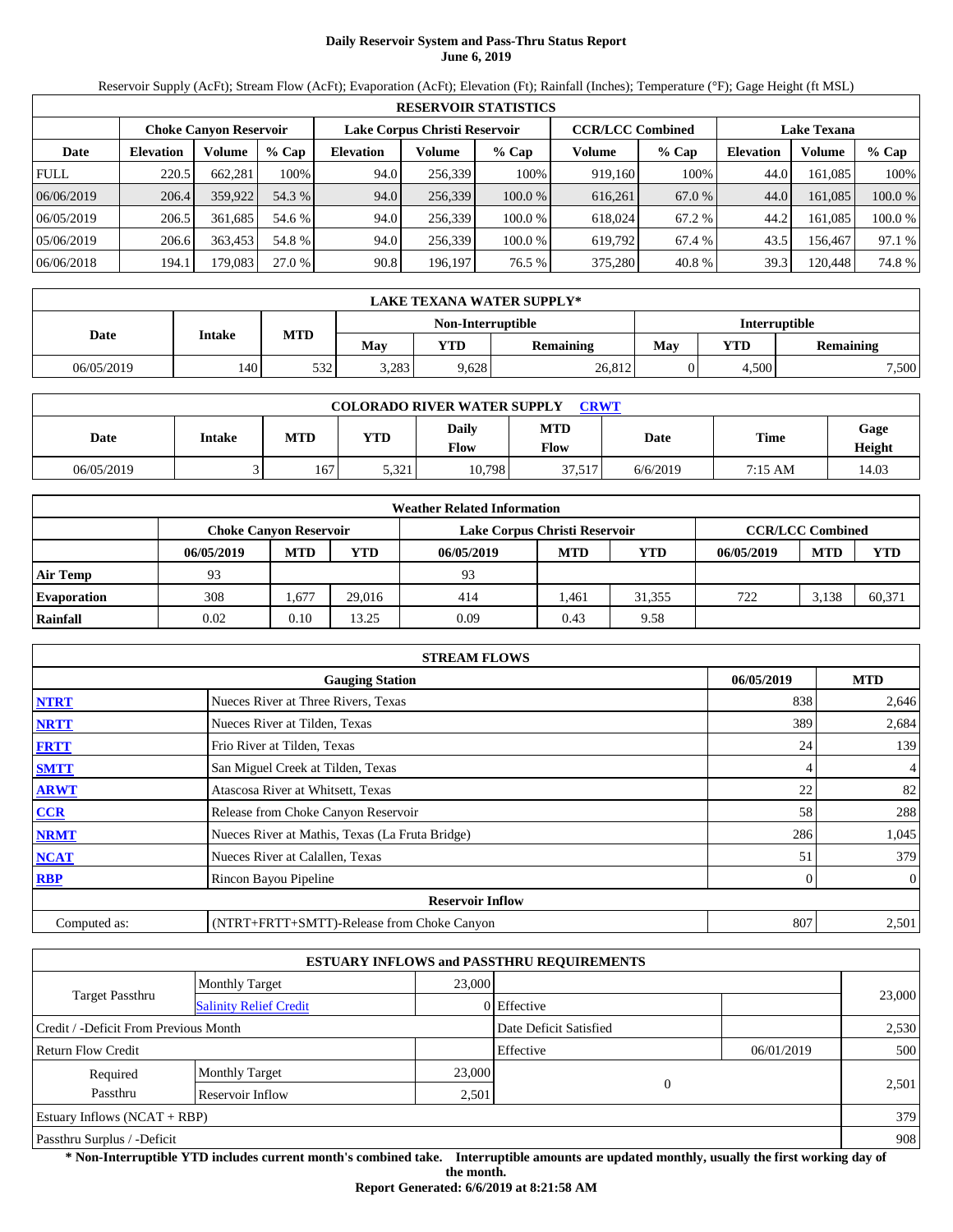# **Daily Reservoir System and Pass-Thru Status Report June 7, 2019**

Reservoir Supply (AcFt); Stream Flow (AcFt); Evaporation (AcFt); Elevation (Ft); Rainfall (Inches); Temperature (°F); Gage Height (ft MSL)

|             | <b>RESERVOIR STATISTICS</b>                                                                                     |         |         |                  |         |         |         |         |                  |         |         |  |  |
|-------------|-----------------------------------------------------------------------------------------------------------------|---------|---------|------------------|---------|---------|---------|---------|------------------|---------|---------|--|--|
|             | Lake Corpus Christi Reservoir<br><b>CCR/LCC Combined</b><br><b>Choke Canvon Reservoir</b><br><b>Lake Texana</b> |         |         |                  |         |         |         |         |                  |         |         |  |  |
| Date        | <b>Elevation</b>                                                                                                | Volume  | $%$ Cap | <b>Elevation</b> | Volume  | $%$ Cap | Volume  | $%$ Cap | <b>Elevation</b> | Volume  | % Cap   |  |  |
| <b>FULL</b> | 220.5                                                                                                           | 662.281 | 100%    | 94.0             | 256,339 | 100%    | 919.160 | 100%    | 44.0             | 161.085 | 100%    |  |  |
| 06/07/2019  | 206.5                                                                                                           | 361,685 | 54.3 %  | 94.0             | 256,339 | 100.0 % | 616,261 | 67.0 %  | 44.0             | 161.085 | 100.0%  |  |  |
| 06/06/2019  | 206.4                                                                                                           | 359,922 | 54.3 %  | 94.0             | 256,339 | 100.0 % | 616,261 | 67.0 %  | 44.0             | 161.085 | 100.0 % |  |  |
| 05/07/2019  | 206.7                                                                                                           | 365,226 | 55.1 %  | 94.0             | 256,339 | 100.0 % | 621,565 | 67.6 %  | 43.7             | 158,306 | 98.3%   |  |  |
| 06/07/2018  | 194.0                                                                                                           | 177,918 | 26.8 %  | 90.8             | 196,197 | 76.5 %  | 374,115 | 40.7 %  | 39.3             | 120,448 | 74.8%   |  |  |

|                                    | LAKE TEXANA WATER SUPPLY* |            |       |       |                  |     |                   |                  |  |  |  |  |
|------------------------------------|---------------------------|------------|-------|-------|------------------|-----|-------------------|------------------|--|--|--|--|
| Non-Interruptible<br>Interruptible |                           |            |       |       |                  |     |                   |                  |  |  |  |  |
| Date                               | Intake                    | <b>MTD</b> | May   | VTD   | <b>Remaining</b> | May | $\mathbf{v_{TD}}$ | <b>Remaining</b> |  |  |  |  |
| 06/06/2019                         | 139                       | 671        | 3,283 | 9,628 | 26,812           |     | 4,500             | 7,500            |  |  |  |  |

| <b>COLORADO RIVER WATER SUPPLY</b><br><b>CRWT</b> |        |            |            |               |                    |          |             |                |  |  |  |
|---------------------------------------------------|--------|------------|------------|---------------|--------------------|----------|-------------|----------------|--|--|--|
| Date                                              | Intake | <b>MTD</b> | <b>YTD</b> | Daily<br>Flow | <b>MTD</b><br>Flow | Date     | <b>Time</b> | Gage<br>Height |  |  |  |
| 06/06/2019                                        |        | 167        | 5,321      | 11.473        | 48,990             | 6/7/2019 | 7:15 AM     | 16.31          |  |  |  |

|                    | <b>Weather Related Information</b>                                                        |            |            |            |            |        |            |            |            |  |  |  |
|--------------------|-------------------------------------------------------------------------------------------|------------|------------|------------|------------|--------|------------|------------|------------|--|--|--|
|                    | <b>CCR/LCC Combined</b><br>Lake Corpus Christi Reservoir<br><b>Choke Canvon Reservoir</b> |            |            |            |            |        |            |            |            |  |  |  |
|                    | 06/06/2019                                                                                | <b>MTD</b> | <b>YTD</b> | 06/06/2019 | <b>MTD</b> | YTD    | 06/06/2019 | <b>MTD</b> | <b>YTD</b> |  |  |  |
| <b>Air Temp</b>    | 99                                                                                        |            |            | 98         |            |        |            |            |            |  |  |  |
| <b>Evaporation</b> | 432                                                                                       | 2.109      | 29.448     | 391        | 1.852      | 31.746 | 823        | 3.961      | 61,194     |  |  |  |
| Rainfall           | 0.00                                                                                      | $0.10\,$   | 13.25      | 0.25       | 0.68       | 9.83   |            |            |            |  |  |  |

|              | <b>STREAM FLOWS</b>                             |            |                |
|--------------|-------------------------------------------------|------------|----------------|
|              | <b>Gauging Station</b>                          | 06/06/2019 | <b>MTD</b>     |
| <b>NTRT</b>  | Nueces River at Three Rivers, Texas             | 508        | 3,154          |
| <b>NRTT</b>  | Nueces River at Tilden, Texas                   | 302        | 2,985          |
| <b>FRTT</b>  | Frio River at Tilden, Texas                     | 23         | 162            |
| <b>SMTT</b>  | San Miguel Creek at Tilden, Texas               | 25         | 29             |
| <b>ARWT</b>  | Atascosa River at Whitsett, Texas               | 16         | 99             |
| <b>CCR</b>   | Release from Choke Canyon Reservoir             | 58         | 345            |
| <b>NRMT</b>  | Nueces River at Mathis, Texas (La Fruta Bridge) | 260        | 1,305          |
| <b>NCAT</b>  | Nueces River at Calallen, Texas                 | 107        | 486            |
| <b>RBP</b>   | Rincon Bayou Pipeline                           |            | $\overline{0}$ |
|              | <b>Reservoir Inflow</b>                         |            |                |
| Computed as: | (NTRT+FRTT+SMTT)-Release from Choke Canyon      | 499        | 3,000          |

|                                       |                               |        | <b>ESTUARY INFLOWS and PASSTHRU REQUIREMENTS</b> |          |            |        |  |
|---------------------------------------|-------------------------------|--------|--------------------------------------------------|----------|------------|--------|--|
|                                       | <b>Monthly Target</b>         | 23,000 |                                                  |          |            | 23,000 |  |
| Target Passthru                       | <b>Salinity Relief Credit</b> |        | 0 Effective                                      |          |            |        |  |
| Credit / -Deficit From Previous Month |                               |        | Date Deficit Satisfied                           |          |            | 2,530  |  |
| <b>Return Flow Credit</b>             |                               |        | Effective                                        |          | 06/01/2019 | 500    |  |
| Required                              | <b>Monthly Target</b>         | 23,000 |                                                  |          |            |        |  |
| Passthru<br>Reservoir Inflow          |                               |        | 3,000                                            | $\Omega$ |            | 3,000  |  |
| Estuary Inflows $(NCAT + RBP)$        |                               |        |                                                  |          |            | 486    |  |
| Passthru Surplus / -Deficit           |                               |        |                                                  |          |            |        |  |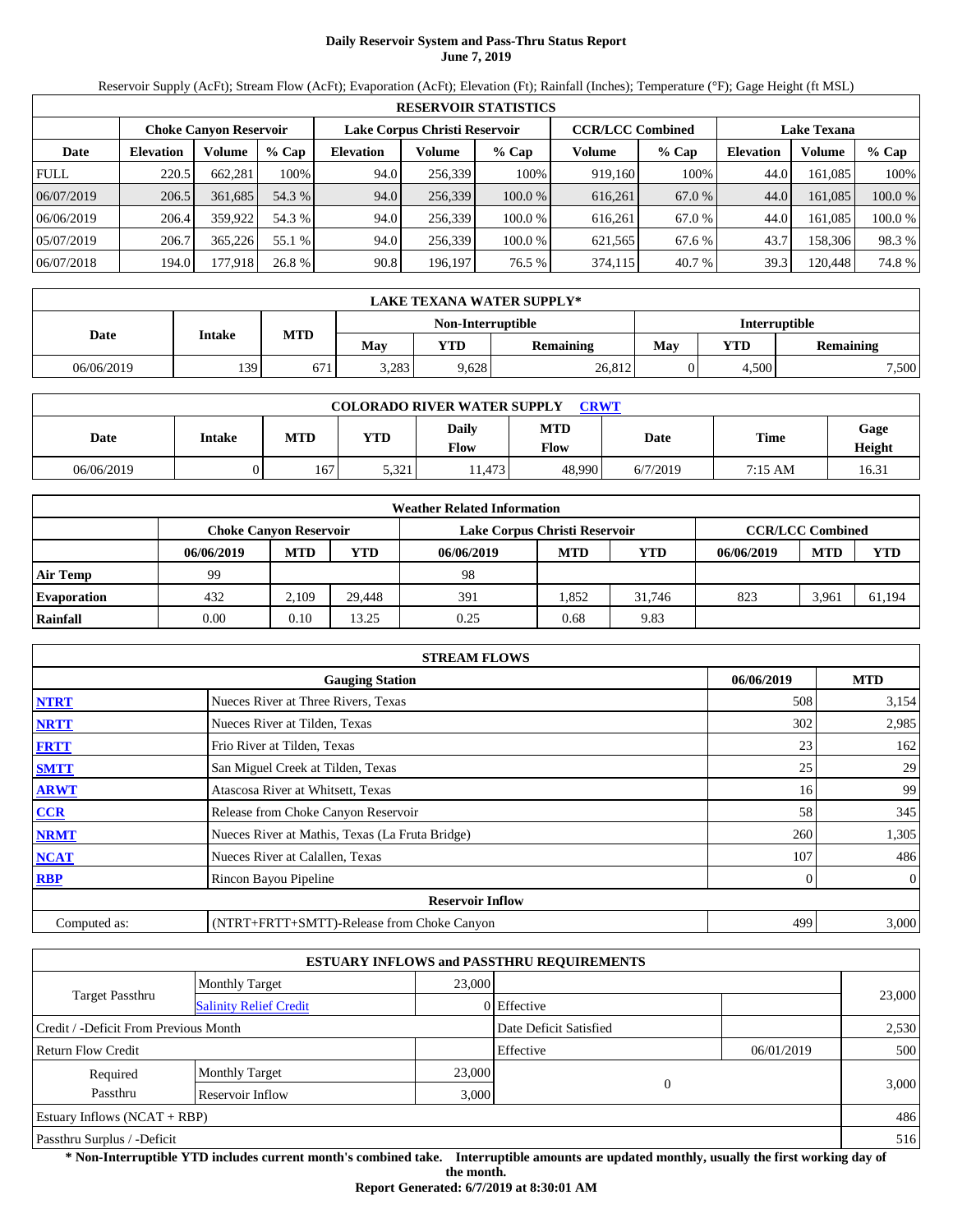# **Daily Reservoir System and Pass-Thru Status Report June 8, 2019**

Reservoir Supply (AcFt); Stream Flow (AcFt); Evaporation (AcFt); Elevation (Ft); Rainfall (Inches); Temperature (°F); Gage Height (ft MSL)

|             | <b>RESERVOIR STATISTICS</b>                                                                                     |         |         |                  |         |         |         |         |                  |         |         |  |  |
|-------------|-----------------------------------------------------------------------------------------------------------------|---------|---------|------------------|---------|---------|---------|---------|------------------|---------|---------|--|--|
|             | Lake Corpus Christi Reservoir<br><b>CCR/LCC Combined</b><br><b>Choke Canvon Reservoir</b><br><b>Lake Texana</b> |         |         |                  |         |         |         |         |                  |         |         |  |  |
| Date        | <b>Elevation</b>                                                                                                | Volume  | $%$ Cap | <b>Elevation</b> | Volume  | $%$ Cap | Volume  | $%$ Cap | <b>Elevation</b> | Volume  | % Cap   |  |  |
| <b>FULL</b> | 220.5                                                                                                           | 662.281 | 100%    | 94.0             | 256,339 | 100%    | 919.160 | 100%    | 44.0             | 161.085 | 100%    |  |  |
| 06/08/2019  | 206.5                                                                                                           | 361,685 | 54.6 %  | 94.0             | 256,339 | 100.0 % | 618,024 | 67.2 %  | 44.0             | 161.085 | 100.0 % |  |  |
| 06/07/2019  | 206.5                                                                                                           | 359.922 | 54.3 %  | 94.0             | 256,339 | 100.0 % | 616.261 | 67.0 %  | 44.0             | 161.085 | 100.0 % |  |  |
| 05/08/2019  | 206.6                                                                                                           | 363.453 | 54.8 %  | 94.0             | 256,339 | 100.0 % | 619.792 | 67.4 %  | 43.6             | 157.385 | 97.7 %  |  |  |
| 06/08/2018  | 194.1                                                                                                           | 179.083 | 27.0 %  | 90.7             | 194,426 | 75.8 %  | 373,509 | 40.6%   | 39.3             | 120,448 | 74.8 %  |  |  |

|                                           | <b>LAKE TEXANA WATER SUPPLY*</b> |            |       |            |                  |     |            |                  |  |  |  |  |
|-------------------------------------------|----------------------------------|------------|-------|------------|------------------|-----|------------|------------------|--|--|--|--|
| <b>Interruptible</b><br>Non-Interruptible |                                  |            |       |            |                  |     |            |                  |  |  |  |  |
| Date                                      | Intake                           | <b>MTD</b> | May   | <b>VTD</b> | <b>Remaining</b> | May | <b>YTD</b> | <b>Remaining</b> |  |  |  |  |
| 06/07/2019                                | 139                              | 810        | 3,283 | 9,628      | 26,812           |     | 4.500      | 7,500            |  |  |  |  |

| <b>COLORADO RIVER WATER SUPPLY</b><br><b>CRWT</b> |        |            |            |                      |                    |          |         |                |  |  |  |
|---------------------------------------------------|--------|------------|------------|----------------------|--------------------|----------|---------|----------------|--|--|--|
| Date                                              | Intake | <b>MTD</b> | <b>YTD</b> | Daily<br><b>Flow</b> | <b>MTD</b><br>Flow | Date     | Time    | Gage<br>Height |  |  |  |
| 06/07/2019                                        |        | 167        | 5,321      | 12.863               | 61.853             | 6/8/2019 | 7:15 AM | 17.60          |  |  |  |

|                    | <b>Weather Related Information</b>                                                        |            |            |            |            |        |            |            |            |  |  |  |  |
|--------------------|-------------------------------------------------------------------------------------------|------------|------------|------------|------------|--------|------------|------------|------------|--|--|--|--|
|                    | <b>CCR/LCC Combined</b><br>Lake Corpus Christi Reservoir<br><b>Choke Canvon Reservoir</b> |            |            |            |            |        |            |            |            |  |  |  |  |
|                    | 06/07/2019                                                                                | <b>MTD</b> | <b>YTD</b> | 06/07/2019 | <b>MTD</b> | YTD    | 06/07/2019 | <b>MTD</b> | <b>YTD</b> |  |  |  |  |
| <b>Air Temp</b>    | 101                                                                                       |            |            | 98         |            |        |            |            |            |  |  |  |  |
| <b>Evaporation</b> | 411                                                                                       | 2.520      | 29,859     | 357        | 2.209      | 32.103 | 768        | 4.729      | 61.962     |  |  |  |  |
| Rainfall           | 0.00                                                                                      | 0.10       | 13.25      | 0.00       | 0.68       | 9.83   |            |            |            |  |  |  |  |

|              | <b>STREAM FLOWS</b>                             |            |                |
|--------------|-------------------------------------------------|------------|----------------|
|              | <b>Gauging Station</b>                          | 06/07/2019 | <b>MTD</b>     |
| <b>NTRT</b>  | Nueces River at Three Rivers, Texas             | 387        | 3,541          |
| <b>NRTT</b>  | Nueces River at Tilden, Texas                   | 345        | 3,331          |
| <b>FRTT</b>  | Frio River at Tilden, Texas                     | 26         | 188            |
| <b>SMTT</b>  | San Miguel Creek at Tilden, Texas               | 286        | 315            |
| <b>ARWT</b>  | Atascosa River at Whitsett, Texas               | 20         | 119            |
| <b>CCR</b>   | Release from Choke Canyon Reservoir             | 58         | 403            |
| <b>NRMT</b>  | Nueces River at Mathis, Texas (La Fruta Bridge) | 337        | 1,642          |
| <b>NCAT</b>  | Nueces River at Calallen, Texas                 | 137        | 623            |
| <b>RBP</b>   | Rincon Bayou Pipeline                           |            | $\overline{0}$ |
|              | <b>Reservoir Inflow</b>                         |            |                |
| Computed as: | (NTRT+FRTT+SMTT)-Release from Choke Canyon      | 642        | 3,641          |

|                                       |                               |                        | <b>ESTUARY INFLOWS and PASSTHRU REQUIREMENTS</b> |            |        |  |  |
|---------------------------------------|-------------------------------|------------------------|--------------------------------------------------|------------|--------|--|--|
|                                       | <b>Monthly Target</b>         | 23,000                 |                                                  |            | 23,000 |  |  |
| Target Passthru                       | <b>Salinity Relief Credit</b> |                        | 0 Effective                                      |            |        |  |  |
| Credit / -Deficit From Previous Month |                               | Date Deficit Satisfied |                                                  | 2,530      |        |  |  |
| <b>Return Flow Credit</b>             |                               |                        | Effective                                        | 06/01/2019 | 500    |  |  |
| Required                              | <b>Monthly Target</b>         | 23,000                 |                                                  |            |        |  |  |
| Passthru<br>Reservoir Inflow          |                               |                        | $\Omega$<br>3,641                                |            | 3,641  |  |  |
| Estuary Inflows $(NCAT + RBP)$        |                               |                        |                                                  |            | 623    |  |  |
| Passthru Surplus / -Deficit           |                               |                        |                                                  |            | 12     |  |  |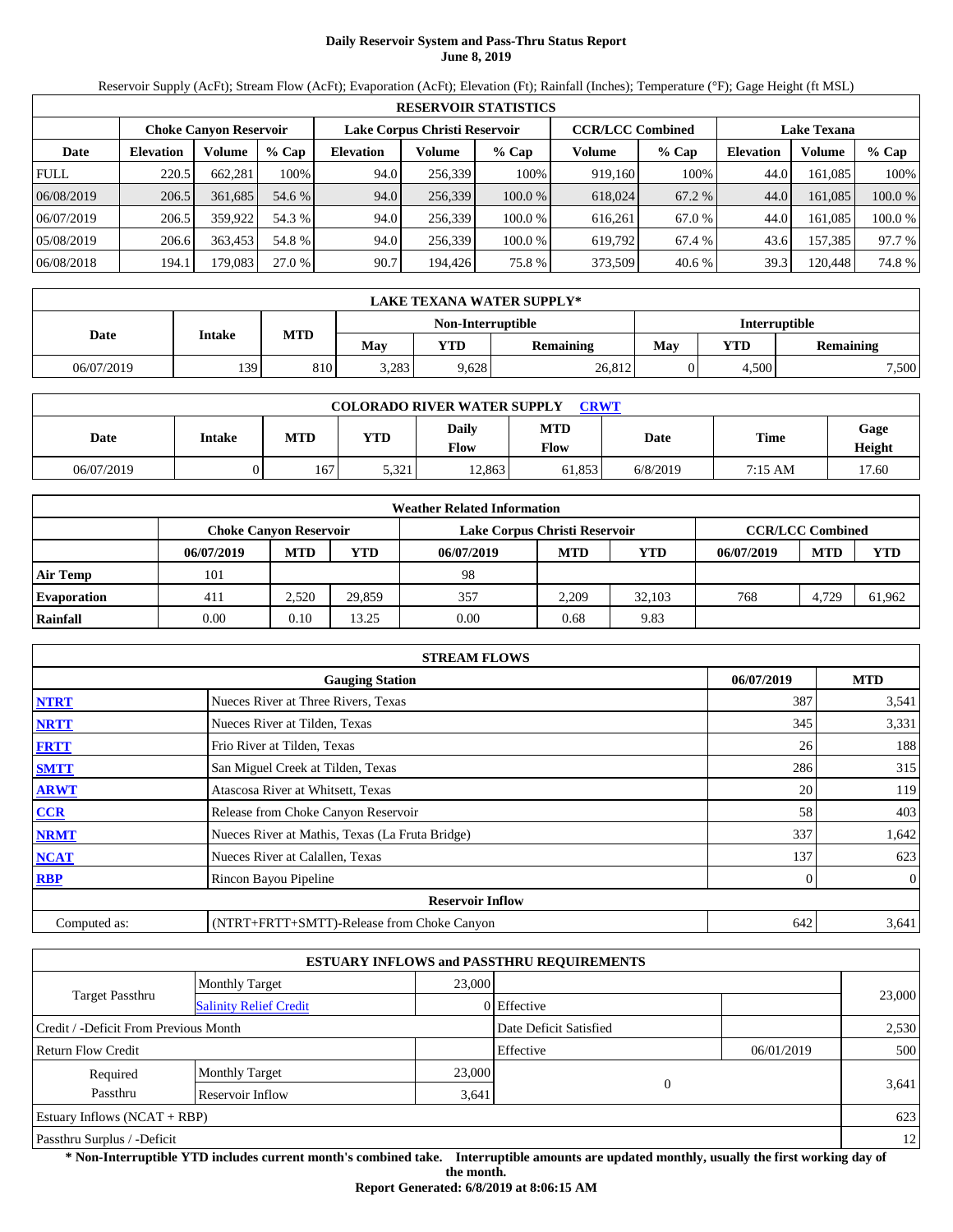# **Daily Reservoir System and Pass-Thru Status Report June 9, 2019**

Reservoir Supply (AcFt); Stream Flow (AcFt); Evaporation (AcFt); Elevation (Ft); Rainfall (Inches); Temperature (°F); Gage Height (ft MSL)

|             | <b>RESERVOIR STATISTICS</b> |                               |         |                  |                               |         |                         |         |                    |         |         |  |
|-------------|-----------------------------|-------------------------------|---------|------------------|-------------------------------|---------|-------------------------|---------|--------------------|---------|---------|--|
|             |                             | <b>Choke Canvon Reservoir</b> |         |                  | Lake Corpus Christi Reservoir |         | <b>CCR/LCC Combined</b> |         | <b>Lake Texana</b> |         |         |  |
| Date        | <b>Elevation</b>            | Volume                        | $%$ Cap | <b>Elevation</b> | Volume                        | $%$ Cap | Volume                  | $%$ Cap | <b>Elevation</b>   | Volume  | % Cap   |  |
| <b>FULL</b> | 220.5                       | 662.281                       | 100%    | 94.0             | 256,339                       | 100%    | 919.160                 | 100%    | 44.0               | 161.085 | 100%    |  |
| 06/09/2019  | 206.4                       | 359,922                       | 54.3 %  | 93.9             | 254,368                       | 99.2 %  | 614.290                 | 66.8 %  | 44.0               | 161.085 | 100.0 % |  |
| 06/08/2019  | 206.5                       | 359,922                       | 54.3 %  | 94.0             | 256,339                       | 100.0 % | 616.261                 | 67.0 %  | 44.0               | 161.085 | 100.0 % |  |
| 05/09/2019  | 206.7                       | 365.226                       | 55.1 %  | 94.0             | 256,339                       | 100.0 % | 621,565                 | 67.6 %  | 43.6               | 157.385 | 97.7 %  |  |
| 06/09/2018  | 194.1                       | 179.083                       | 27.0 %  | 90.7             | 194,426                       | 75.8 %  | 373,509                 | 40.6%   | 39.3               | 120,448 | 74.8 %  |  |

|            | LAKE TEXANA WATER SUPPLY* |            |       |                   |           |                      |       |                  |  |  |  |
|------------|---------------------------|------------|-------|-------------------|-----------|----------------------|-------|------------------|--|--|--|
|            |                           |            |       | Non-Interruptible |           | <b>Interruptible</b> |       |                  |  |  |  |
| Date       | Intake                    | <b>MTD</b> | May   | VTD               | Remaining | May                  | VTD   | <b>Remaining</b> |  |  |  |
| 06/08/2019 | 139                       | 9491       | 3,283 | 9,628             | 26,812    |                      | 4,500 | 7,500            |  |  |  |

| <b>COLORADO RIVER WATER SUPPLY</b><br><b>CRWT</b> |        |            |            |               |                    |          |         |                |  |  |
|---------------------------------------------------|--------|------------|------------|---------------|--------------------|----------|---------|----------------|--|--|
| Date                                              | Intake | <b>MTD</b> | <b>YTD</b> | Daily<br>Flow | <b>MTD</b><br>Flow | Date     | Time    | Gage<br>Height |  |  |
| 06/08/2019                                        |        | 167        | 5,321      | 14.332        | 76.184             | 6/9/2019 | 7:15 AM | 15.61          |  |  |

|                    |                               |            |            | <b>Weather Related Information</b> |                         |        |            |            |            |
|--------------------|-------------------------------|------------|------------|------------------------------------|-------------------------|--------|------------|------------|------------|
|                    | <b>Choke Canvon Reservoir</b> |            |            | Lake Corpus Christi Reservoir      | <b>CCR/LCC Combined</b> |        |            |            |            |
|                    | 06/08/2019                    | <b>MTD</b> | <b>YTD</b> | 06/08/2019                         | <b>MTD</b>              | YTD    | 06/08/2019 | <b>MTD</b> | <b>YTD</b> |
| <b>Air Temp</b>    | 99                            |            |            | 96                                 |                         |        |            |            |            |
| <b>Evaporation</b> | 461                           | 2.981      | 30.320     | 275                                | 2.484                   | 32.378 | 736        | 5.465      | 62,698     |
| Rainfall           | 0.00                          | $0.10\,$   | 13.25      | 0.00                               | 0.68                    | 9.83   |            |            |            |

|              | <b>STREAM FLOWS</b>                             |            |                |
|--------------|-------------------------------------------------|------------|----------------|
|              | <b>Gauging Station</b>                          | 06/08/2019 | <b>MTD</b>     |
| <b>NTRT</b>  | Nueces River at Three Rivers, Texas             | 409        | 3,950          |
| <b>NRTT</b>  | Nueces River at Tilden, Texas                   | 361        | 3,692          |
| <b>FRTT</b>  | Frio River at Tilden, Texas                     | 11         | 199            |
| <b>SMTT</b>  | San Miguel Creek at Tilden, Texas               | 125        | 439            |
| <b>ARWT</b>  | Atascosa River at Whitsett, Texas               | 55         | 174            |
| <b>CCR</b>   | Release from Choke Canyon Reservoir             | 58         | 461            |
| <b>NRMT</b>  | Nueces River at Mathis, Texas (La Fruta Bridge) | 331        | 1,974          |
| <b>NCAT</b>  | Nueces River at Calallen, Texas                 | 191        | 813            |
| <b>RBP</b>   | Rincon Bayou Pipeline                           |            | $\overline{0}$ |
|              | <b>Reservoir Inflow</b>                         |            |                |
| Computed as: | (NTRT+FRTT+SMTT)-Release from Choke Canyon      | 487        | 4,128          |

|                                       |                               |        | <b>ESTUARY INFLOWS and PASSTHRU REQUIREMENTS</b> |            |        |
|---------------------------------------|-------------------------------|--------|--------------------------------------------------|------------|--------|
|                                       | <b>Monthly Target</b>         | 23,000 |                                                  |            |        |
| Target Passthru                       | <b>Salinity Relief Credit</b> |        | 0 Effective                                      |            | 23,000 |
| Credit / -Deficit From Previous Month |                               |        | Date Deficit Satisfied                           |            | 2,530  |
| <b>Return Flow Credit</b>             |                               |        | Effective                                        | 06/01/2019 | 500    |
| Required                              | <b>Monthly Target</b>         | 23,000 |                                                  |            |        |
| Passthru                              | Reservoir Inflow              | 4,128  |                                                  | $\theta$   | 4,128  |
| Estuary Inflows $(NCAT + RBP)$        |                               |        |                                                  |            | 813    |
| Passthru Surplus / -Deficit           |                               |        |                                                  |            | $-285$ |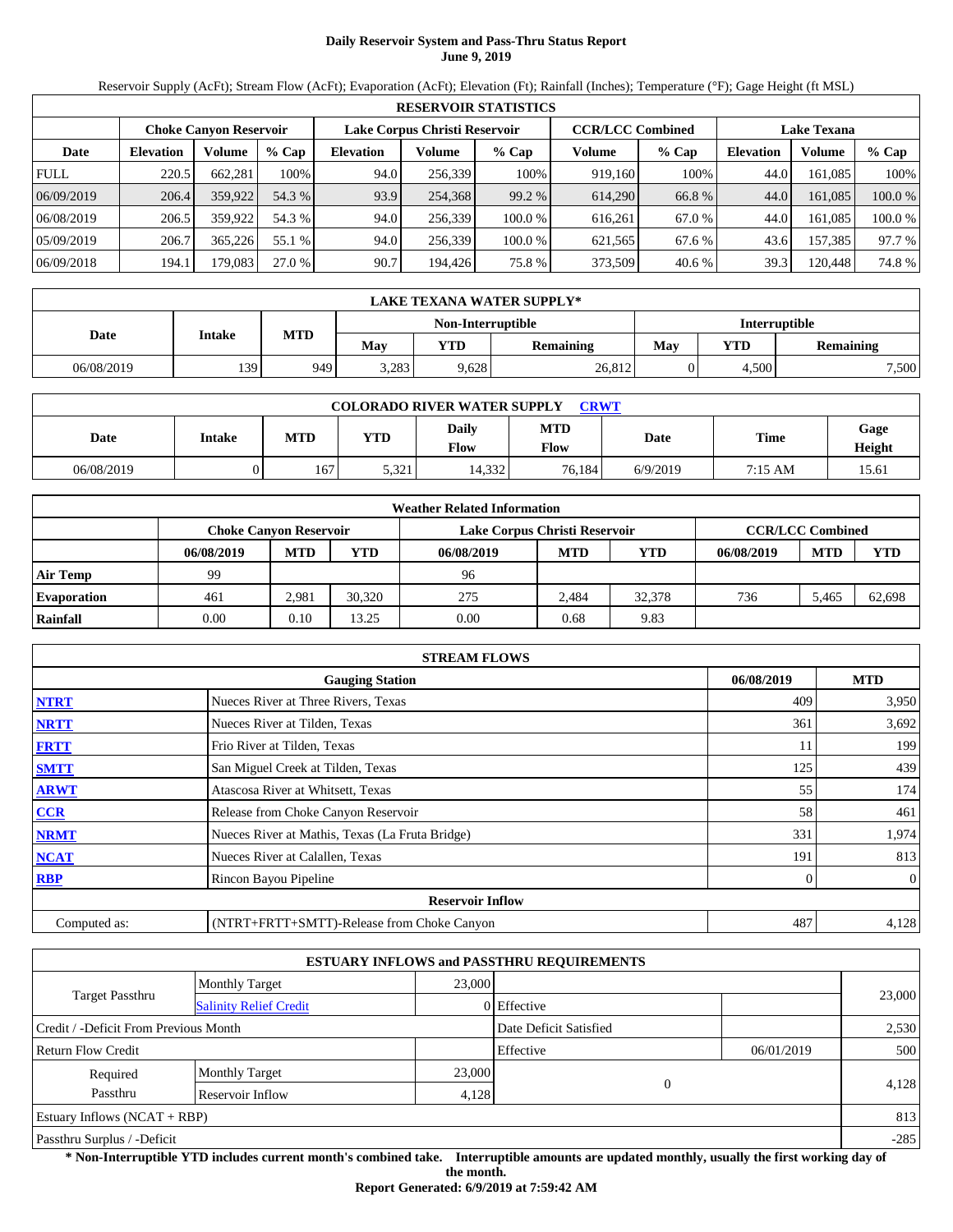# **Daily Reservoir System and Pass-Thru Status Report June 10, 2019**

Reservoir Supply (AcFt); Stream Flow (AcFt); Evaporation (AcFt); Elevation (Ft); Rainfall (Inches); Temperature (°F); Gage Height (ft MSL)

|             | <b>RESERVOIR STATISTICS</b> |                               |         |                               |         |         |                         |        |                    |         |         |  |
|-------------|-----------------------------|-------------------------------|---------|-------------------------------|---------|---------|-------------------------|--------|--------------------|---------|---------|--|
|             |                             | <b>Choke Canvon Reservoir</b> |         | Lake Corpus Christi Reservoir |         |         | <b>CCR/LCC Combined</b> |        | <b>Lake Texana</b> |         |         |  |
| Date        | <b>Elevation</b>            | Volume                        | $%$ Cap | <b>Elevation</b>              | Volume  | $%$ Cap | Volume                  | % Cap  | <b>Elevation</b>   | Volume  | $%$ Cap |  |
| <b>FULL</b> | 220.5                       | 662.281                       | 100%    | 94.0                          | 256,339 | 100%    | 919,160                 | 100%   | 44.0               | 161.085 | 100%    |  |
| 06/10/2019  | 206.4                       | 359,922                       | 54.3 %  | 94.0                          | 256,339 | 100.0 % | 616,261                 | 67.0 % | 44.0               | 161.085 | 100.0 % |  |
| 06/09/2019  | 206.4                       | 359,922                       | 54.3 %  | 93.9                          | 254.368 | 99.2 %  | 614,290                 | 66.8 % | 44.0               | 161.085 | 100.0 % |  |
| 05/10/2019  | 206.7                       | 365,226                       | 55.1 %  | 94.0                          | 256,339 | 100.0 % | 621.565                 | 67.6 % | 43.9               | 160.156 | 99.4 %  |  |
| 06/10/2018  | 193.9                       | 176,758                       | 26.7 %  | 90.6                          | 192,663 | 75.2 %  | 369,421                 | 40.2%  | 39.3               | 120,448 | 74.8%   |  |

|            | <b>LAKE TEXANA WATER SUPPLY*</b> |                   |       |                   |                  |               |       |           |  |  |  |
|------------|----------------------------------|-------------------|-------|-------------------|------------------|---------------|-------|-----------|--|--|--|
|            |                                  |                   |       | Non-Interruptible |                  | Interruptible |       |           |  |  |  |
| Date       | Intake                           | <b>MTD</b>        | Mav   | YTD               | <b>Remaining</b> | Mav           | YTD   | Remaining |  |  |  |
| 06/09/2019 | 139                              | .088 <sup>1</sup> | 3.283 | 9,628             | 26,812           |               | 4.500 | 7,500     |  |  |  |

| <b>COLORADO RIVER WATER SUPPLY</b><br><b>CRWT</b> |        |            |            |                      |                           |           |         |                |  |  |  |
|---------------------------------------------------|--------|------------|------------|----------------------|---------------------------|-----------|---------|----------------|--|--|--|
| Date                                              | Intake | <b>MTD</b> | <b>YTD</b> | Daily<br><b>Flow</b> | <b>MTD</b><br><b>Flow</b> | Date      | Time    | Gage<br>Height |  |  |  |
| 06/09/2019                                        |        | 167        | 5,321      | 1.453                | 87,638                    | 6/10/2019 | 7:15 AM | 15.45          |  |  |  |

|                    |                               |            |            | <b>Weather Related Information</b> |                         |        |            |            |            |
|--------------------|-------------------------------|------------|------------|------------------------------------|-------------------------|--------|------------|------------|------------|
|                    | <b>Choke Canvon Reservoir</b> |            |            | Lake Corpus Christi Reservoir      | <b>CCR/LCC Combined</b> |        |            |            |            |
|                    | 06/09/2019                    | <b>MTD</b> | <b>YTD</b> | 06/09/2019                         | <b>MTD</b>              | YTD    | 06/09/2019 | <b>MTD</b> | <b>YTD</b> |
| <b>Air Temp</b>    | 100                           |            |            | 98                                 |                         |        |            |            |            |
| <b>Evaporation</b> | 502                           | 3.483      | 30.822     | 518                                | 3.002                   | 32,896 | 1.020      | 6.485      | 63.718     |
| Rainfall           | 0.00                          | 0.10       | 13.25      | 0.00                               | 0.68                    | 9.83   |            |            |            |

|              | <b>STREAM FLOWS</b>                             |            |                |
|--------------|-------------------------------------------------|------------|----------------|
|              | <b>Gauging Station</b>                          | 06/09/2019 | <b>MTD</b>     |
| <b>NTRT</b>  | Nueces River at Three Rivers, Texas             | 459        | 4,409          |
| <b>NRTT</b>  | Nueces River at Tilden, Texas                   | 318        | 4,010          |
| <b>FRTT</b>  | Frio River at Tilden, Texas                     | 10         | 210            |
| <b>SMTT</b>  | San Miguel Creek at Tilden, Texas               | 38         | 477            |
| <b>ARWT</b>  | Atascosa River at Whitsett, Texas               | 35         | 209            |
| <b>CCR</b>   | Release from Choke Canyon Reservoir             | 58         | 518            |
| <b>NRMT</b>  | Nueces River at Mathis, Texas (La Fruta Bridge) | 331        | 2,305          |
| <b>NCAT</b>  | Nueces River at Calallen, Texas                 | 191        | 1,004          |
| <b>RBP</b>   | Rincon Bayou Pipeline                           |            | $\overline{0}$ |
|              | <b>Reservoir Inflow</b>                         |            |                |
| Computed as: | (NTRT+FRTT+SMTT)-Release from Choke Canyon      | 449        | 4,578          |

|                                       |                               |        | <b>ESTUARY INFLOWS and PASSTHRU REQUIREMENTS</b> |            |        |
|---------------------------------------|-------------------------------|--------|--------------------------------------------------|------------|--------|
|                                       | <b>Monthly Target</b>         | 23,000 |                                                  |            |        |
| Target Passthru                       | <b>Salinity Relief Credit</b> |        | 0 Effective                                      |            | 23,000 |
| Credit / -Deficit From Previous Month |                               |        | Date Deficit Satisfied                           |            | 2,530  |
| <b>Return Flow Credit</b>             |                               |        | Effective                                        | 06/01/2019 | 500    |
| Required                              | <b>Monthly Target</b>         | 23,000 |                                                  |            |        |
| Passthru                              | Reservoir Inflow              | 4,578  | $\Omega$                                         |            | 4,578  |
| Estuary Inflows $(NCAT + RBP)$        |                               |        |                                                  |            | 1,004  |
| Passthru Surplus / -Deficit           |                               |        |                                                  |            | $-544$ |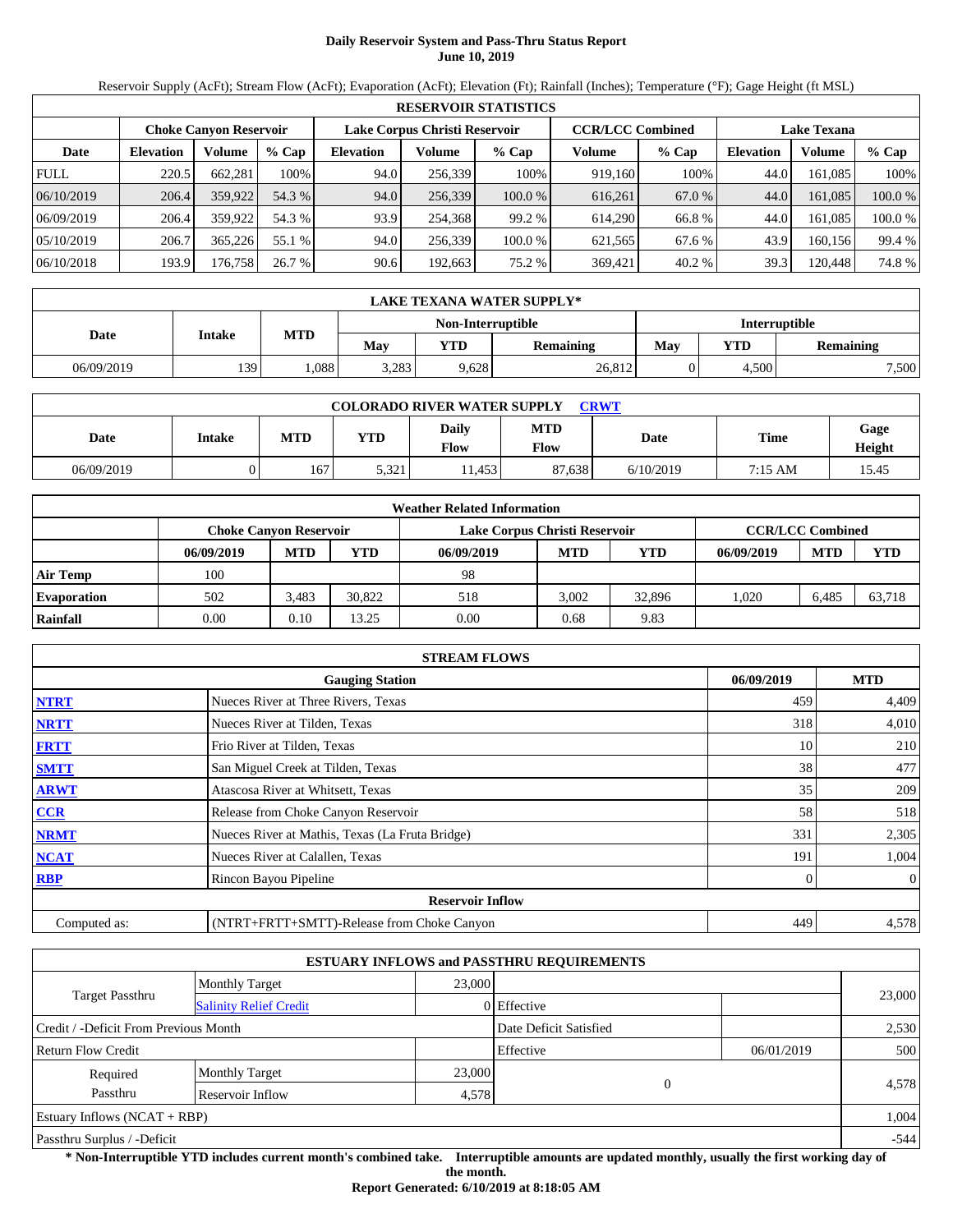# **Daily Reservoir System and Pass-Thru Status Report June 11, 2019**

Reservoir Supply (AcFt); Stream Flow (AcFt); Evaporation (AcFt); Elevation (Ft); Rainfall (Inches); Temperature (°F); Gage Height (ft MSL)

|             | <b>RESERVOIR STATISTICS</b> |                               |         |                  |                               |         |                         |         |                    |         |         |  |  |
|-------------|-----------------------------|-------------------------------|---------|------------------|-------------------------------|---------|-------------------------|---------|--------------------|---------|---------|--|--|
|             |                             | <b>Choke Canvon Reservoir</b> |         |                  | Lake Corpus Christi Reservoir |         | <b>CCR/LCC Combined</b> |         | <b>Lake Texana</b> |         |         |  |  |
| Date        | <b>Elevation</b>            | Volume                        | $%$ Cap | <b>Elevation</b> | Volume                        | $%$ Cap | Volume                  | $%$ Cap | <b>Elevation</b>   | Volume  | % Cap   |  |  |
| <b>FULL</b> | 220.5                       | 662.281                       | 100%    | 94.0             | 256,339                       | 100%    | 919.160                 | 100%    | 44.0               | 161.085 | 100%    |  |  |
| 06/11/2019  | 206.3                       | 358,164                       | 54.0 %  | 93.9             | 254,368                       | 99.2 %  | 612,532                 | 66.6 %  | 44.0               | 161.085 | 100.0 % |  |  |
| 06/10/2019  | 206.4                       | 359,922                       | 54.3 %  | 94.0             | 256,339                       | 100.0 % | 616.261                 | 67.0 %  | 44.0               | 161.085 | 100.0 % |  |  |
| 05/11/2019  | 206.8                       | 367,005                       | 55.4 %  | 94.0             | 256,339                       | 100.0 % | 623,344                 | 67.8 %  | 44.0               | 161.085 | 100.0 % |  |  |
| 06/11/2018  | 193.9                       | 176,7581                      | 26.7%   | 90.6             | 192,663                       | 75.2 %  | 369,421                 | 40.2%   | 39.4               | 120,448 | 74.8%   |  |  |

|            | LAKE TEXANA WATER SUPPLY* |            |       |                   |                  |                      |       |           |  |  |  |
|------------|---------------------------|------------|-------|-------------------|------------------|----------------------|-------|-----------|--|--|--|
|            | Intake                    |            |       | Non-Interruptible |                  | <b>Interruptible</b> |       |           |  |  |  |
| Date       |                           | <b>MTD</b> | May   | <b>YTD</b>        | <b>Remaining</b> | May                  | YTD   | Remaining |  |  |  |
| 06/10/2019 | 139                       | .228       | 3,283 | 9,628             | 26,812           |                      | 4.500 | 7,500     |  |  |  |

| <b>COLORADO RIVER WATER SUPPLY</b><br><b>CRWT</b> |        |            |            |               |                    |           |         |                |  |  |  |
|---------------------------------------------------|--------|------------|------------|---------------|--------------------|-----------|---------|----------------|--|--|--|
| Date                                              | Intake | <b>MTD</b> | <b>YTD</b> | Daily<br>Flow | <b>MTD</b><br>Flow | Date      | Time    | Gage<br>Height |  |  |  |
| 06/10/2019                                        |        | 167        | 5,321      | 1.017         | 98.655             | 6/11/2019 | 7:15 AM | 14.71          |  |  |  |

|                    |                               |                               |                         | <b>Weather Related Information</b> |            |        |            |            |            |
|--------------------|-------------------------------|-------------------------------|-------------------------|------------------------------------|------------|--------|------------|------------|------------|
|                    | <b>Choke Canvon Reservoir</b> | Lake Corpus Christi Reservoir | <b>CCR/LCC Combined</b> |                                    |            |        |            |            |            |
|                    | 06/10/2019                    | <b>MTD</b>                    | <b>YTD</b>              | 06/10/2019                         | <b>MTD</b> | YTD    | 06/10/2019 | <b>MTD</b> | <b>YTD</b> |
| <b>Air Temp</b>    | 88                            |                               |                         | 86                                 |            |        |            |            |            |
| <b>Evaporation</b> | 368                           | 3.851                         | 31.190                  | 264                                | 3.266      | 33.160 | 632        | 7.117      | 64.350     |
| Rainfall           | 0.00                          | 0.10                          | 13.25                   | 0.00                               | 0.68       | 9.83   |            |            |            |

|              | <b>STREAM FLOWS</b>                             |            |                |
|--------------|-------------------------------------------------|------------|----------------|
|              | <b>Gauging Station</b>                          | 06/10/2019 | <b>MTD</b>     |
| <b>NTRT</b>  | Nueces River at Three Rivers, Texas             | 41         | 4,820          |
| <b>NRTT</b>  | Nueces River at Tilden, Texas                   | 284        | 4,294          |
| <b>FRTT</b>  | Frio River at Tilden, Texas                     | 28         | 238            |
| <b>SMTT</b>  | San Miguel Creek at Tilden, Texas               | 24         | 501            |
| <b>ARWT</b>  | Atascosa River at Whitsett, Texas               | 24         | 233            |
| <b>CCR</b>   | Release from Choke Canyon Reservoir             | 58         | 576            |
| <b>NRMT</b>  | Nueces River at Mathis, Texas (La Fruta Bridge) | 355        | 2,661          |
| <b>NCAT</b>  | Nueces River at Calallen, Texas                 | 206        | 1,210          |
| <b>RBP</b>   | Rincon Bayou Pipeline                           |            | $\overline{0}$ |
|              | <b>Reservoir Inflow</b>                         |            |                |
| Computed as: | (NTRT+FRTT+SMTT)-Release from Choke Canyon      | 405        | 4,983          |

|                                       |                               |                        | <b>ESTUARY INFLOWS and PASSTHRU REQUIREMENTS</b> |            |        |  |
|---------------------------------------|-------------------------------|------------------------|--------------------------------------------------|------------|--------|--|
|                                       | <b>Monthly Target</b>         | 23,000                 |                                                  |            |        |  |
| Target Passthru                       | <b>Salinity Relief Credit</b> |                        | 0 Effective                                      |            | 23,000 |  |
| Credit / -Deficit From Previous Month |                               | Date Deficit Satisfied |                                                  | 2,530      |        |  |
| <b>Return Flow Credit</b>             |                               |                        | Effective                                        | 06/01/2019 | 500    |  |
| Required                              | <b>Monthly Target</b>         | 23,000                 |                                                  |            |        |  |
| Passthru                              | Reservoir Inflow              | 4,983                  | $\theta$                                         |            | 4,983  |  |
| Estuary Inflows (NCAT + RBP)          |                               |                        |                                                  |            | 1,210  |  |
| Passthru Surplus / -Deficit           |                               |                        |                                                  |            |        |  |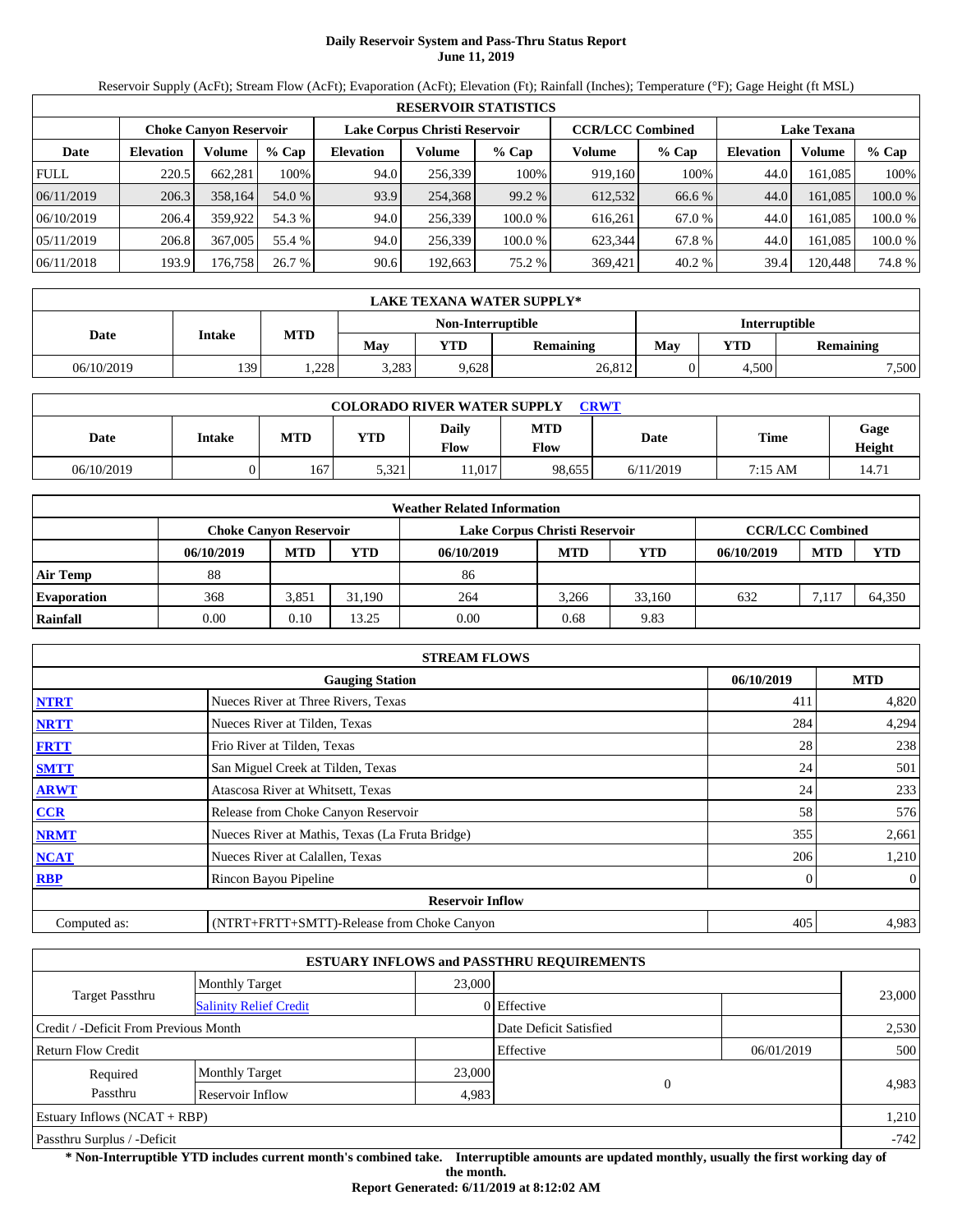# **Daily Reservoir System and Pass-Thru Status Report June 12, 2019**

Reservoir Supply (AcFt); Stream Flow (AcFt); Evaporation (AcFt); Elevation (Ft); Rainfall (Inches); Temperature (°F); Gage Height (ft MSL)

|             | <b>RESERVOIR STATISTICS</b> |                               |         |                               |         |         |                         |        |                    |         |         |  |  |
|-------------|-----------------------------|-------------------------------|---------|-------------------------------|---------|---------|-------------------------|--------|--------------------|---------|---------|--|--|
|             |                             | <b>Choke Canvon Reservoir</b> |         | Lake Corpus Christi Reservoir |         |         | <b>CCR/LCC Combined</b> |        | <b>Lake Texana</b> |         |         |  |  |
| Date        | <b>Elevation</b>            | Volume                        | $%$ Cap | <b>Elevation</b>              | Volume  | $%$ Cap | Volume                  | % Cap  | <b>Elevation</b>   | Volume  | $%$ Cap |  |  |
| <b>FULL</b> | 220.5                       | 662.281                       | 100%    | 94.0                          | 256,339 | 100%    | 919,160                 | 100%   | 44.0               | 161.085 | 100%    |  |  |
| 06/12/2019  | 206.4                       | 359,922                       | 54.3 %  | 93.9                          | 254,368 | 99.2 %  | 614.290                 | 66.8 % | 44.0               | 161.085 | 100.0 % |  |  |
| 06/11/2019  | 206.3                       | 358,164                       | 54.0 %  | 93.9                          | 254.368 | 99.2 %  | 612.532                 | 66.6 % | 44.0               | 161.085 | 100.0 % |  |  |
| 05/12/2019  | 206.8                       | 367,005                       | 55.4 %  | 94.0                          | 256,339 | 100.0 % | 623.344                 | 67.8 % | 44.0               | 161.085 | 100.0 % |  |  |
| 06/12/2018  | 193.9                       | 176,758                       | 26.7 %  | 90.5                          | 190.909 | 74.5 %  | 367,667                 | 40.0%  | 39.1               | 118.865 | 73.8 %  |  |  |

|            | <b>LAKE TEXANA WATER SUPPLY*</b> |            |       |                   |                  |               |       |           |  |  |  |
|------------|----------------------------------|------------|-------|-------------------|------------------|---------------|-------|-----------|--|--|--|
|            |                                  |            |       | Non-Interruptible |                  | Interruptible |       |           |  |  |  |
| Date       | Intake                           | <b>MTD</b> | May   | YTD               | <b>Remaining</b> | May           | YTD   | Remaining |  |  |  |
| 06/11/2019 | 139                              | .367       | 3.283 | 9,628             | 26,812           |               | 4.500 | 7,500     |  |  |  |

| <b>COLORADO RIVER WATER SUPPLY</b><br><b>CRWT</b> |        |            |            |               |             |           |         |                |  |  |  |
|---------------------------------------------------|--------|------------|------------|---------------|-------------|-----------|---------|----------------|--|--|--|
| Date                                              | Intake | <b>MTD</b> | <b>YTD</b> | Daily<br>Flow | MTD<br>Flow | Date      | Time    | Gage<br>Height |  |  |  |
| 06/11/2019                                        |        | 167        | 5.321      | 9.727         | 108.381     | 6/12/2019 | 7:15 AM | 14.46          |  |  |  |

|                    | <b>Weather Related Information</b> |                                                                                           |            |            |            |        |            |            |            |  |  |
|--------------------|------------------------------------|-------------------------------------------------------------------------------------------|------------|------------|------------|--------|------------|------------|------------|--|--|
|                    |                                    | <b>CCR/LCC Combined</b><br>Lake Corpus Christi Reservoir<br><b>Choke Canyon Reservoir</b> |            |            |            |        |            |            |            |  |  |
|                    | 06/11/2019                         | <b>MTD</b>                                                                                | <b>YTD</b> | 06/11/2019 | <b>MTD</b> | YTD    | 06/11/2019 | <b>MTD</b> | <b>YTD</b> |  |  |
| <b>Air Temp</b>    | 87                                 |                                                                                           |            | 89         |            |        |            |            |            |  |  |
| <b>Evaporation</b> | 287                                | 4.138                                                                                     | 31,477     | 344        | 3.610      | 33.504 | 631        | 7.748      | 64,981     |  |  |
| Rainfall           | 0.00                               | 0.10                                                                                      | 13.25      | 1.46       | 2.14       | 11.29  |            |            |            |  |  |

|              | <b>STREAM FLOWS</b>                             |            |                |
|--------------|-------------------------------------------------|------------|----------------|
|              | <b>Gauging Station</b>                          | 06/11/2019 | <b>MTD</b>     |
| <b>NTRT</b>  | Nueces River at Three Rivers, Texas             | 369        | 5,189          |
| <b>NRTT</b>  | Nueces River at Tilden, Texas                   | 554        | 4,847          |
| <b>FRTT</b>  | Frio River at Tilden, Texas                     | 171        | 408            |
| <b>SMTT</b>  | San Miguel Creek at Tilden, Texas               | 14         | 515            |
| <b>ARWT</b>  | Atascosa River at Whitsett, Texas               | 17         | 251            |
| <b>CCR</b>   | Release from Choke Canyon Reservoir             | 58         | 633            |
| <b>NRMT</b>  | Nueces River at Mathis, Texas (La Fruta Bridge) | 335        | 2,996          |
| <b>NCAT</b>  | Nueces River at Calallen, Texas                 | 343        | 1,554          |
| <b>RBP</b>   | Rincon Bayou Pipeline                           |            | $\overline{0}$ |
|              | <b>Reservoir Inflow</b>                         |            |                |
| Computed as: | (NTRT+FRTT+SMTT)-Release from Choke Canyon      | 496        | 5,479          |

|                                       |                               |        | <b>ESTUARY INFLOWS and PASSTHRU REQUIREMENTS</b> |            |        |  |
|---------------------------------------|-------------------------------|--------|--------------------------------------------------|------------|--------|--|
|                                       | <b>Monthly Target</b>         | 23,000 |                                                  |            |        |  |
| Target Passthru                       | <b>Salinity Relief Credit</b> |        | 0 Effective                                      |            | 23,000 |  |
| Credit / -Deficit From Previous Month |                               |        | Date Deficit Satisfied                           |            | 2,530  |  |
| <b>Return Flow Credit</b>             |                               |        | Effective                                        | 06/01/2019 | 500    |  |
| Required                              | <b>Monthly Target</b>         | 23,000 |                                                  |            |        |  |
| Passthru<br>Reservoir Inflow<br>5,479 |                               |        |                                                  | $\Omega$   | 5.479  |  |
| Estuary Inflows $(NCAT + RBP)$        |                               |        |                                                  |            | 1,554  |  |
| Passthru Surplus / -Deficit           |                               |        |                                                  |            | $-895$ |  |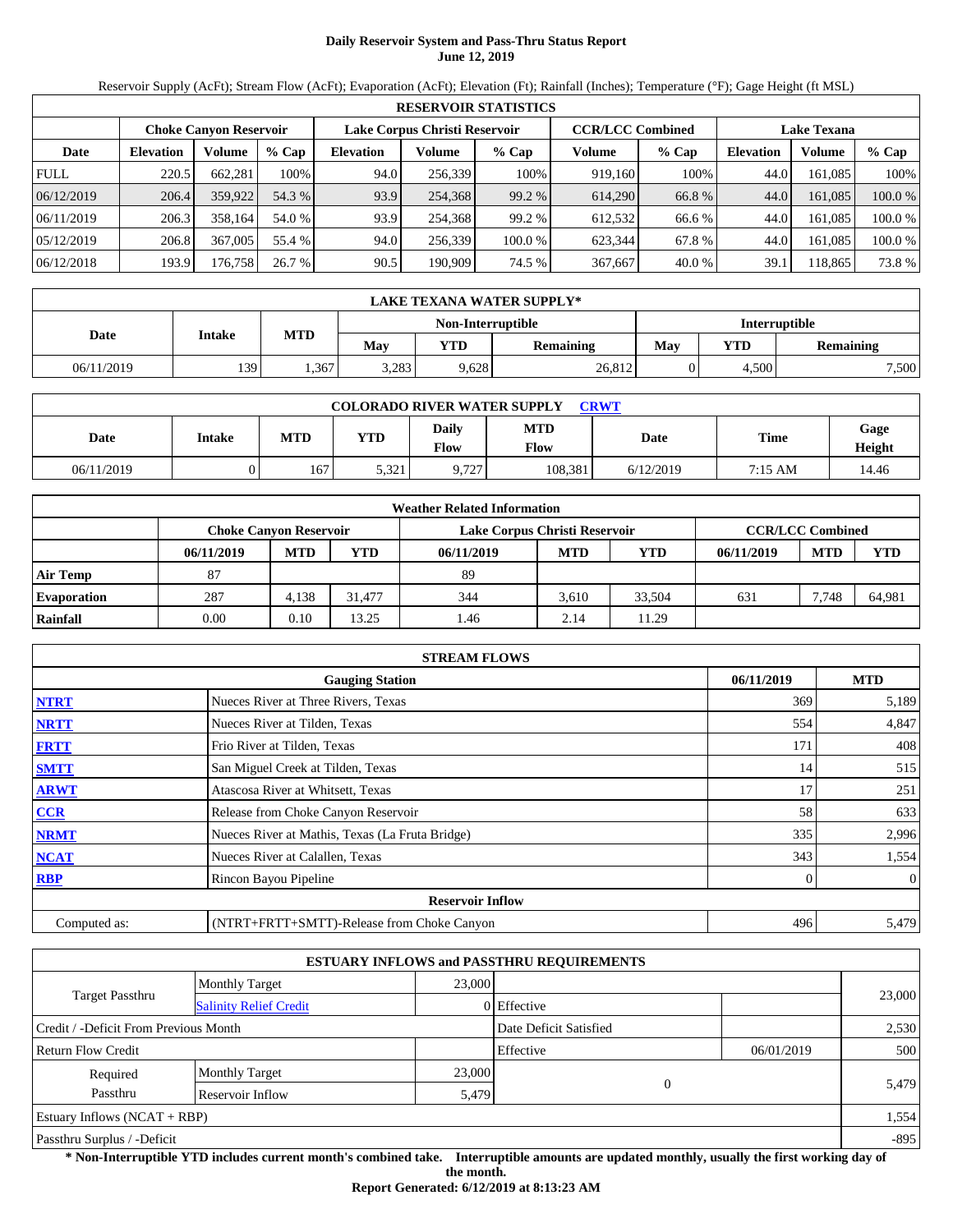# **Daily Reservoir System and Pass-Thru Status Report June 13, 2019**

Reservoir Supply (AcFt); Stream Flow (AcFt); Evaporation (AcFt); Elevation (Ft); Rainfall (Inches); Temperature (°F); Gage Height (ft MSL)

|             | <b>RESERVOIR STATISTICS</b> |                               |         |                  |                               |         |                         |         |                    |         |         |  |  |
|-------------|-----------------------------|-------------------------------|---------|------------------|-------------------------------|---------|-------------------------|---------|--------------------|---------|---------|--|--|
|             |                             | <b>Choke Canvon Reservoir</b> |         |                  | Lake Corpus Christi Reservoir |         | <b>CCR/LCC Combined</b> |         | <b>Lake Texana</b> |         |         |  |  |
| Date        | <b>Elevation</b>            | Volume                        | $%$ Cap | <b>Elevation</b> | Volume                        | $%$ Cap | Volume                  | $%$ Cap | <b>Elevation</b>   | Volume  | % Cap   |  |  |
| <b>FULL</b> | 220.5                       | 662.281                       | 100%    | 94.0             | 256,339                       | 100%    | 919,160                 | 100%    | 44.0               | 161.085 | 100%    |  |  |
| 06/13/2019  | 206.3                       | 358,164                       | 54.0 %  | 93.9             | 254.368                       | 99.2 %  | 612,532                 | 66.6 %  | 44.0               | 161.085 | 100.0 % |  |  |
| 06/12/2019  | 206.4                       | 359,922                       | 54.3 %  | 93.9             | 254.368                       | 99.2 %  | 614.290                 | 66.8%   | 44.0               | 161.085 | 100.0%  |  |  |
| 05/13/2019  | 206.7                       | 365.226                       | 55.1 %  | 94.0             | 256.339                       | 100.0%  | 621,565                 | 67.6 %  | 44.0               | 161.085 | 100.0%  |  |  |
| 06/13/2018  | 193.8                       | 175,602                       | 26.5%   | 90.5             | 190,909                       | 74.5 %  | 366,511                 | 39.9 %  | 39.1               | 118,865 | 73.8 %  |  |  |

|            | <b>LAKE TEXANA WATER SUPPLY*</b> |            |       |                   |                  |               |       |                  |  |  |  |
|------------|----------------------------------|------------|-------|-------------------|------------------|---------------|-------|------------------|--|--|--|
|            | Intake                           |            |       | Non-Interruptible |                  | Interruptible |       |                  |  |  |  |
| Date       |                                  | <b>MTD</b> | Mav   | YTD               | <b>Remaining</b> | May           | VTD   | <b>Remaining</b> |  |  |  |
| 06/12/2019 | 140                              | .506       | 3,283 | 9,628             | 26,812           |               | 4,500 | 7,500            |  |  |  |

| <b>COLORADO RIVER WATER SUPPLY</b><br><b>CRWT</b> |        |            |            |               |                    |           |         |                |  |  |  |
|---------------------------------------------------|--------|------------|------------|---------------|--------------------|-----------|---------|----------------|--|--|--|
| Date                                              | Intake | <b>MTD</b> | <b>YTD</b> | Daily<br>Flow | MTD<br><b>Flow</b> | Date      | Time    | Gage<br>Height |  |  |  |
| 06/12/2019                                        |        | 167        | 5.321      | 9.488         | 17.869             | 6/13/2019 | 7:15 AM | 14.52          |  |  |  |

|                    |            |                        |            | <b>Weather Related Information</b> |            |            |            |                         |            |
|--------------------|------------|------------------------|------------|------------------------------------|------------|------------|------------|-------------------------|------------|
|                    |            | Choke Canvon Reservoir |            | Lake Corpus Christi Reservoir      |            |            |            | <b>CCR/LCC Combined</b> |            |
|                    | 06/12/2019 | <b>MTD</b>             | <b>YTD</b> | 06/12/2019                         | <b>MTD</b> | <b>YTD</b> | 06/12/2019 | <b>MTD</b>              | <b>YTD</b> |
| <b>Air Temp</b>    | 90         |                        |            | 88                                 |            |            |            |                         |            |
| <b>Evaporation</b> | 286        | 4.424                  | 31.763     | 218                                | 3.828      | 33.722     | 504        | 8.252                   | 65,485     |
| Rainfall           | 0.00       | 0.10                   | 13.25      | 0.00                               | 2.14       | 11.29      |            |                         |            |

|              | <b>STREAM FLOWS</b>                             |            |                |
|--------------|-------------------------------------------------|------------|----------------|
|              | <b>Gauging Station</b>                          | 06/12/2019 | <b>MTD</b>     |
| <b>NTRT</b>  | Nueces River at Three Rivers, Texas             | 550        | 5,739          |
| <b>NRTT</b>  | Nueces River at Tilden, Texas                   | 895        | 5,743          |
| <b>FRTT</b>  | Frio River at Tilden, Texas                     | 160        | 568            |
| <b>SMTT</b>  | San Miguel Creek at Tilden, Texas               | 8          | 523            |
| <b>ARWT</b>  | Atascosa River at Whitsett, Texas               | 12         | 262            |
| <b>CCR</b>   | Release from Choke Canyon Reservoir             | 58         | 691            |
| <b>NRMT</b>  | Nueces River at Mathis, Texas (La Fruta Bridge) | 341        | 3,338          |
| <b>NCAT</b>  | Nueces River at Calallen, Texas                 | 345        | 1,899          |
| <b>RBP</b>   | Rincon Bayou Pipeline                           |            | $\overline{0}$ |
|              | <b>Reservoir Inflow</b>                         |            |                |
| Computed as: | (NTRT+FRTT+SMTT)-Release from Choke Canyon      | 660        | 6,138          |

|                                                  |                       |        | <b>ESTUARY INFLOWS and PASSTHRU REQUIREMENTS</b> |            |          |
|--------------------------------------------------|-----------------------|--------|--------------------------------------------------|------------|----------|
|                                                  | <b>Monthly Target</b> | 23,000 |                                                  |            |          |
| Target Passthru<br><b>Salinity Relief Credit</b> |                       |        | 0 Effective                                      |            | 23,000   |
| Credit / -Deficit From Previous Month            |                       |        | Date Deficit Satisfied                           |            | 2,530    |
| Return Flow Credit                               |                       |        | Effective                                        | 06/01/2019 | 500      |
| Required                                         | <b>Monthly Target</b> | 23,000 |                                                  |            |          |
| Passthru<br>Reservoir Inflow                     |                       |        | $\Omega$<br>6,138                                |            | 6,138    |
| <b>Estuary Inflows (NCAT + RBP)</b>              |                       |        |                                                  |            | 1,899    |
| Passthru Surplus / -Deficit                      |                       |        |                                                  |            | $-1,209$ |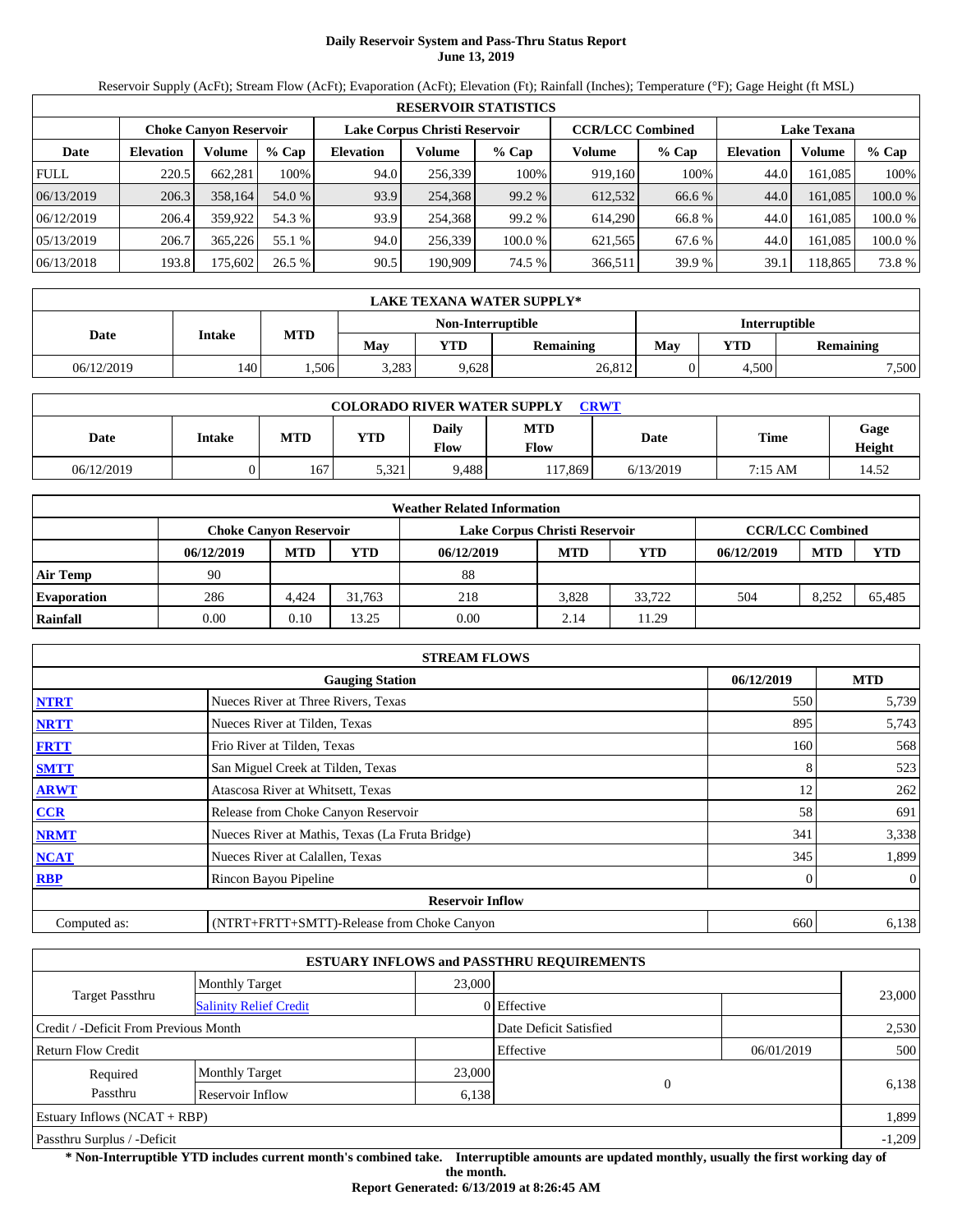# **Daily Reservoir System and Pass-Thru Status Report June 14, 2019**

Reservoir Supply (AcFt); Stream Flow (AcFt); Evaporation (AcFt); Elevation (Ft); Rainfall (Inches); Temperature (°F); Gage Height (ft MSL)

|             | <b>RESERVOIR STATISTICS</b> |                               |         |                  |                               |         |                         |         |                    |         |         |  |
|-------------|-----------------------------|-------------------------------|---------|------------------|-------------------------------|---------|-------------------------|---------|--------------------|---------|---------|--|
|             |                             | <b>Choke Canvon Reservoir</b> |         |                  | Lake Corpus Christi Reservoir |         | <b>CCR/LCC Combined</b> |         | <b>Lake Texana</b> |         |         |  |
| Date        | <b>Elevation</b>            | Volume                        | $%$ Cap | <b>Elevation</b> | Volume                        | $%$ Cap | Volume                  | $%$ Cap | <b>Elevation</b>   | Volume  | % Cap   |  |
| <b>FULL</b> | 220.5                       | 662.281                       | 100%    | 94.0             | 256,339                       | 100%    | 919.160                 | 100%    | 44.0               | 161.085 | 100%    |  |
| 06/14/2019  | 206.4                       | 359,922                       | 54.3 %  | 93.9             | 254,368                       | 99.2 %  | 614.290                 | 66.8 %  | 44.0               | 161.085 | 100.0 % |  |
| 06/13/2019  | 206.3                       | 358.164                       | 54.0 %  | 93.9             | 254,368                       | 99.2 %  | 612.532                 | 66.6 %  | 44.0               | 161.085 | 100.0 % |  |
| 05/14/2019  | 206.8                       | 367,005                       | 55.4 %  | 94.0             | 256,339                       | 100.0 % | 623,344                 | 67.8 %  | 44.0               | 161.085 | 100.0 % |  |
| 06/14/2018  | 193.8                       | 175,602                       | 26.5 %  | 90.5             | 190,909                       | 74.5 %  | 366.511                 | 39.9 %  | 39.0               | 118.078 | 73.3 %  |  |

|            | <b>LAKE TEXANA WATER SUPPLY*</b> |            |       |                   |                  |               |       |           |  |  |  |
|------------|----------------------------------|------------|-------|-------------------|------------------|---------------|-------|-----------|--|--|--|
|            | Intake                           |            |       | Non-Interruptible |                  | Interruptible |       |           |  |  |  |
| Date       |                                  | <b>MTD</b> | Mav   | YTD               | <b>Remaining</b> | May           | YTD   | Remaining |  |  |  |
| 06/13/2019 | 140                              | .646       | 3,283 | 9,628             | 26,812           |               | 4,500 | 7,500     |  |  |  |

| <b>COLORADO RIVER WATER SUPPLY</b><br><b>CRWT</b> |        |            |            |               |                    |           |         |                |  |  |  |
|---------------------------------------------------|--------|------------|------------|---------------|--------------------|-----------|---------|----------------|--|--|--|
| Date                                              | Intake | <b>MTD</b> | <b>YTD</b> | Daily<br>Flow | <b>MTD</b><br>Flow | Date      | Time    | Gage<br>Height |  |  |  |
| 06/13/2019                                        | v      | 167        | 5,321      | 8,933         | 126.802            | 6/14/2019 | 7:15 AM | 13.04          |  |  |  |

|                    |                               |            |            | <b>Weather Related Information</b> |            |        |            |                         |            |
|--------------------|-------------------------------|------------|------------|------------------------------------|------------|--------|------------|-------------------------|------------|
|                    | <b>Choke Canvon Reservoir</b> |            |            | Lake Corpus Christi Reservoir      |            |        |            | <b>CCR/LCC Combined</b> |            |
|                    | 06/13/2019                    | <b>MTD</b> | <b>YTD</b> | 06/13/2019                         | <b>MTD</b> | YTD    | 06/13/2019 | <b>MTD</b>              | <b>YTD</b> |
| <b>Air Temp</b>    | 93                            |            |            | 91                                 |            |        |            |                         |            |
| <b>Evaporation</b> | 451                           | 4.875      | 32.214     | 367                                | 4.195      | 34,089 | 818        | 9.070                   | 66,303     |
| Rainfall           | 0.00                          | 0.10       | 13.25      | 0.00                               | 2.14       | 11.29  |            |                         |            |

|              | <b>STREAM FLOWS</b>                             |            |                |
|--------------|-------------------------------------------------|------------|----------------|
|              | <b>Gauging Station</b>                          | 06/13/2019 | <b>MTD</b>     |
| <b>NTRT</b>  | Nueces River at Three Rivers, Texas             | 87         | 6,610          |
| <b>NRTT</b>  | Nueces River at Tilden, Texas                   | 1,106      | 6,848          |
| <b>FRTT</b>  | Frio River at Tilden, Texas                     | 109        | 677            |
| <b>SMTT</b>  | San Miguel Creek at Tilden, Texas               | 4          | 526            |
| <b>ARWT</b>  | Atascosa River at Whitsett, Texas               |            | 267            |
| <b>CCR</b>   | Release from Choke Canyon Reservoir             | 58         | 748            |
| <b>NRMT</b>  | Nueces River at Mathis, Texas (La Fruta Bridge) | 474        | 3,812          |
| <b>NCAT</b>  | Nueces River at Calallen, Texas                 | 284        | 2,183          |
| <b>RBP</b>   | Rincon Bayou Pipeline                           |            | $\overline{0}$ |
|              | <b>Reservoir Inflow</b>                         |            |                |
| Computed as: | (NTRT+FRTT+SMTT)-Release from Choke Canyon      | 927        | 7,065          |

|                                                  |                       |        | <b>ESTUARY INFLOWS and PASSTHRU REQUIREMENTS</b> |            |          |
|--------------------------------------------------|-----------------------|--------|--------------------------------------------------|------------|----------|
|                                                  | <b>Monthly Target</b> | 23,000 |                                                  |            |          |
| Target Passthru<br><b>Salinity Relief Credit</b> |                       |        | 0 Effective                                      |            | 23,000   |
| Credit / -Deficit From Previous Month            |                       |        | Date Deficit Satisfied                           |            | 2,530    |
| Return Flow Credit                               |                       |        | Effective                                        | 06/01/2019 | 500      |
| Required                                         | <b>Monthly Target</b> | 23,000 |                                                  |            |          |
| Passthru<br>Reservoir Inflow                     |                       |        | $\Omega$<br>7,065                                |            | 7,065    |
| <b>Estuary Inflows (NCAT + RBP)</b>              |                       |        |                                                  |            | 2,183    |
| Passthru Surplus / -Deficit                      |                       |        |                                                  |            | $-1,852$ |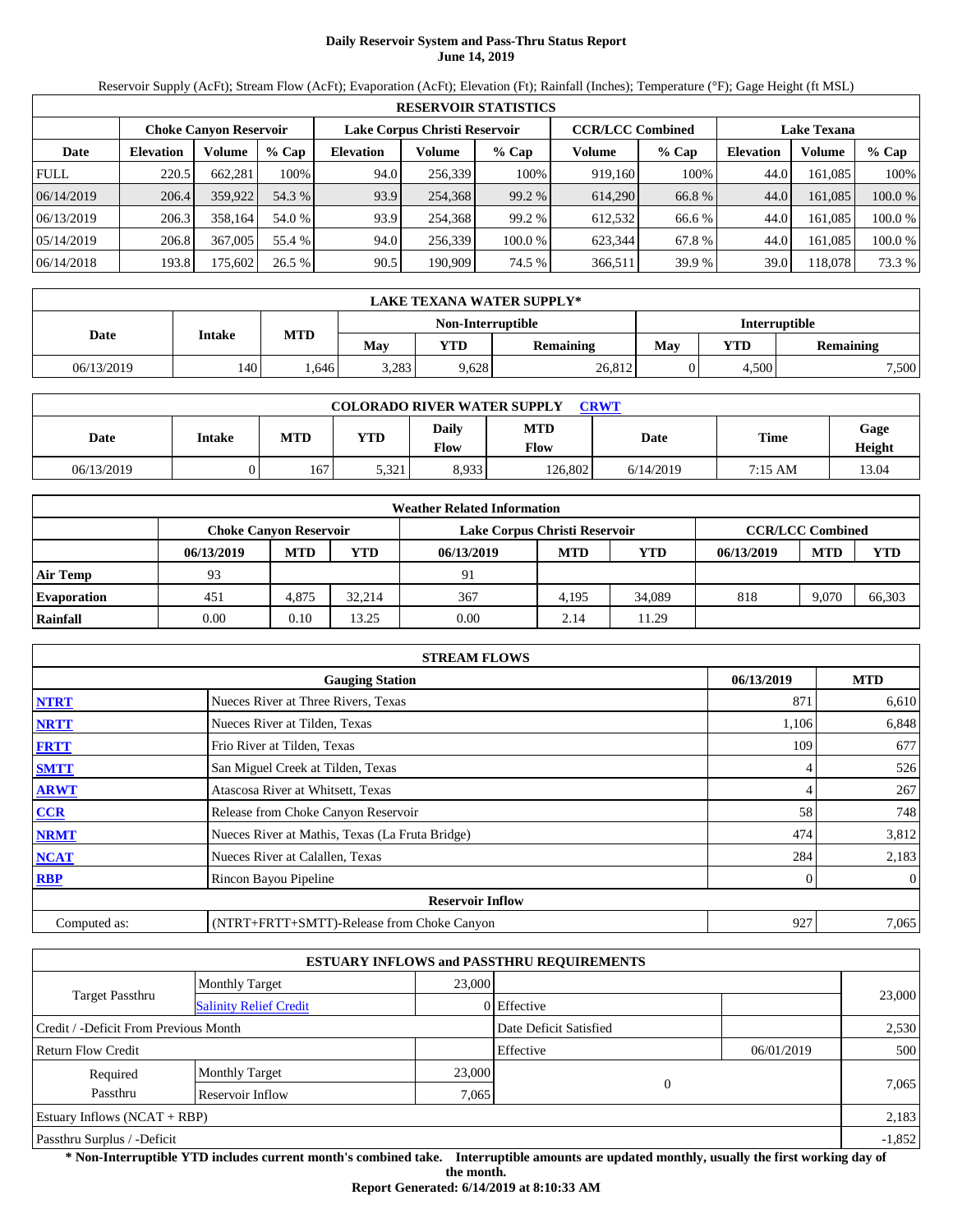# **Daily Reservoir System and Pass-Thru Status Report June 15, 2019**

Reservoir Supply (AcFt); Stream Flow (AcFt); Evaporation (AcFt); Elevation (Ft); Rainfall (Inches); Temperature (°F); Gage Height (ft MSL)

|             | <b>RESERVOIR STATISTICS</b> |                               |         |                  |                               |         |                         |         |                    |         |         |  |
|-------------|-----------------------------|-------------------------------|---------|------------------|-------------------------------|---------|-------------------------|---------|--------------------|---------|---------|--|
|             |                             | <b>Choke Canvon Reservoir</b> |         |                  | Lake Corpus Christi Reservoir |         | <b>CCR/LCC Combined</b> |         | <b>Lake Texana</b> |         |         |  |
| Date        | <b>Elevation</b>            | Volume                        | $%$ Cap | <b>Elevation</b> | Volume                        | $%$ Cap | Volume                  | $%$ Cap | <b>Elevation</b>   | Volume  | % Cap   |  |
| <b>FULL</b> | 220.5                       | 662.281                       | 100%    | 94.0             | 256,339                       | 100%    | 919.160                 | 100%    | 44.0               | 161.085 | 100%    |  |
| 06/15/2019  | 206.2                       | 356.411                       | 53.8 %  | 93.8             | 252,402                       | 98.5 %  | 608.813                 | 66.2 %  | 43.9               | 160.156 | 99.4 %  |  |
| 06/14/2019  | 206.4                       | 359,922                       | 54.3 %  | 93.9             | 254,368                       | 99.2 %  | 614,290                 | 66.8 %  | 44.0               | 161.085 | 100.0 % |  |
| 05/15/2019  | 206.8                       | 367,005                       | 55.4 %  | 94.0             | 256,339                       | 100.0 % | 623,344                 | 67.8 %  | 44.0               | 161.085 | 100.0 % |  |
| 06/15/2018  | 193.8                       | 175,602                       | 26.5 %  | 90.5             | 190,909                       | 74.5 %  | 366.511                 | 39.9 %  | 39.0               | 118.078 | 73.3 %  |  |

|            | LAKE TEXANA WATER SUPPLY* |            |       |                   |                  |               |       |           |  |  |  |
|------------|---------------------------|------------|-------|-------------------|------------------|---------------|-------|-----------|--|--|--|
|            | Intake                    |            |       | Non-Interruptible |                  | Interruptible |       |           |  |  |  |
| Date       |                           | <b>MTD</b> | Mav   | YTD               | <b>Remaining</b> | May           | VTD   | Remaining |  |  |  |
| 06/14/2019 | 140                       | .787       | 3,283 | 9,628             | 26,812           |               | 4,500 | 7,500     |  |  |  |

| <b>COLORADO RIVER WATER SUPPLY</b><br><b>CRWT</b> |        |            |            |               |                    |           |         |                |  |  |  |
|---------------------------------------------------|--------|------------|------------|---------------|--------------------|-----------|---------|----------------|--|--|--|
| Date                                              | Intake | <b>MTD</b> | <b>YTD</b> | Daily<br>Flow | <b>MTD</b><br>Flow | Date      | Time    | Gage<br>Height |  |  |  |
| 06/14/2019                                        | v      | 167        | 5,321      | 6,590         | 133,392            | 6/15/2019 | 7:15 AM | 11.85          |  |  |  |

|                    |                               |            |            | <b>Weather Related Information</b> |                         |            |            |            |        |
|--------------------|-------------------------------|------------|------------|------------------------------------|-------------------------|------------|------------|------------|--------|
|                    | <b>Choke Canvon Reservoir</b> |            |            | Lake Corpus Christi Reservoir      | <b>CCR/LCC Combined</b> |            |            |            |        |
|                    | 06/14/2019                    | <b>MTD</b> | <b>YTD</b> | 06/14/2019                         | <b>MTD</b>              | <b>YTD</b> | 06/14/2019 | <b>MTD</b> | YTD    |
| <b>Air Temp</b>    | 94                            |            |            | 90                                 |                         |            |            |            |        |
| <b>Evaporation</b> | 388                           | 5.263      | 32.602     | 354                                | 4.549                   | 34.443     | 742        | 9,812      | 67,045 |
| Rainfall           | 0.00                          | 0.10       | 13.25      | 0.00                               | 2.14                    | 11.29      |            |            |        |

|              | <b>STREAM FLOWS</b>                             |            |                |
|--------------|-------------------------------------------------|------------|----------------|
|              | <b>Gauging Station</b>                          | 06/14/2019 | <b>MTD</b>     |
| <b>NTRT</b>  | Nueces River at Three Rivers, Texas             | 1,042      | 7,652          |
| <b>NRTT</b>  | Nueces River at Tilden, Texas                   | 1,247      | 8,095          |
| <b>FRTT</b>  | Frio River at Tilden, Texas                     |            | 754            |
| <b>SMTT</b>  | San Miguel Creek at Tilden, Texas               |            | 528            |
| <b>ARWT</b>  | Atascosa River at Whitsett, Texas               | 3          | 270            |
| <b>CCR</b>   | Release from Choke Canyon Reservoir             | 58         | 806            |
| <b>NRMT</b>  | Nueces River at Mathis, Texas (La Fruta Bridge) | 703        | 4,515          |
| <b>NCAT</b>  | Nueces River at Calallen, Texas                 | 316        | 2,499          |
| <b>RBP</b>   | Rincon Bayou Pipeline                           |            | $\overline{0}$ |
|              | <b>Reservoir Inflow</b>                         |            |                |
| Computed as: | (NTRT+FRTT+SMTT)-Release from Choke Canyon      | 1,063      | 8,128          |

|                                       |                               |        | <b>ESTUARY INFLOWS and PASSTHRU REQUIREMENTS</b> |            |        |  |
|---------------------------------------|-------------------------------|--------|--------------------------------------------------|------------|--------|--|
|                                       | <b>Monthly Target</b>         | 23,000 |                                                  |            |        |  |
| Target Passthru                       | <b>Salinity Relief Credit</b> |        | 0 Effective                                      |            | 23,000 |  |
| Credit / -Deficit From Previous Month |                               |        | Date Deficit Satisfied                           |            | 2,530  |  |
| Return Flow Credit                    |                               |        | Effective                                        | 06/01/2019 | 500    |  |
| Required                              | <b>Monthly Target</b>         | 23,000 |                                                  |            |        |  |
| Passthru<br>Reservoir Inflow          |                               |        | $\Omega$<br>8,128                                |            | 8,128  |  |
| <b>Estuary Inflows (NCAT + RBP)</b>   |                               |        |                                                  |            | 2,499  |  |
| Passthru Surplus / -Deficit           |                               |        |                                                  |            |        |  |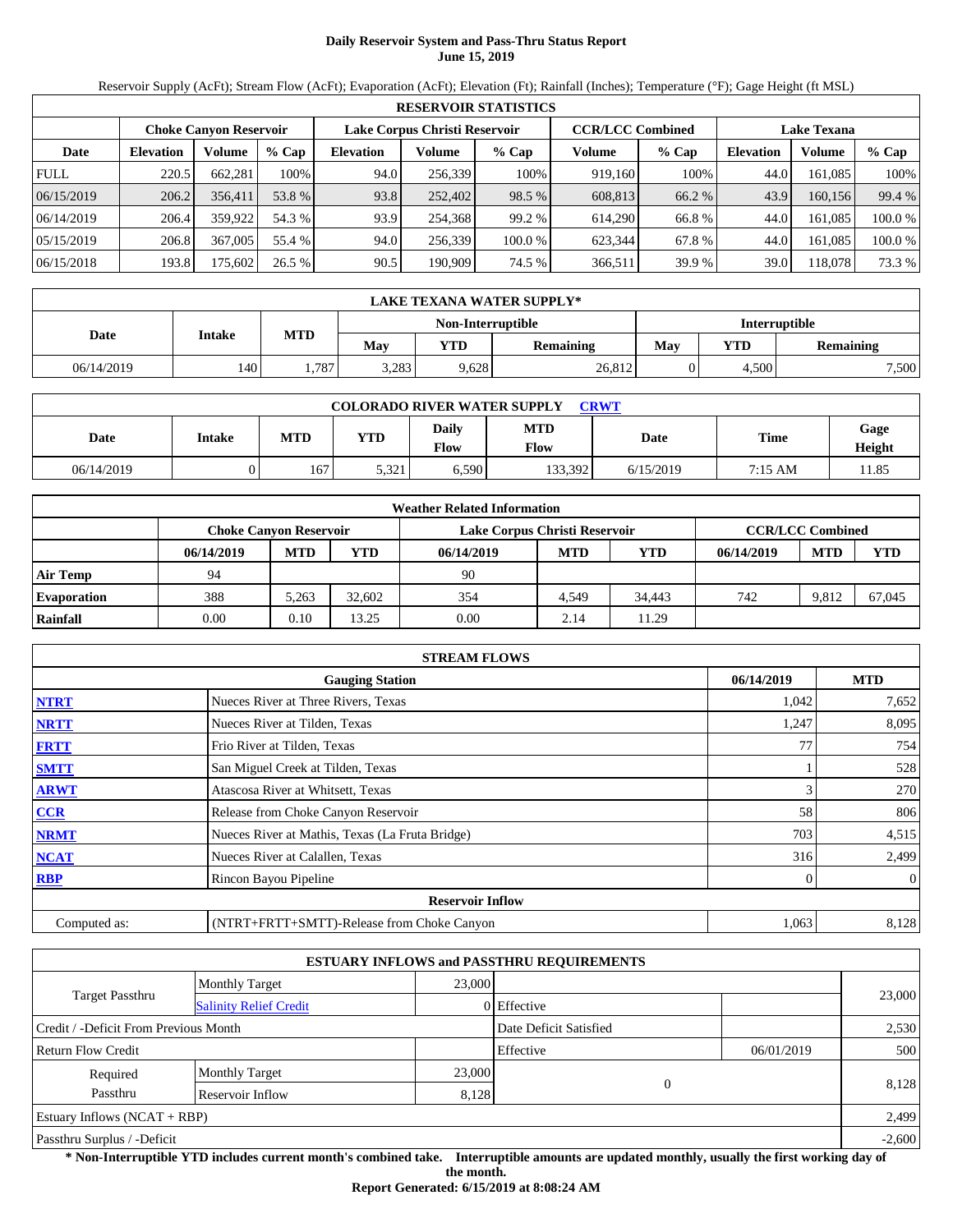# **Daily Reservoir System and Pass-Thru Status Report June 16, 2019**

Reservoir Supply (AcFt); Stream Flow (AcFt); Evaporation (AcFt); Elevation (Ft); Rainfall (Inches); Temperature (°F); Gage Height (ft MSL)

|             | <b>RESERVOIR STATISTICS</b>                                    |         |         |                  |         |         |                         |        |                    |         |         |  |  |
|-------------|----------------------------------------------------------------|---------|---------|------------------|---------|---------|-------------------------|--------|--------------------|---------|---------|--|--|
|             | Lake Corpus Christi Reservoir<br><b>Choke Canvon Reservoir</b> |         |         |                  |         |         | <b>CCR/LCC Combined</b> |        | <b>Lake Texana</b> |         |         |  |  |
| Date        | <b>Elevation</b>                                               | Volume  | $%$ Cap | <b>Elevation</b> | Volume  | $%$ Cap | Volume                  | % Cap  | <b>Elevation</b>   | Volume  | $%$ Cap |  |  |
| <b>FULL</b> | 220.5                                                          | 662.281 | 100%    | 94.0             | 256,339 | 100%    | 919,160                 | 100%   | 44.0               | 161.085 | 100%    |  |  |
| 06/16/2019  | 206.2                                                          | 356,411 | 53.8 %  | 93.8             | 252,402 | 98.5 %  | 608.813                 | 66.2 % | 43.9               | 160,156 | 99.4 %  |  |  |
| 06/15/2019  | 206.2                                                          | 356.411 | 53.8 %  | 93.8             | 252,402 | 98.5 %  | 608.813                 | 66.2 % | 43.9               | 160.156 | 99.4 %  |  |  |
| 05/16/2019  | 206.8                                                          | 367,005 | 55.4 %  | 94.0             | 256,339 | 100.0 % | 623.344                 | 67.8 % | 44.0               | 161.085 | 100.0 % |  |  |
| 06/16/2018  | 193.8                                                          | 75,602  | 26.5 %  | 90.4             | 189,164 | 73.8%   | 364,766                 | 39.7 % | 39.0               | 118.078 | 73.3 %  |  |  |

|            | <b>LAKE TEXANA WATER SUPPLY*</b> |            |       |                   |                  |               |       |                  |  |  |  |
|------------|----------------------------------|------------|-------|-------------------|------------------|---------------|-------|------------------|--|--|--|
|            | Intake                           | <b>MTD</b> |       | Non-Interruptible |                  | Interruptible |       |                  |  |  |  |
| Date       |                                  |            | Mav   | YTD               | <b>Remaining</b> | May           | VTD   | <b>Remaining</b> |  |  |  |
| 06/15/2019 | 140                              | .927       | 3,283 | 9,628             | 26,812           |               | 4,500 | 7,500            |  |  |  |

| <b>COLORADO RIVER WATER SUPPLY</b><br>CRWT |               |            |            |               |                    |           |         |                |  |  |  |
|--------------------------------------------|---------------|------------|------------|---------------|--------------------|-----------|---------|----------------|--|--|--|
| Date                                       | <b>Intake</b> | <b>MTD</b> | <b>YTD</b> | Daily<br>Flow | <b>MTD</b><br>Flow | Date      | Time    | Gage<br>Height |  |  |  |
| 06/15/2019                                 |               | 167        | 5,321      | 4.665         | 38.057             | 6/16/2019 | 7:15 AM | 11.18          |  |  |  |

|                    | <b>Weather Related Information</b> |                                                                                           |        |            |            |        |            |            |            |  |  |  |
|--------------------|------------------------------------|-------------------------------------------------------------------------------------------|--------|------------|------------|--------|------------|------------|------------|--|--|--|
|                    |                                    | <b>CCR/LCC Combined</b><br><b>Choke Canvon Reservoir</b><br>Lake Corpus Christi Reservoir |        |            |            |        |            |            |            |  |  |  |
|                    | 06/15/2019                         | <b>MTD</b>                                                                                | YTD    | 06/15/2019 | <b>MTD</b> | YTD    | 06/15/2019 | <b>MTD</b> | <b>YTD</b> |  |  |  |
| <b>Air Temp</b>    | 97                                 |                                                                                           |        | 93         |            |        |            |            |            |  |  |  |
| <b>Evaporation</b> | 439                                | 5.702                                                                                     | 33,041 | 435        | 4.984      | 34,878 | 874        | 10.686     | 67,919     |  |  |  |
| Rainfall           | 0.00                               | 0.10                                                                                      | 3.25   | 0.00       | 2.14       | 11.29  |            |            |            |  |  |  |

|              | <b>STREAM FLOWS</b>                             |            |                |
|--------------|-------------------------------------------------|------------|----------------|
|              | <b>Gauging Station</b>                          | 06/15/2019 | <b>MTD</b>     |
| <b>NTRT</b>  | Nueces River at Three Rivers, Texas             | 1,163      | 8,815          |
| <b>NRTT</b>  | Nueces River at Tilden, Texas                   | 1,348      | 9,443          |
| <b>FRTT</b>  | Frio River at Tilden, Texas                     | 62         | 817            |
| <b>SMTT</b>  | San Miguel Creek at Tilden, Texas               |            | 528            |
| <b>ARWT</b>  | Atascosa River at Whitsett, Texas               |            | 272            |
| <b>CCR</b>   | Release from Choke Canyon Reservoir             | 58         | 863            |
| <b>NRMT</b>  | Nueces River at Mathis, Texas (La Fruta Bridge) | 838        | 5,352          |
| <b>NCAT</b>  | Nueces River at Calallen, Texas                 | 504        | 3,003          |
| <b>RBP</b>   | Rincon Bayou Pipeline                           |            | $\overline{0}$ |
|              | <b>Reservoir Inflow</b>                         |            |                |
| Computed as: | (NTRT+FRTT+SMTT)-Release from Choke Canyon      | 1,168      | 9,296          |

|                                       |                               |        | <b>ESTUARY INFLOWS and PASSTHRU REQUIREMENTS</b> |            |          |
|---------------------------------------|-------------------------------|--------|--------------------------------------------------|------------|----------|
|                                       | <b>Monthly Target</b>         | 23,000 |                                                  |            |          |
| <b>Target Passthru</b>                | <b>Salinity Relief Credit</b> |        | 0 Effective                                      |            | 23,000   |
| Credit / -Deficit From Previous Month |                               |        | Date Deficit Satisfied                           |            | 2,530    |
| Return Flow Credit                    |                               |        | Effective                                        | 06/01/2019 | 500      |
| Required                              | <b>Monthly Target</b>         | 23,000 | $\theta$                                         |            |          |
| Passthru                              | Reservoir Inflow<br>9,296     |        |                                                  |            | 9,296    |
| Estuary Inflows $(NCAT + RBP)$        |                               |        |                                                  |            | 3,003    |
| Passthru Surplus / -Deficit           |                               |        |                                                  |            | $-3,264$ |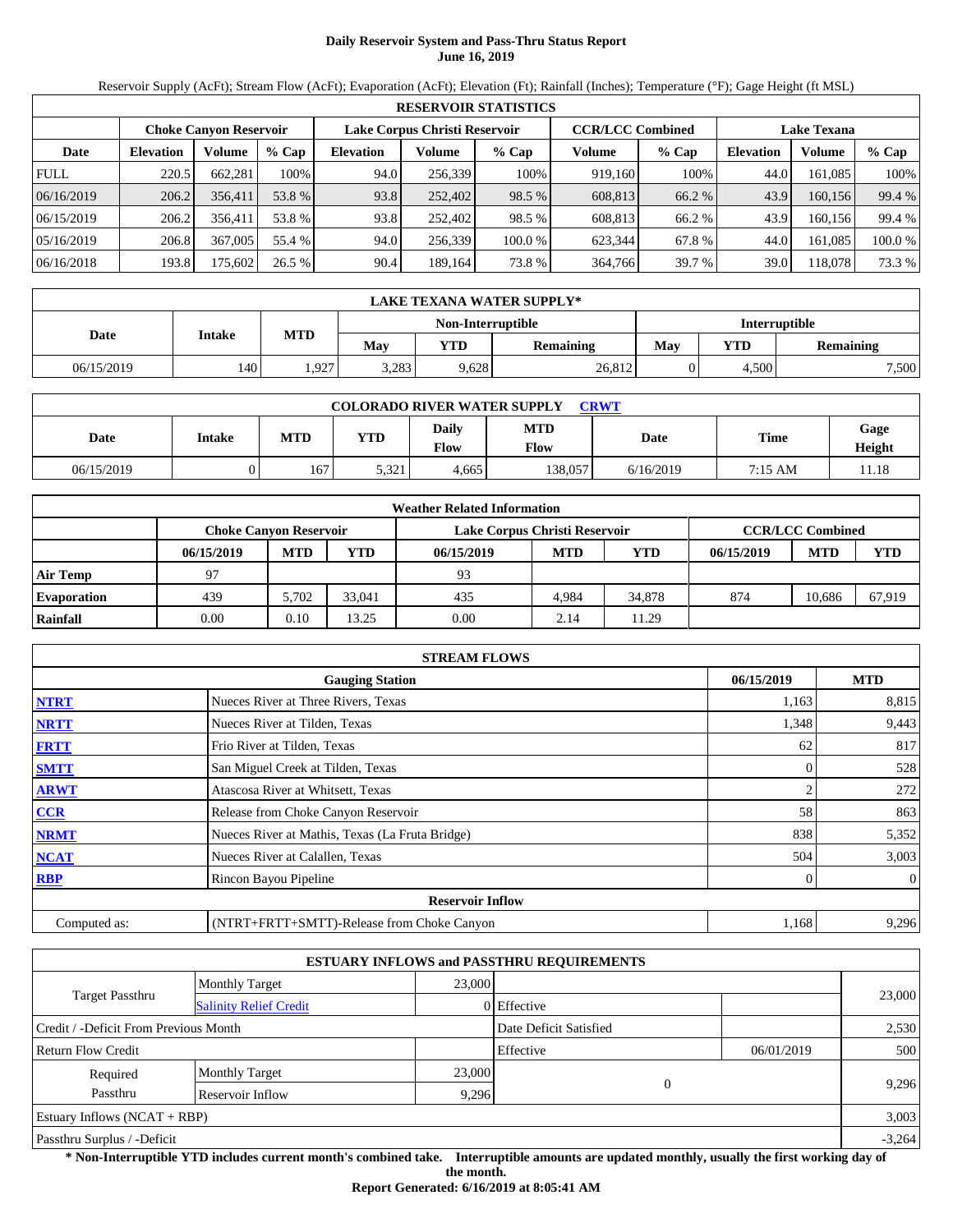# **Daily Reservoir System and Pass-Thru Status Report June 17, 2019**

Reservoir Supply (AcFt); Stream Flow (AcFt); Evaporation (AcFt); Elevation (Ft); Rainfall (Inches); Temperature (°F); Gage Height (ft MSL)

|             | <b>RESERVOIR STATISTICS</b> |                        |         |           |                               |         |                         |         |                    |         |         |  |  |
|-------------|-----------------------------|------------------------|---------|-----------|-------------------------------|---------|-------------------------|---------|--------------------|---------|---------|--|--|
|             |                             | Choke Canvon Reservoir |         |           | Lake Corpus Christi Reservoir |         | <b>CCR/LCC Combined</b> |         | <b>Lake Texana</b> |         |         |  |  |
| Date        | <b>Elevation</b>            | Volume                 | $%$ Cap | Elevation | Volume                        | $%$ Cap | Volume                  | $%$ Cap | <b>Elevation</b>   | Volume  | $%$ Cap |  |  |
| <b>FULL</b> | 220.5                       | 662.281                | 100%    | 94.0      | 256.339                       | 100%    | 919.160                 | 100%    | 44.0               | 161.085 | 100%    |  |  |
| 06/17/2019  | 206.2                       | 356,411                | 53.8 %  | 93.8      | 252,402                       | 98.5 %  | 608,813                 | 66.2 %  | 44.0               | 161.085 | 100.0 % |  |  |
| 06/16/2019  | 206.2                       | 356.411                | 53.8 %  | 93.8      | 252,402                       | 98.5 %  | 608.813                 | 66.2 %  | 43.9               | 160.156 | 99.4 %  |  |  |
| 05/17/2019  | 206.7                       | 365.226                | 55.1 %  | 94.0      | 256,339                       | 100.0 % | 621,565                 | 67.6 %  | 44.0               | 161.085 | 100.0 % |  |  |
| 06/17/2018  | 193.8                       | 175,602                | 26.5 %  | 90.4      | 189,164                       | 73.8%   | 364,766                 | 39.7 %  | 39.0               | 118,078 | 73.3 %  |  |  |

|            | <b>LAKE TEXANA WATER SUPPLY*</b> |            |       |                   |                  |               |       |           |  |  |  |
|------------|----------------------------------|------------|-------|-------------------|------------------|---------------|-------|-----------|--|--|--|
|            | Intake                           |            |       | Non-Interruptible |                  | Interruptible |       |           |  |  |  |
| Date       |                                  | <b>MTD</b> | Mav   | YTD               | <b>Remaining</b> | May           | YTD   | Remaining |  |  |  |
| 06/16/2019 | 140                              | 2.067      | 3.283 | 9,628             | 26,812           |               | 4.500 | 7,500     |  |  |  |

|            | <b>COLORADO RIVER WATER SUPPLY</b><br>CRWT |            |            |               |                    |           |         |                |  |  |  |  |
|------------|--------------------------------------------|------------|------------|---------------|--------------------|-----------|---------|----------------|--|--|--|--|
| Date       | <b>Intake</b>                              | <b>MTD</b> | <b>YTD</b> | Daily<br>Flow | <b>MTD</b><br>Flow | Date      | Time    | Gage<br>Height |  |  |  |  |
| 06/16/2019 |                                            | 167        | 5.321      | 4.804         | 142,860            | 6/17/2019 | 7:15 AM | 12.04          |  |  |  |  |

|                    | <b>Weather Related Information</b> |            |        |                               |            |        |            |                         |            |  |  |
|--------------------|------------------------------------|------------|--------|-------------------------------|------------|--------|------------|-------------------------|------------|--|--|
|                    | <b>Choke Canvon Reservoir</b>      |            |        | Lake Corpus Christi Reservoir |            |        |            | <b>CCR/LCC Combined</b> |            |  |  |
|                    | 06/16/2019                         | <b>MTD</b> | YTD    | 06/16/2019                    | <b>MTD</b> | YTD    | 06/16/2019 | <b>MTD</b>              | <b>YTD</b> |  |  |
| <b>Air Temp</b>    | 96                                 |            |        | 93                            |            |        |            |                         |            |  |  |
| <b>Evaporation</b> | 398                                | 6.100      | 33.439 | 366                           | 5.350      | 35.244 | 764        | 11.450                  | 68,683     |  |  |
| Rainfall           | 0.00                               | 0.10       | 3.25   | 0.00                          | 2.14       | 11.29  |            |                         |            |  |  |

|              | <b>STREAM FLOWS</b>                             |            |                |
|--------------|-------------------------------------------------|------------|----------------|
|              | <b>Gauging Station</b>                          | 06/16/2019 | <b>MTD</b>     |
| <b>NTRT</b>  | Nueces River at Three Rivers, Texas             | 1,253      | 10,068         |
| <b>NRTT</b>  | Nueces River at Tilden, Texas                   | 1,447      | 10,890         |
| <b>FRTT</b>  | Frio River at Tilden, Texas                     | 50         | 866            |
| <b>SMTT</b>  | San Miguel Creek at Tilden, Texas               |            | 528            |
| <b>ARWT</b>  | Atascosa River at Whitsett, Texas               |            | 274            |
| <b>CCR</b>   | Release from Choke Canyon Reservoir             | 58         | 921            |
| <b>NRMT</b>  | Nueces River at Mathis, Texas (La Fruta Bridge) | 885        | 6,238          |
| <b>NCAT</b>  | Nueces River at Calallen, Texas                 | 645        | 3,648          |
| <b>RBP</b>   | Rincon Bayou Pipeline                           |            | $\overline{0}$ |
|              | <b>Reservoir Inflow</b>                         |            |                |
| Computed as: | (NTRT+FRTT+SMTT)-Release from Choke Canyon      | 1,245      | 10,541         |

|                                       |                               |        | <b>ESTUARY INFLOWS and PASSTHRU REQUIREMENTS</b> |            |          |
|---------------------------------------|-------------------------------|--------|--------------------------------------------------|------------|----------|
|                                       | <b>Monthly Target</b>         | 23,000 |                                                  |            |          |
| <b>Target Passthru</b>                | <b>Salinity Relief Credit</b> |        | 0 Effective                                      |            | 23,000   |
| Credit / -Deficit From Previous Month |                               |        | Date Deficit Satisfied                           |            | 2,530    |
| Return Flow Credit                    |                               |        | Effective                                        | 06/01/2019 | 500      |
| Required                              | <b>Monthly Target</b>         | 23,000 | $\theta$                                         |            |          |
| Passthru                              | Reservoir Inflow<br>10,541    |        |                                                  |            | 10,541   |
| Estuary Inflows $(NCAT + RBP)$        |                               |        |                                                  |            | 3,648    |
| Passthru Surplus / -Deficit           |                               |        |                                                  |            | $-3,863$ |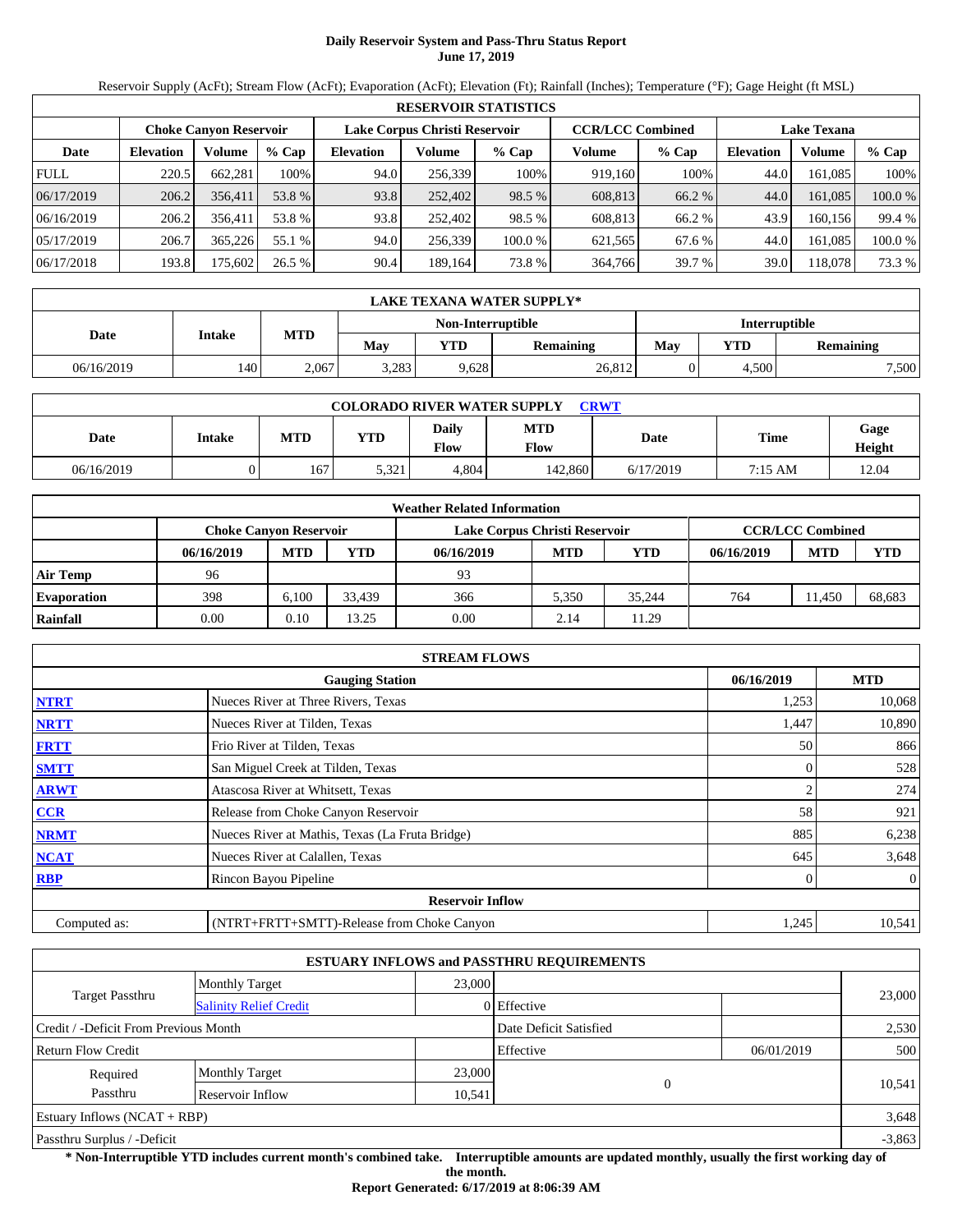# **Daily Reservoir System and Pass-Thru Status Report June 18, 2019**

Reservoir Supply (AcFt); Stream Flow (AcFt); Evaporation (AcFt); Elevation (Ft); Rainfall (Inches); Temperature (°F); Gage Height (ft MSL)

|             | <b>RESERVOIR STATISTICS</b> |                               |         |                  |                               |         |                         |         |                    |         |         |  |
|-------------|-----------------------------|-------------------------------|---------|------------------|-------------------------------|---------|-------------------------|---------|--------------------|---------|---------|--|
|             |                             | <b>Choke Canvon Reservoir</b> |         |                  | Lake Corpus Christi Reservoir |         | <b>CCR/LCC Combined</b> |         | <b>Lake Texana</b> |         |         |  |
| Date        | <b>Elevation</b>            | Volume                        | $%$ Cap | <b>Elevation</b> | Volume                        | $%$ Cap | Volume                  | $%$ Cap | <b>Elevation</b>   | Volume  | % Cap   |  |
| <b>FULL</b> | 220.5                       | 662.281                       | 100%    | 94.0             | 256,339                       | 100%    | 919.160                 | 100%    | 44.0               | 161.085 | 100%    |  |
| 06/18/2019  | 206.2                       | 358,164                       | 54.0 %  | 93.8             | 252,402                       | 98.5 %  | 610.566                 | 66.4 %  | 43.9               | 160.156 | 99.4 %  |  |
| 06/17/2019  | 206.2                       | 356.411                       | 53.8 %  | 93.8             | 252,402                       | 98.5 %  | 608.813                 | 66.2 %  | 44.0               | 161.085 | 100.0 % |  |
| 05/18/2019  | 206.7                       | 365.226                       | 55.1 %  | 94.0             | 256,339                       | 100.0 % | 621,565                 | 67.6 %  | 44.0               | 161.085 | 100.0 % |  |
| 06/18/2018  | 193.7                       | 174.451                       | 26.3 %  | 90.4             | 189,164                       | 73.8 %  | 363,615                 | 39.6 %  | 39.0               | 118.078 | 73.3 %  |  |

|            | <b>LAKE TEXANA WATER SUPPLY*</b> |            |       |                   |                  |               |       |           |  |  |  |
|------------|----------------------------------|------------|-------|-------------------|------------------|---------------|-------|-----------|--|--|--|
|            | Intake                           |            |       | Non-Interruptible |                  | Interruptible |       |           |  |  |  |
| Date       |                                  | <b>MTD</b> | Mav   | YTD               | <b>Remaining</b> | May           | VTD   | Remaining |  |  |  |
| 06/17/2019 | 97                               | 2,164      | 3,283 | 9,628             | 26,812           |               | 4,500 | 7,500     |  |  |  |

|            | <b>COLORADO RIVER WATER SUPPLY</b><br><b>CRWT</b> |            |            |               |             |           |         |                |  |  |  |  |
|------------|---------------------------------------------------|------------|------------|---------------|-------------|-----------|---------|----------------|--|--|--|--|
| Date       | Intake                                            | <b>MTD</b> | <b>YTD</b> | Daily<br>Flow | MTD<br>Flow | Date      | Time    | Gage<br>Height |  |  |  |  |
| 06/17/2019 | 44                                                | 211        | 5.365      | 5,181         | 148.041     | 6/18/2019 | 7:15 AM | 11.96          |  |  |  |  |

|                    | <b>Weather Related Information</b> |            |        |                               |            |        |            |                         |            |  |  |
|--------------------|------------------------------------|------------|--------|-------------------------------|------------|--------|------------|-------------------------|------------|--|--|
|                    | <b>Choke Canvon Reservoir</b>      |            |        | Lake Corpus Christi Reservoir |            |        |            | <b>CCR/LCC Combined</b> |            |  |  |
|                    | 06/17/2019                         | <b>MTD</b> | YTD    | 06/17/2019                    | <b>MTD</b> | YTD    | 06/17/2019 | <b>MTD</b>              | <b>YTD</b> |  |  |
| <b>Air Temp</b>    | 89                                 |            |        | 92                            |            |        |            |                         |            |  |  |
| <b>Evaporation</b> | 358                                | 6.458      | 33.797 | 332                           | 5.682      | 35.576 | 690        | 12.140                  | 69,373     |  |  |
| Rainfall           | 0.29                               | 0.39       | 13.54  | 0.00                          | 2.14       | 11.29  |            |                         |            |  |  |

|              | <b>STREAM FLOWS</b>                             |            |                |
|--------------|-------------------------------------------------|------------|----------------|
|              | <b>Gauging Station</b>                          | 06/17/2019 | <b>MTD</b>     |
| <b>NTRT</b>  | Nueces River at Three Rivers, Texas             | 1,338      | 11,406         |
| <b>NRTT</b>  | Nueces River at Tilden, Texas                   | 1,598      | 12,488         |
| <b>FRTT</b>  | Frio River at Tilden, Texas                     | 45         | 911            |
| <b>SMTT</b>  | San Miguel Creek at Tilden, Texas               |            | 528            |
| <b>ARWT</b>  | Atascosa River at Whitsett, Texas               |            | 276            |
| <b>CCR</b>   | Release from Choke Canyon Reservoir             | 58         | 979            |
| <b>NRMT</b>  | Nueces River at Mathis, Texas (La Fruta Bridge) | 915        | 7,153          |
| <b>NCAT</b>  | Nueces River at Calallen, Texas                 | 711        | 4,359          |
| <b>RBP</b>   | Rincon Bayou Pipeline                           |            | $\overline{0}$ |
|              | <b>Reservoir Inflow</b>                         |            |                |
| Computed as: | (NTRT+FRTT+SMTT)-Release from Choke Canyon      | 1,325      | 11,866         |

|                                       |                               |        | <b>ESTUARY INFLOWS and PASSTHRU REQUIREMENTS</b> |            |          |
|---------------------------------------|-------------------------------|--------|--------------------------------------------------|------------|----------|
|                                       | <b>Monthly Target</b>         | 23,000 |                                                  |            |          |
| <b>Target Passthru</b>                | <b>Salinity Relief Credit</b> |        | 0 Effective                                      |            | 23,000   |
| Credit / -Deficit From Previous Month |                               |        | Date Deficit Satisfied                           |            | 2,530    |
| Return Flow Credit                    |                               |        | Effective                                        | 06/01/2019 | 500      |
| Required                              | <b>Monthly Target</b>         | 23,000 |                                                  |            |          |
| Passthru<br>Reservoir Inflow          |                               |        | $\theta$<br>11,866                               |            | 11,866   |
| Estuary Inflows $(NCAT + RBP)$        |                               |        |                                                  |            | 4,359    |
| Passthru Surplus / -Deficit           |                               |        |                                                  |            | $-4,477$ |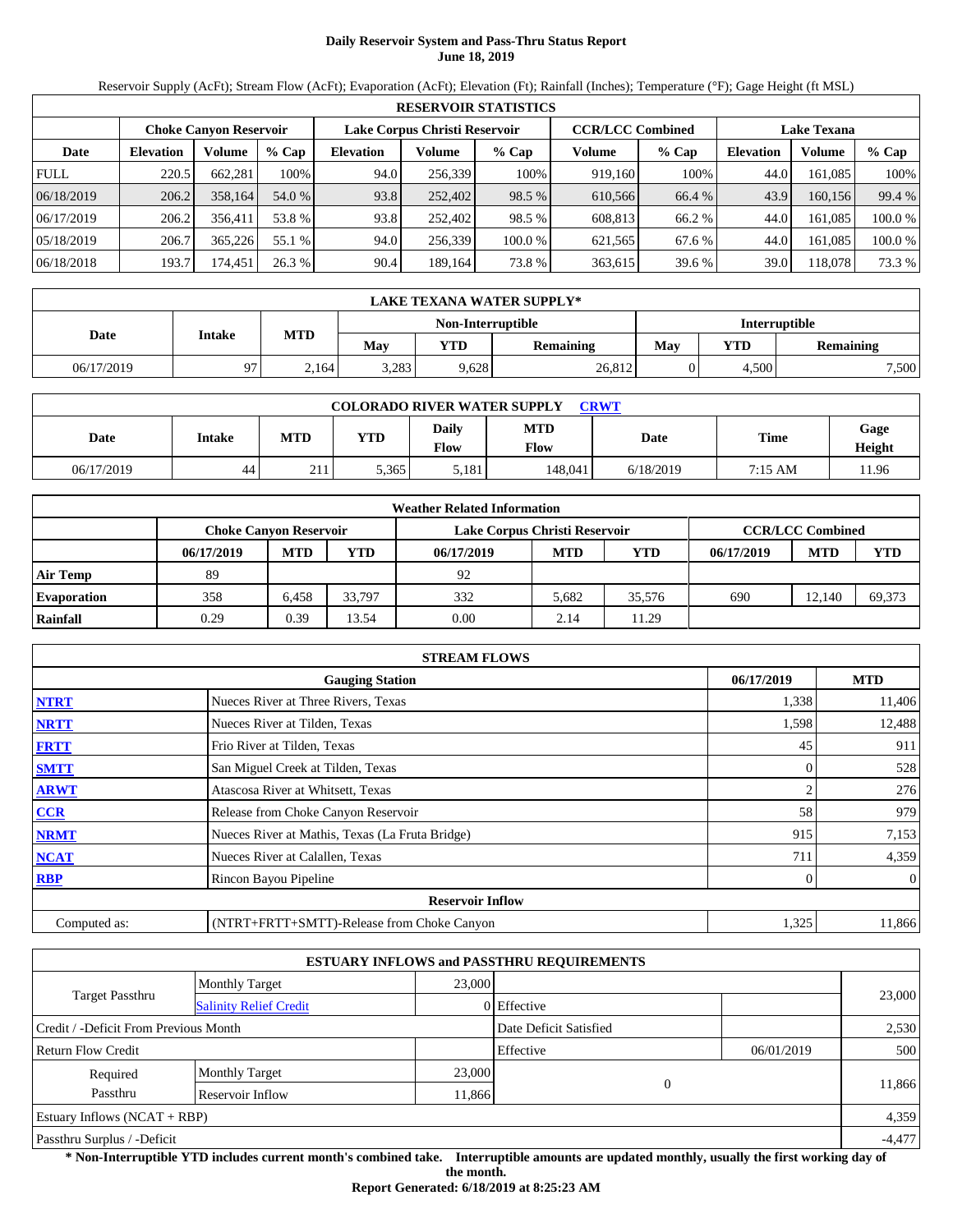# **Daily Reservoir System and Pass-Thru Status Report June 19, 2019**

Reservoir Supply (AcFt); Stream Flow (AcFt); Evaporation (AcFt); Elevation (Ft); Rainfall (Inches); Temperature (°F); Gage Height (ft MSL)

|             | <b>RESERVOIR STATISTICS</b> |                               |         |                  |                               |         |                         |        |                    |         |         |  |
|-------------|-----------------------------|-------------------------------|---------|------------------|-------------------------------|---------|-------------------------|--------|--------------------|---------|---------|--|
|             |                             | <b>Choke Canvon Reservoir</b> |         |                  | Lake Corpus Christi Reservoir |         | <b>CCR/LCC Combined</b> |        | <b>Lake Texana</b> |         |         |  |
| Date        | <b>Elevation</b>            | Volume                        | $%$ Cap | <b>Elevation</b> | Volume                        | $%$ Cap | Volume                  | % Cap  | <b>Elevation</b>   | Volume  | $%$ Cap |  |
| <b>FULL</b> | 220.5                       | 662.281                       | 100%    | 94.0             | 256,339                       | 100%    | 919,160                 | 100%   | 44.0               | 161.085 | 100%    |  |
| 06/19/2019  | 206.2                       | 356,411                       | 53.8 %  | 93.8             | 252,402                       | 98.5 %  | 608.813                 | 66.2 % | 43.8               | 159,229 | 98.8%   |  |
| 06/18/2019  | 206.2                       | 358,164                       | 54.0 %  | 93.8             | 252,402                       | 98.5 %  | 610.566                 | 66.4 % | 43.9               | 160.156 | 99.4 %  |  |
| 05/19/2019  | 206.8                       | 367,005                       | 55.4 %  | 94.0             | 256,339                       | 100.0 % | 623.344                 | 67.8 % | 44.0               | 161.085 | 100.0 % |  |
| 06/19/2018  | 193.8                       | 75,602                        | 26.5 %  | 90.6             | 192,663                       | 75.2 %  | 368,265                 | 40.1%  | 38.9               | 117.295 | 72.8 %  |  |

|            | <b>LAKE TEXANA WATER SUPPLY*</b> |            |       |                   |                  |               |       |           |  |  |
|------------|----------------------------------|------------|-------|-------------------|------------------|---------------|-------|-----------|--|--|
|            |                                  |            |       | Non-Interruptible |                  | Interruptible |       |           |  |  |
| Date       | Intake                           | <b>MTD</b> | Mav   | YTD               | <b>Remaining</b> | May           | YTD   | Remaining |  |  |
| 06/18/2019 | 72<br>ے ا                        | 2.236      | 3.283 | 9,628             | 26,812           |               | 4.500 | 7,500     |  |  |

|            | <b>COLORADO RIVER WATER SUPPLY</b><br>CRWT |            |            |               |             |           |         |                |  |  |  |  |
|------------|--------------------------------------------|------------|------------|---------------|-------------|-----------|---------|----------------|--|--|--|--|
| Date       | Intake                                     | <b>MTD</b> | <b>YTD</b> | Daily<br>Flow | MTD<br>Flow | Date      | Time    | Gage<br>Height |  |  |  |  |
| 06/18/2019 | 67                                         | 278        | 5.432      | 5,538         | 153,579     | 6/19/2019 | 7:15 AM | 12.25          |  |  |  |  |

|                    |                               |            |        | <b>Weather Related Information</b> |            |        |            |                         |            |
|--------------------|-------------------------------|------------|--------|------------------------------------|------------|--------|------------|-------------------------|------------|
|                    | <b>Choke Canvon Reservoir</b> |            |        | Lake Corpus Christi Reservoir      |            |        |            | <b>CCR/LCC Combined</b> |            |
|                    | 06/18/2019                    | <b>MTD</b> | YTD    | 06/18/2019                         | <b>MTD</b> | YTD    | 06/18/2019 | <b>MTD</b>              | <b>YTD</b> |
| <b>Air Temp</b>    | 97                            |            |        | 93                                 |            |        |            |                         |            |
| <b>Evaporation</b> | 398                           | 6.856      | 34.195 | 366                                | 6.048      | 35.942 | 764        | 12.904                  | 70,137     |
| Rainfall           | 0.00                          | 0.39       | 13.54  | 0.00                               | 2.14       | 11.29  |            |                         |            |

|              | <b>STREAM FLOWS</b>                             |            |                |
|--------------|-------------------------------------------------|------------|----------------|
|              | <b>Gauging Station</b>                          | 06/18/2019 | <b>MTD</b>     |
| <b>NTRT</b>  | Nueces River at Three Rivers, Texas             | 1,433      | 12,839         |
| <b>NRTT</b>  | Nueces River at Tilden, Texas                   | 1,794      | 14,282         |
| <b>FRTT</b>  | Frio River at Tilden, Texas                     | 40         | 951            |
| <b>SMTT</b>  | San Miguel Creek at Tilden, Texas               | 0          | 528            |
| <b>ARWT</b>  | Atascosa River at Whitsett, Texas               |            | 278            |
| <b>CCR</b>   | Release from Choke Canyon Reservoir             | 58         | 1,036          |
| <b>NRMT</b>  | Nueces River at Mathis, Texas (La Fruta Bridge) | 780        | 7,933          |
| <b>NCAT</b>  | Nueces River at Calallen, Texas                 | 627        | 4,986          |
| <b>RBP</b>   | Rincon Bayou Pipeline                           |            | $\overline{0}$ |
|              | <b>Reservoir Inflow</b>                         |            |                |
| Computed as: | (NTRT+FRTT+SMTT)-Release from Choke Canyon      | 1,416      | 13,282         |

|                                       |                               |        | <b>ESTUARY INFLOWS and PASSTHRU REQUIREMENTS</b> |            |          |
|---------------------------------------|-------------------------------|--------|--------------------------------------------------|------------|----------|
|                                       | <b>Monthly Target</b>         | 23,000 |                                                  |            |          |
| Target Passthru                       | <b>Salinity Relief Credit</b> |        | 0 Effective                                      |            | 23,000   |
| Credit / -Deficit From Previous Month |                               |        | Date Deficit Satisfied                           |            | 2,530    |
| <b>Return Flow Credit</b>             |                               |        | Effective                                        | 06/01/2019 | 500      |
| Required                              | <b>Monthly Target</b>         | 23,000 |                                                  |            |          |
| Passthru                              | Reservoir Inflow              | 13,282 |                                                  | $\Omega$   | 13,282   |
| Estuary Inflows $(NCAT + RBP)$        |                               |        |                                                  |            | 4,986    |
| Passthru Surplus / -Deficit           |                               |        |                                                  |            | $-5,266$ |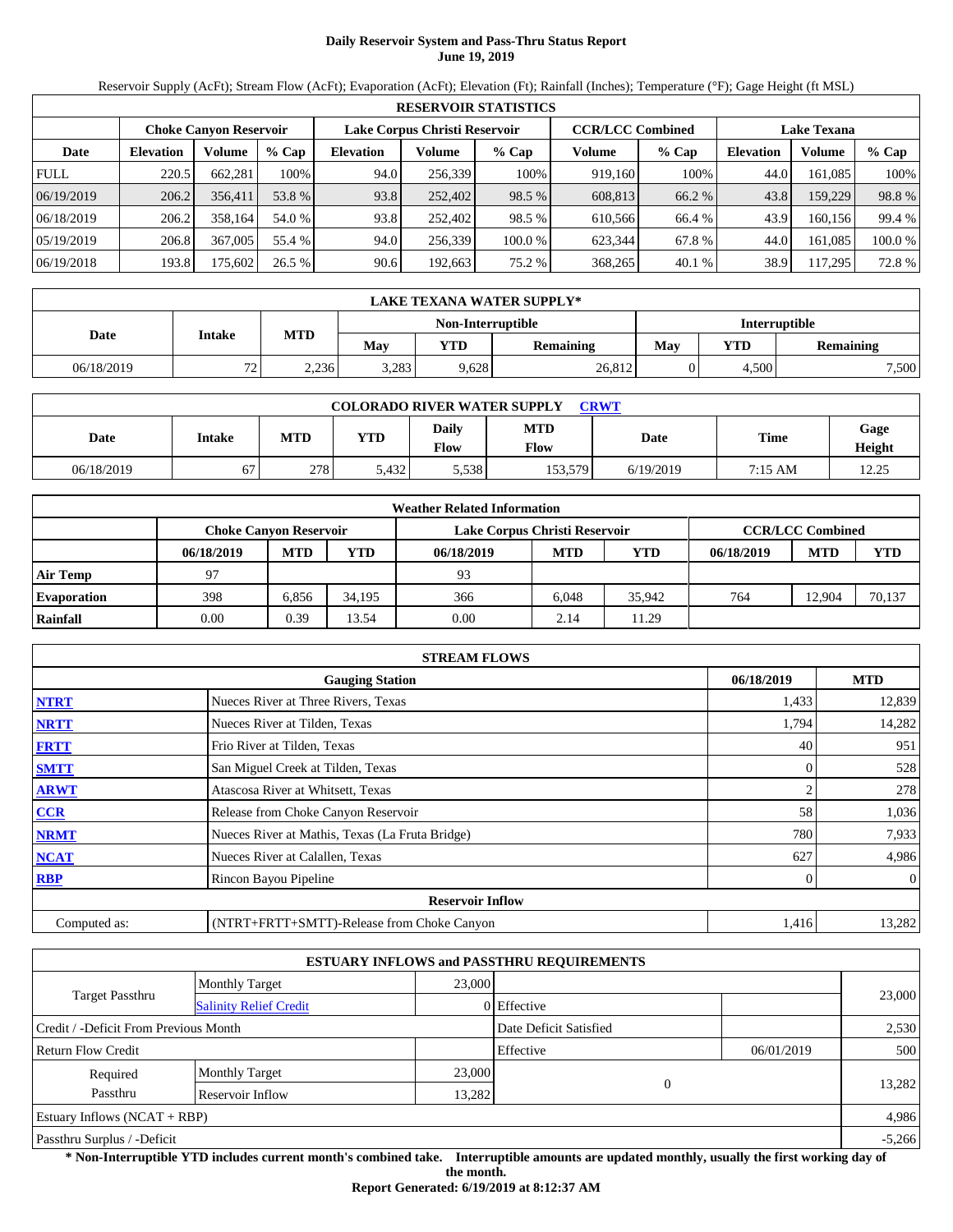# **Daily Reservoir System and Pass-Thru Status Report June 20, 2019**

Reservoir Supply (AcFt); Stream Flow (AcFt); Evaporation (AcFt); Elevation (Ft); Rainfall (Inches); Temperature (°F); Gage Height (ft MSL)

|             | <b>RESERVOIR STATISTICS</b> |                               |         |                               |         |         |                         |         |                    |         |        |
|-------------|-----------------------------|-------------------------------|---------|-------------------------------|---------|---------|-------------------------|---------|--------------------|---------|--------|
|             |                             | <b>Choke Canyon Reservoir</b> |         | Lake Corpus Christi Reservoir |         |         | <b>CCR/LCC Combined</b> |         | <b>Lake Texana</b> |         |        |
| Date        | <b>Elevation</b>            | Volume                        | $%$ Cap | <b>Elevation</b>              | Volume  | $%$ Cap | Volume                  | $%$ Cap | Elevation          | Volume  | % Cap  |
| <b>FULL</b> | 220.5                       | 662,281                       | 100%    | 94.0                          | 256,339 | 100%    | 919.160                 | 100%    | 44.0               | 161,085 | 100%   |
| 06/20/2019  | 206.1                       | 354,663                       | 53.5 %  | 93.8                          | 252,402 | 98.5 %  | 607,065                 | 66.0 %  | 43.9               | 160,156 | 99.4 % |
| 06/19/2019  | 206.2                       | 356.411                       | 53.8 %  | 93.8                          | 252,402 | 98.5 %  | 608.813                 | 66.2 %  | 43.8               | 159,229 | 98.8%  |
| 05/20/2019  | 206.7                       | 365,226                       | 55.1 %  | 94.0                          | 256,339 | 100.0 % | 621,565                 | 67.6 %  | 43.9               | 160,156 | 99.4 % |
| 06/20/2018  | 193.9                       | 176,758                       | 26.7 %  | 91.1                          | 201,561 | 78.6 %  | 378,319                 | 41.2 %  | 39.1               | 118,865 | 73.8 % |

|            | <b>LAKE TEXANA WATER SUPPLY*</b> |            |       |                   |                  |                      |       |           |  |  |
|------------|----------------------------------|------------|-------|-------------------|------------------|----------------------|-------|-----------|--|--|
|            |                                  |            |       | Non-Interruptible |                  | <b>Interruptible</b> |       |           |  |  |
| Date       | Intake                           | <b>MTD</b> | Mav   | YTD               | <b>Remaining</b> | YTD<br>May           |       | Remaining |  |  |
| 06/19/2019 | 71                               | 2,307      | 3,283 | 9,628             | 26,812           |                      | 4,500 | 7,500     |  |  |

|            | <b>COLORADO RIVER WATER SUPPLY</b><br>CRWT |            |            |               |                    |           |         |                |  |  |  |  |
|------------|--------------------------------------------|------------|------------|---------------|--------------------|-----------|---------|----------------|--|--|--|--|
| Date       | Intake                                     | <b>MTD</b> | <b>YTD</b> | Daily<br>Flow | <b>MTD</b><br>Flow | Date      | Time    | Gage<br>Height |  |  |  |  |
| 06/19/2019 | 67                                         | 346        | 5,500      | 5,677         | 159.257            | 6/20/2019 | 7:15 AM | 12.36          |  |  |  |  |

|                    |                               |            |        | <b>Weather Related Information</b> |            |            |            |                         |            |
|--------------------|-------------------------------|------------|--------|------------------------------------|------------|------------|------------|-------------------------|------------|
|                    | <b>Choke Canvon Reservoir</b> |            |        | Lake Corpus Christi Reservoir      |            |            |            | <b>CCR/LCC Combined</b> |            |
|                    | 06/19/2019                    | <b>MTD</b> | YTD    | 06/19/2019                         | <b>MTD</b> | <b>YTD</b> | 06/19/2019 | <b>MTD</b>              | <b>YTD</b> |
| <b>Air Temp</b>    | 101                           |            |        | 96                                 |            |            |            |                         |            |
| <b>Evaporation</b> | 488                           | 7.344      | 34.683 | 423                                | 6.471      | 36.365     | 911        | 13.815                  | 71,048     |
| Rainfall           | 0.00                          | 0.39       | 13.54  | 0.00                               | 2.14       | 11.29      |            |                         |            |

|              | <b>STREAM FLOWS</b>                             |            |            |
|--------------|-------------------------------------------------|------------|------------|
|              | <b>Gauging Station</b>                          | 06/19/2019 | <b>MTD</b> |
| <b>NTRT</b>  | Nueces River at Three Rivers, Texas             | 1,538      | 14,377     |
| <b>NRTT</b>  | Nueces River at Tilden, Texas                   | 2,025      | 16,307     |
| <b>FRTT</b>  | Frio River at Tilden, Texas                     | 35         | 987        |
| <b>SMTT</b>  | San Miguel Creek at Tilden, Texas               | 0          | 528        |
| <b>ARWT</b>  | Atascosa River at Whitsett, Texas               |            | 279        |
| CCR          | Release from Choke Canyon Reservoir             | 58         | 1,094      |
| <b>NRMT</b>  | Nueces River at Mathis, Texas (La Fruta Bridge) | 1,149      | 9,082      |
| <b>NCAT</b>  | Nueces River at Calallen, Texas                 | 782        | 5,768      |
| <b>RBP</b>   | Rincon Bayou Pipeline                           | 69         | 69         |
|              | <b>Reservoir Inflow</b>                         |            |            |
| Computed as: | (NTRT+FRTT+SMTT)-Release from Choke Canyon      | 1,516      | 14,798     |

|                                       |                               |        | <b>ESTUARY INFLOWS and PASSTHRU REQUIREMENTS</b> |          |            |          |
|---------------------------------------|-------------------------------|--------|--------------------------------------------------|----------|------------|----------|
|                                       | <b>Monthly Target</b>         | 23,000 |                                                  |          |            |          |
| Target Passthru                       | <b>Salinity Relief Credit</b> |        | 0 Effective                                      |          |            | 23,000   |
| Credit / -Deficit From Previous Month |                               |        | Date Deficit Satisfied                           |          |            | 2,530    |
| <b>Return Flow Credit</b>             |                               |        | Effective                                        |          | 06/01/2019 | 500      |
| Required                              | <b>Monthly Target</b>         | 23,000 |                                                  |          |            |          |
| Passthru                              | Reservoir Inflow              | 14,798 |                                                  | $\Omega$ |            | 14,798   |
| Estuary Inflows $(NCAT + RBP)$        |                               |        |                                                  |          |            | 5,837    |
| Passthru Surplus / -Deficit           |                               |        |                                                  |          |            | $-5,931$ |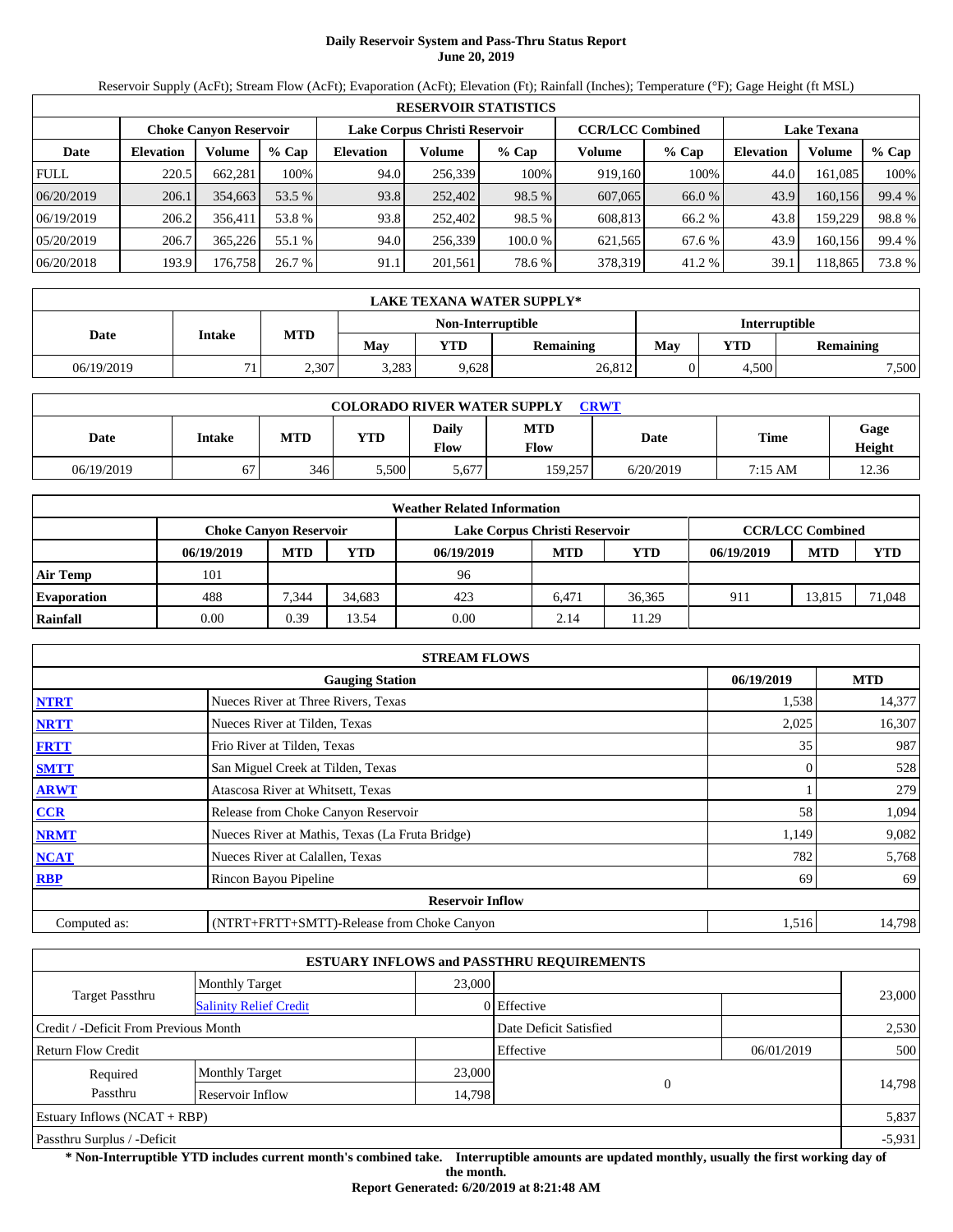# **Daily Reservoir System and Pass-Thru Status Report June 21, 2019**

Reservoir Supply (AcFt); Stream Flow (AcFt); Evaporation (AcFt); Elevation (Ft); Rainfall (Inches); Temperature (°F); Gage Height (ft MSL)

|             | <b>RESERVOIR STATISTICS</b> |                               |         |                               |         |         |                         |         |                    |         |        |  |
|-------------|-----------------------------|-------------------------------|---------|-------------------------------|---------|---------|-------------------------|---------|--------------------|---------|--------|--|
|             |                             | <b>Choke Canyon Reservoir</b> |         | Lake Corpus Christi Reservoir |         |         | <b>CCR/LCC Combined</b> |         | <b>Lake Texana</b> |         |        |  |
| Date        | <b>Elevation</b>            | Volume                        | $%$ Cap | <b>Elevation</b>              | Volume  | $%$ Cap | Volume                  | $%$ Cap | <b>Elevation</b>   | Volume  | % Cap  |  |
| <b>FULL</b> | 220.5                       | 662,281                       | 100%    | 94.0                          | 256,339 | 100%    | 919.160                 | 100%    | 44.0               | 161,085 | 100%   |  |
| 06/21/2019  | 206.1                       | 354,663                       | 53.5 %  | 93.8                          | 252,402 | 98.5 %  | 607,065                 | 66.0 %  | 43.8               | 159,229 | 98.8%  |  |
| 06/20/2019  | 206.1                       | 354,663                       | 53.5 %  | 93.8                          | 252.402 | 98.5 %  | 607,065                 | 66.0%   | 43.9               | 160.156 | 99.4 % |  |
| 05/21/2019  | 206.6                       | 363,453                       | 54.8 %  | 94.0                          | 256,339 | 100.0 % | 619.792                 | 67.4%   | 43.9               | 160.156 | 99.4 % |  |
| 06/21/2018  | 193.8                       | 175,602                       | 26.5%   | 91.3                          | 205,177 | 80.0 %  | 380,779                 | 41.4 %  | 39.5               | 122,045 | 75.8%  |  |

|            | LAKE TEXANA WATER SUPPLY* |            |       |                   |                  |                      |            |           |  |  |  |
|------------|---------------------------|------------|-------|-------------------|------------------|----------------------|------------|-----------|--|--|--|
|            | Intake                    |            |       | Non-Interruptible |                  | <b>Interruptible</b> |            |           |  |  |  |
| Date       |                           | <b>MTD</b> | Mav   | YTD               | <b>Remaining</b> | May                  | <b>VTD</b> | Remaining |  |  |  |
| 06/20/2019 | 70                        | 2,377      | 3,283 | 9,628             | 26,812           |                      | 4,500      | 7,500     |  |  |  |

| <b>COLORADO RIVER WATER SUPPLY</b><br>CRWT |        |            |            |               |                    |           |         |                |  |  |  |
|--------------------------------------------|--------|------------|------------|---------------|--------------------|-----------|---------|----------------|--|--|--|
| Date                                       | Intake | <b>MTD</b> | <b>YTD</b> | Daily<br>Flow | <b>MTD</b><br>Flow | Date      | Time    | Gage<br>Height |  |  |  |
| 06/20/2019                                 | 67     | 413        | 5,567      | 6,451         | 165.708            | 6/21/2019 | 7:15 AM | 12.66          |  |  |  |

|                    |                               |            |        | <b>Weather Related Information</b> |            |        |            |                         |            |
|--------------------|-------------------------------|------------|--------|------------------------------------|------------|--------|------------|-------------------------|------------|
|                    | <b>Choke Canvon Reservoir</b> |            |        | Lake Corpus Christi Reservoir      |            |        |            | <b>CCR/LCC Combined</b> |            |
|                    | 06/20/2019                    | <b>MTD</b> | YTD    | 06/20/2019                         | <b>MTD</b> | YTD    | 06/20/2019 | <b>MTD</b>              | <b>YTD</b> |
| <b>Air Temp</b>    | 100                           |            |        | 94                                 |            |        |            |                         |            |
| <b>Evaporation</b> | 407                           | 7.751      | 35,090 | 377                                | 6.848      | 36.742 | 784        | 14.599                  | 71,832     |
| Rainfall           | 0.00                          | 0.39       | 13.54  | 0.00                               | 2.14       | 11.29  |            |                         |            |

|              | <b>STREAM FLOWS</b>                             |            |            |
|--------------|-------------------------------------------------|------------|------------|
|              | <b>Gauging Station</b>                          | 06/20/2019 | <b>MTD</b> |
| <b>NTRT</b>  | Nueces River at Three Rivers, Texas             | 1,644      | 16,021     |
| <b>NRTT</b>  | Nueces River at Tilden, Texas                   | 2,322      | 18,629     |
| <b>FRTT</b>  | Frio River at Tilden, Texas                     | 35         | 1,022      |
| <b>SMTT</b>  | San Miguel Creek at Tilden, Texas               |            | 528        |
| <b>ARWT</b>  | Atascosa River at Whitsett, Texas               |            | 280        |
| <b>CCR</b>   | Release from Choke Canyon Reservoir             | 58         | 1,151      |
| <b>NRMT</b>  | Nueces River at Mathis, Texas (La Fruta Bridge) | 1,447      | 10,529     |
| <b>NCAT</b>  | Nueces River at Calallen, Texas                 | 766        | 6,534      |
| <b>RBP</b>   | Rincon Bayou Pipeline                           | 147        | 216        |
|              | <b>Reservoir Inflow</b>                         |            |            |
| Computed as: | (NTRT+FRTT+SMTT)-Release from Choke Canyon      | 1,621      | 16,419     |

|                                       |                               |        | <b>ESTUARY INFLOWS and PASSTHRU REQUIREMENTS</b> |            |          |  |
|---------------------------------------|-------------------------------|--------|--------------------------------------------------|------------|----------|--|
|                                       | <b>Monthly Target</b>         | 23,000 |                                                  |            |          |  |
| <b>Target Passthru</b>                | <b>Salinity Relief Credit</b> |        | 0 Effective                                      |            | 23,000   |  |
| Credit / -Deficit From Previous Month |                               |        | Date Deficit Satisfied                           |            | 2,530    |  |
| Return Flow Credit                    |                               |        | Effective                                        | 06/01/2019 | 500      |  |
| Required                              | <b>Monthly Target</b>         | 23,000 |                                                  |            |          |  |
| Passthru                              | Reservoir Inflow              | 16,419 | $\theta$                                         |            | 16,419   |  |
| Estuary Inflows $(NCAT + RBP)$        |                               |        |                                                  |            | 6,750    |  |
| Passthru Surplus / -Deficit           |                               |        |                                                  |            | $-6,639$ |  |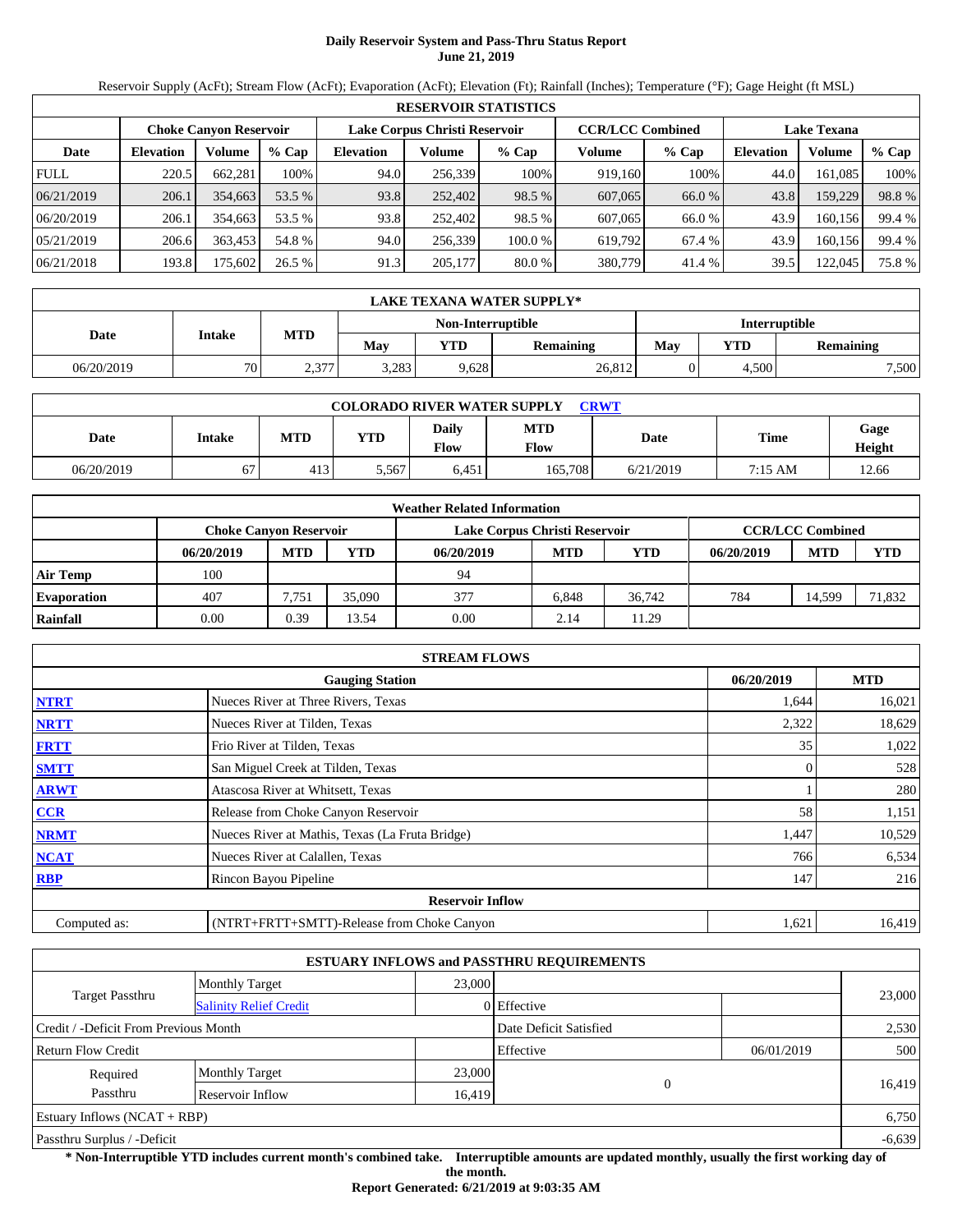# **Daily Reservoir System and Pass-Thru Status Report June 22, 2019**

Reservoir Supply (AcFt); Stream Flow (AcFt); Evaporation (AcFt); Elevation (Ft); Rainfall (Inches); Temperature (°F); Gage Height (ft MSL)

|             | <b>RESERVOIR STATISTICS</b> |                               |         |                               |         |         |                         |         |                    |         |        |  |
|-------------|-----------------------------|-------------------------------|---------|-------------------------------|---------|---------|-------------------------|---------|--------------------|---------|--------|--|
|             |                             | <b>Choke Canyon Reservoir</b> |         | Lake Corpus Christi Reservoir |         |         | <b>CCR/LCC Combined</b> |         | <b>Lake Texana</b> |         |        |  |
| Date        | <b>Elevation</b>            | Volume                        | $%$ Cap | <b>Elevation</b>              | Volume  | $%$ Cap | Volume                  | $%$ Cap | <b>Elevation</b>   | Volume  | % Cap  |  |
| <b>FULL</b> | 220.5                       | 662,281                       | 100%    | 94.0                          | 256,339 | 100%    | 919.160                 | 100%    | 44.0               | 161,085 | 100%   |  |
| 06/22/2019  | 206.1                       | 354,663                       | 53.5 %  | 93.8                          | 252,402 | 98.5 %  | 607,065                 | 66.0 %  | 43.8               | 159,229 | 98.8%  |  |
| 06/21/2019  | 206.1                       | 354,663                       | 53.5 %  | 93.8                          | 252,402 | 98.5 %  | 607,065                 | 66.0%   | 43.8               | 159,229 | 98.8%  |  |
| 05/22/2019  | 206.6                       | 363,453                       | 54.8 %  | 94.0                          | 256,339 | 100.0 % | 619,792                 | 67.4 %  | 43.9               | 160,156 | 99.4 % |  |
| 06/22/2018  | 193.8                       | 175,602                       | 26.5%   | 91.3                          | 205,177 | 80.0 %  | 380,779                 | 41.4 %  | 43.5               | 156,467 | 97.1 % |  |

|            | LAKE TEXANA WATER SUPPLY* |            |       |                          |                  |                      |       |                  |  |  |  |
|------------|---------------------------|------------|-------|--------------------------|------------------|----------------------|-------|------------------|--|--|--|
|            | Intake                    |            |       | <b>Non-Interruptible</b> |                  | <b>Interruptible</b> |       |                  |  |  |  |
| Date       |                           | <b>MTD</b> | Mav   | YTD                      | <b>Remaining</b> | Mav                  | VTD   | <b>Remaining</b> |  |  |  |
| 06/21/2019 | 69                        | 2.445      | 3.283 | 9,628                    | 26,812           |                      | 4.500 | 7,500            |  |  |  |

| <b>COLORADO RIVER WATER SUPPLY</b><br>CRWT |               |            |            |               |             |           |         |                |  |  |  |
|--------------------------------------------|---------------|------------|------------|---------------|-------------|-----------|---------|----------------|--|--|--|
| Date                                       | <b>Intake</b> | <b>MTD</b> | <b>YTD</b> | Daily<br>Flow | MTD<br>Flow | Date      | Time    | Gage<br>Height |  |  |  |
| 06/21/2019                                 | 68            | 481        | 5.635      | 5,757         | 171.464     | 6/22/2019 | 7:15 AM | 11.29          |  |  |  |

|                    |                               |            |        | <b>Weather Related Information</b> |            |            |            |                         |            |
|--------------------|-------------------------------|------------|--------|------------------------------------|------------|------------|------------|-------------------------|------------|
|                    | <b>Choke Canvon Reservoir</b> |            |        | Lake Corpus Christi Reservoir      |            |            |            | <b>CCR/LCC Combined</b> |            |
|                    | 06/21/2019                    | <b>MTD</b> | YTD    | 06/21/2019                         | <b>MTD</b> | <b>YTD</b> | 06/21/2019 | <b>MTD</b>              | <b>YTD</b> |
| <b>Air Temp</b>    | 95                            |            |        | 92                                 |            |            |            |                         |            |
| <b>Evaporation</b> | 458                           | 8.209      | 35.548 | 252                                | 7.100      | 36.994     | 710        | 15.309                  | 72,542     |
| Rainfall           | 0.20                          | 0.59       | 13.74  | 0.00                               | 2.14       | 11.29      |            |                         |            |

|              | <b>STREAM FLOWS</b>                             |            |            |
|--------------|-------------------------------------------------|------------|------------|
|              | <b>Gauging Station</b>                          | 06/21/2019 | <b>MTD</b> |
| <b>NTRT</b>  | Nueces River at Three Rivers, Texas             | 1,759      | 17,780     |
| <b>NRTT</b>  | Nueces River at Tilden, Texas                   | 2,700      | 21,329     |
| <b>FRTT</b>  | Frio River at Tilden, Texas                     | 42         | 1,064      |
| <b>SMTT</b>  | San Miguel Creek at Tilden, Texas               | 0          | 528        |
| <b>ARWT</b>  | Atascosa River at Whitsett, Texas               |            | 282        |
| <b>CCR</b>   | Release from Choke Canyon Reservoir             | 58         | 1,209      |
| <b>NRMT</b>  | Nueces River at Mathis, Texas (La Fruta Bridge) | 919        | 11,448     |
| <b>NCAT</b>  | Nueces River at Calallen, Texas                 | 915        | 7,449      |
| <b>RBP</b>   | Rincon Bayou Pipeline                           | 206        | 423        |
|              | <b>Reservoir Inflow</b>                         |            |            |
| Computed as: | (NTRT+FRTT+SMTT)-Release from Choke Canyon      | 1,743      | 18,163     |

|                                                  |                       |        | <b>ESTUARY INFLOWS and PASSTHRU REQUIREMENTS</b> |          |            |          |  |
|--------------------------------------------------|-----------------------|--------|--------------------------------------------------|----------|------------|----------|--|
|                                                  | <b>Monthly Target</b> | 23,000 |                                                  |          |            | 23,000   |  |
| Target Passthru<br><b>Salinity Relief Credit</b> |                       |        | 0 Effective                                      |          |            |          |  |
| Credit / -Deficit From Previous Month            |                       |        | Date Deficit Satisfied                           |          |            | 2,530    |  |
| <b>Return Flow Credit</b>                        |                       |        | Effective                                        |          | 06/01/2019 | 500      |  |
| Required                                         | <b>Monthly Target</b> | 23,000 |                                                  |          |            |          |  |
| Passthru<br>Reservoir Inflow                     |                       |        | 18,163                                           | $\Omega$ |            | 18,163   |  |
| Estuary Inflows $(NCAT + RBP)$                   |                       |        |                                                  |          |            | 7,872    |  |
| Passthru Surplus / -Deficit                      |                       |        |                                                  |          |            | $-7,261$ |  |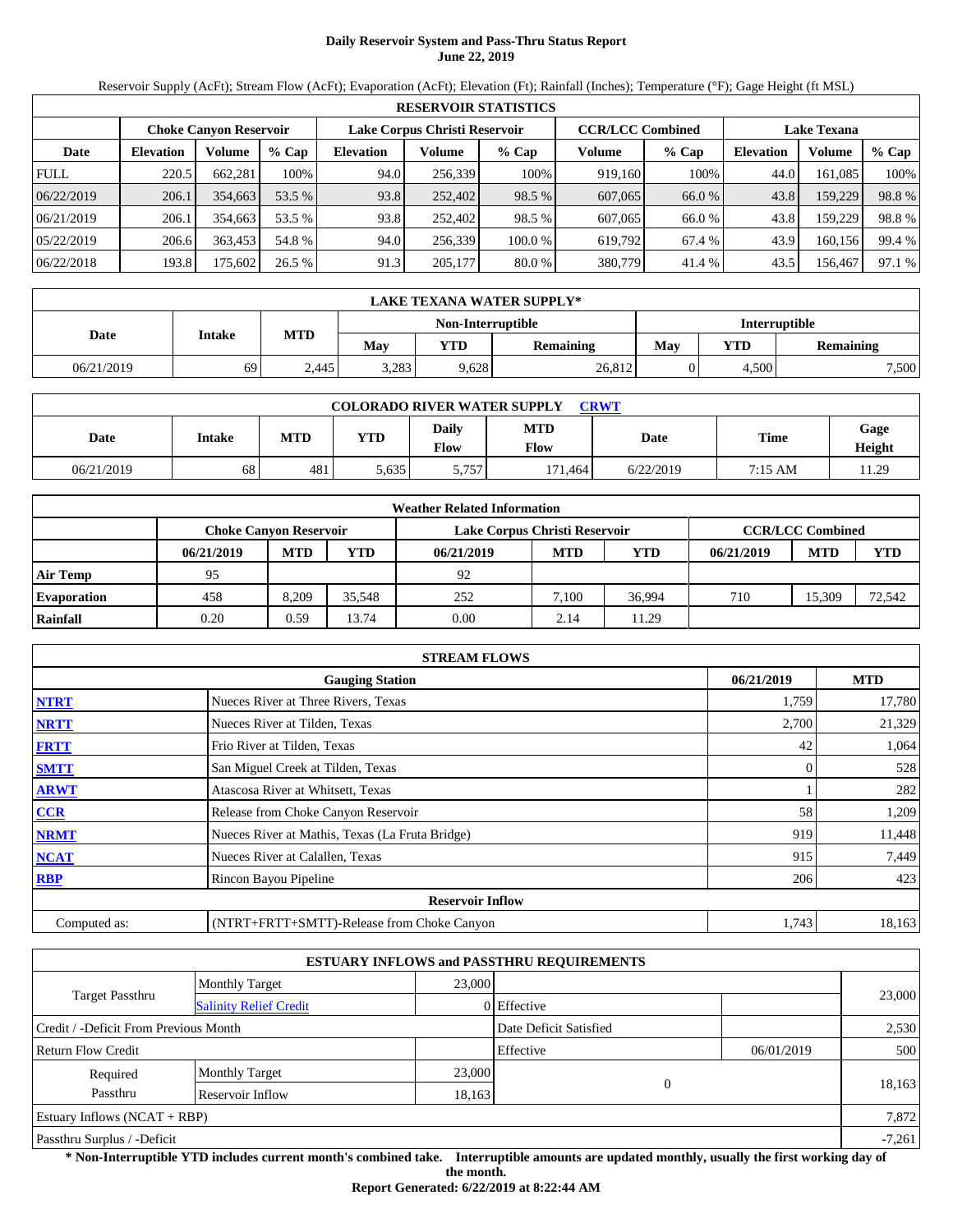# **Daily Reservoir System and Pass-Thru Status Report June 23, 2019**

Reservoir Supply (AcFt); Stream Flow (AcFt); Evaporation (AcFt); Elevation (Ft); Rainfall (Inches); Temperature (°F); Gage Height (ft MSL)

|             | <b>RESERVOIR STATISTICS</b> |                               |         |                  |                               |         |                         |         |                    |         |         |  |
|-------------|-----------------------------|-------------------------------|---------|------------------|-------------------------------|---------|-------------------------|---------|--------------------|---------|---------|--|
|             |                             | <b>Choke Canvon Reservoir</b> |         |                  | Lake Corpus Christi Reservoir |         | <b>CCR/LCC Combined</b> |         | <b>Lake Texana</b> |         |         |  |
| Date        | <b>Elevation</b>            | Volume                        | $%$ Cap | <b>Elevation</b> | Volume                        | $%$ Cap | Volume                  | $%$ Cap | <b>Elevation</b>   | Volume  | % Cap   |  |
| <b>FULL</b> | 220.5                       | 662.281                       | 100%    | 94.0             | 256.339                       | 100%    | 919.160                 | 100%    | 44.0               | 161.085 | 100%    |  |
| 06/23/2019  | 206.1                       | 354,663                       | 53.5 %  | 93.8             | 252,402                       | 98.5 %  | 607,065                 | 66.0 %  | 43.8               | 159.229 | 98.8%   |  |
| 06/22/2019  | 206.1                       | 354.663                       | 53.5 %  | 93.8             | 252,402                       | 98.5 %  | 607,065                 | 66.0 %  | 43.8               | 159.229 | 98.8%   |  |
| 05/23/2019  | 206.6                       | 363.453                       | 54.8 %  | 94.0             | 256,339                       | 100.0 % | 619.792                 | 67.4 %  | 43.9               | 160.156 | 99.4 %  |  |
| 06/23/2018  | 193.7                       | 174,451                       | 26.3 %  | 91.2             | 203,365                       | 79.3 %  | 377,816                 | 41.1 %  | 44.0               | 161,085 | 100.0 % |  |

|            | LAKE TEXANA WATER SUPPLY* |            |       |                   |                  |                      |       |           |  |  |  |
|------------|---------------------------|------------|-------|-------------------|------------------|----------------------|-------|-----------|--|--|--|
|            | Intake                    |            |       | Non-Interruptible |                  | <b>Interruptible</b> |       |           |  |  |  |
| Date       |                           | <b>MTD</b> | May   | YTD               | <b>Remaining</b> | May                  | YTD   | Remaining |  |  |  |
| 06/22/2019 | 69                        | 2,514      | 3,283 | 9,628             | 26,812           |                      | 4.500 | 7,500     |  |  |  |

| <b>COLORADO RIVER WATER SUPPLY</b><br><b>CRWT</b> |        |            |            |               |                    |           |         |                |  |  |  |
|---------------------------------------------------|--------|------------|------------|---------------|--------------------|-----------|---------|----------------|--|--|--|
| Date                                              | Intake | <b>MTD</b> | <b>YTD</b> | Daily<br>Flow | <b>MTD</b><br>Flow | Date      | Time    | Gage<br>Height |  |  |  |
| 06/22/2019                                        | 68     | 549        | 5.703      | 4.248         | 175,712            | 6/23/2019 | 7:15 AM | 10.74          |  |  |  |

|                    |                               |            |        | <b>Weather Related Information</b> |            |            |            |                         |            |
|--------------------|-------------------------------|------------|--------|------------------------------------|------------|------------|------------|-------------------------|------------|
|                    | <b>Choke Canyon Reservoir</b> |            |        | Lake Corpus Christi Reservoir      |            |            |            | <b>CCR/LCC Combined</b> |            |
|                    | 06/22/2019                    | <b>MTD</b> | YTD    | 06/22/2019                         | <b>MTD</b> | <b>YTD</b> | 06/22/2019 | <b>MTD</b>              | <b>YTD</b> |
| <b>Air Temp</b>    | 94                            |            |        | 91                                 |            |            |            |                         |            |
| <b>Evaporation</b> | 295                           | 8.504      | 35.843 | 366                                | 7.466      | 37,360     | 661        | 15.970                  | 73.203     |
| Rainfall           | 0.00                          | 0.59       | 13.74  | 0.00                               | 2.14       | 11.29      |            |                         |            |

|              | <b>STREAM FLOWS</b>                             |            |            |
|--------------|-------------------------------------------------|------------|------------|
|              | <b>Gauging Station</b>                          | 06/22/2019 | <b>MTD</b> |
| <b>NTRT</b>  | Nueces River at Three Rivers, Texas             | 1,902      | 19,681     |
| <b>NRTT</b>  | Nueces River at Tilden, Texas                   | 2,958      | 24,286     |
| <b>FRTT</b>  | Frio River at Tilden, Texas                     | 26         | 1,090      |
| <b>SMTT</b>  | San Miguel Creek at Tilden, Texas               | 0          | 528        |
| <b>ARWT</b>  | Atascosa River at Whitsett, Texas               |            | 285        |
| <b>CCR</b>   | Release from Choke Canyon Reservoir             | 58         | 1,266      |
| <b>NRMT</b>  | Nueces River at Mathis, Texas (La Fruta Bridge) | 927        | 12,375     |
| <b>NCAT</b>  | Nueces River at Calallen, Texas                 | 599        | 8,049      |
| <b>RBP</b>   | Rincon Bayou Pipeline                           | 204        | 627        |
|              | <b>Reservoir Inflow</b>                         |            |            |
| Computed as: | (NTRT+FRTT+SMTT)-Release from Choke Canyon      | 1,870      | 20,033     |

|                                       |                               |                        | <b>ESTUARY INFLOWS and PASSTHRU REQUIREMENTS</b> |            |        |  |  |
|---------------------------------------|-------------------------------|------------------------|--------------------------------------------------|------------|--------|--|--|
|                                       | <b>Monthly Target</b>         | 23,000                 |                                                  |            |        |  |  |
| Target Passthru                       | <b>Salinity Relief Credit</b> |                        | 0 Effective                                      |            | 23,000 |  |  |
| Credit / -Deficit From Previous Month |                               | Date Deficit Satisfied |                                                  | 2,530      |        |  |  |
| <b>Return Flow Credit</b>             |                               |                        | Effective                                        | 06/01/2019 | 500    |  |  |
| Required                              | <b>Monthly Target</b>         | 23,000                 |                                                  |            |        |  |  |
| Passthru                              | Reservoir Inflow              | $\theta$<br>20,033     |                                                  | 20,033     |        |  |  |
| Estuary Inflows $(NCAT + RBP)$        |                               |                        |                                                  |            | 8,676  |  |  |
| Passthru Surplus / -Deficit           |                               |                        |                                                  |            |        |  |  |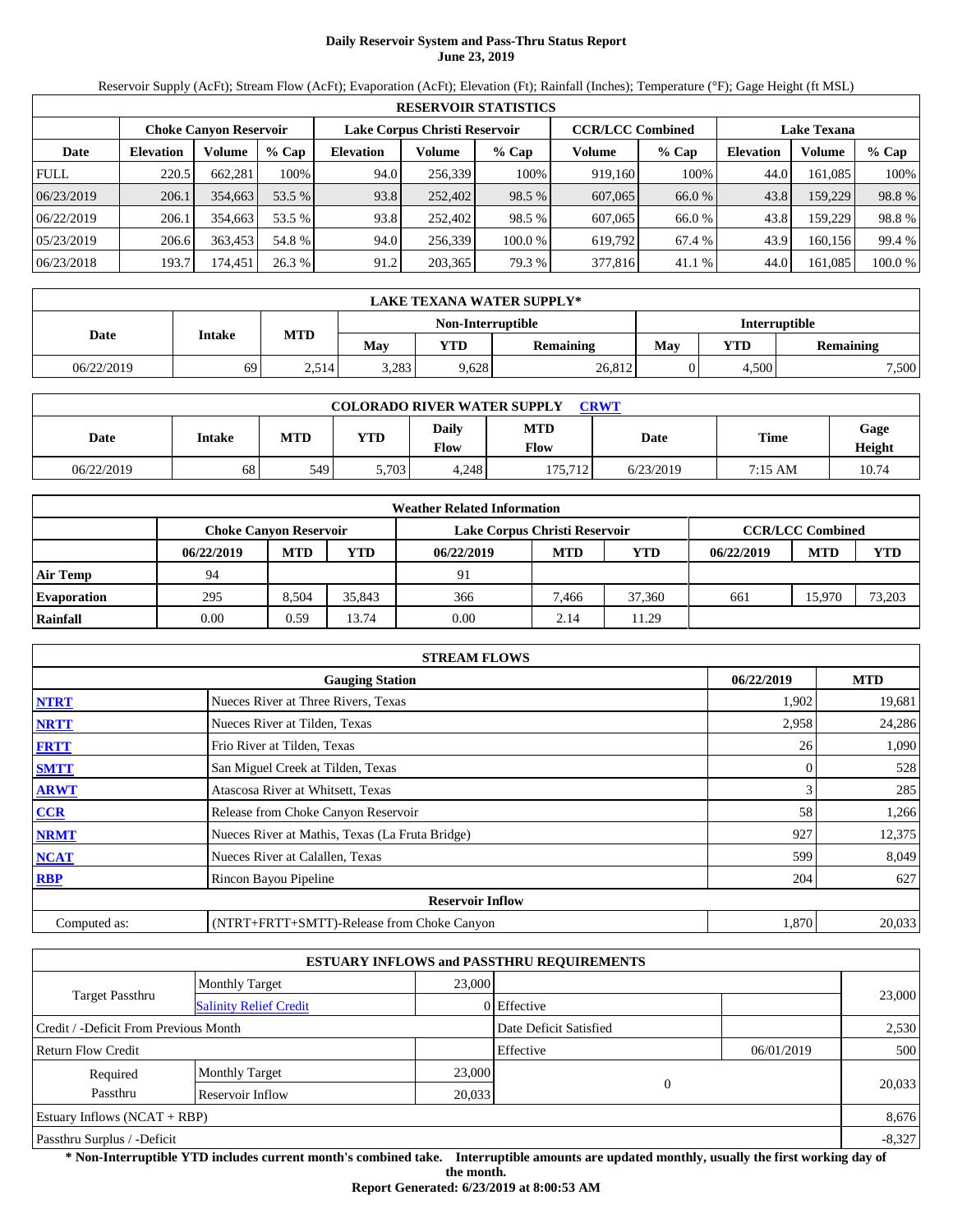# **Daily Reservoir System and Pass-Thru Status Report June 24, 2019**

Reservoir Supply (AcFt); Stream Flow (AcFt); Evaporation (AcFt); Elevation (Ft); Rainfall (Inches); Temperature (°F); Gage Height (ft MSL)

|             | <b>RESERVOIR STATISTICS</b> |                               |         |                  |                               |         |                         |         |                    |         |         |  |
|-------------|-----------------------------|-------------------------------|---------|------------------|-------------------------------|---------|-------------------------|---------|--------------------|---------|---------|--|
|             |                             | <b>Choke Canvon Reservoir</b> |         |                  | Lake Corpus Christi Reservoir |         | <b>CCR/LCC Combined</b> |         | <b>Lake Texana</b> |         |         |  |
| Date        | <b>Elevation</b>            | Volume                        | $%$ Cap | <b>Elevation</b> | Volume                        | $%$ Cap | Volume                  | $%$ Cap | <b>Elevation</b>   | Volume  | $%$ Cap |  |
| <b>FULL</b> | 220.5                       | 662.281                       | 100%    | 94.0             | 256,339                       | 100%    | 919.160                 | 100%    | 44.0               | 161.085 | 100%    |  |
| 06/24/2019  | 206.1                       | 354,663                       | 53.5 %  | 93.8             | 254,368                       | 99.2 %  | 609,031                 | 66.3 %  | 43.8               | 159.229 | 98.8%   |  |
| 06/23/2019  | 206.1                       | 354,663                       | 53.5 %  | 93.8             | 252,402                       | 98.5 %  | 607,065                 | 66.0 %  | 43.8               | 159.229 | 98.8%   |  |
| 05/24/2019  | 206.6                       | 363,453                       | 54.8 %  | 94.0             | 256.339                       | 100.0 % | 619.792                 | 67.4 %  | 43.9               | 160.156 | 99.4 %  |  |
| 06/24/2018  | 193.7                       | 174.451                       | 26.3 %  | 91.2             | 203,365                       | 79.3 %  | 377,816                 | 41.1 %  | 44.1               | 161,085 | 100.0 % |  |

|            | LAKE TEXANA WATER SUPPLY* |            |       |                   |                  |                      |       |           |  |  |  |
|------------|---------------------------|------------|-------|-------------------|------------------|----------------------|-------|-----------|--|--|--|
|            | Intake                    |            |       | Non-Interruptible |                  | <b>Interruptible</b> |       |           |  |  |  |
| Date       |                           | <b>MTD</b> | May   | <b>YTD</b>        | <b>Remaining</b> | May                  | YTD   | Remaining |  |  |  |
| 06/23/2019 | 63                        | 2,577      | 3,283 | 9,628             | 26,812           |                      | 4.500 | 7,500     |  |  |  |

| <b>COLORADO RIVER WATER SUPPLY</b><br><b>CRWT</b> |        |            |            |               |                    |           |         |                |  |  |  |
|---------------------------------------------------|--------|------------|------------|---------------|--------------------|-----------|---------|----------------|--|--|--|
| Date                                              | Intake | <b>MTD</b> | <b>YTD</b> | Daily<br>Flow | <b>MTD</b><br>Flow | Date      | Time    | Gage<br>Height |  |  |  |
| 06/23/2019                                        | 66     | 615        | 5.769      | 3,553         | 179.265            | 6/24/2019 | 7:15 AM | 10.39          |  |  |  |

|                    |                               |            |        | <b>Weather Related Information</b> |            |        |            |                         |            |
|--------------------|-------------------------------|------------|--------|------------------------------------|------------|--------|------------|-------------------------|------------|
|                    | <b>Choke Canvon Reservoir</b> |            |        | Lake Corpus Christi Reservoir      |            |        |            | <b>CCR/LCC Combined</b> |            |
|                    | 06/23/2019                    | <b>MTD</b> | YTD    | 06/23/2019                         | <b>MTD</b> | YTD    | 06/23/2019 | <b>MTD</b>              | <b>YTD</b> |
| <b>Air Temp</b>    | 97                            |            |        | 93                                 |            |        |            |                         |            |
| <b>Evaporation</b> | 366                           | 8.870      | 36,209 | 356                                | 7.822      | 37.716 | 722        | 16.692                  | 73,925     |
| Rainfall           | 0.00                          | 0.59       | 13.74  | 0.00                               | 2.14       | 11.29  |            |                         |            |

|              | <b>STREAM FLOWS</b>                             |            |        |
|--------------|-------------------------------------------------|------------|--------|
|              | 06/23/2019                                      | <b>MTD</b> |        |
| <b>NTRT</b>  | Nueces River at Three Rivers, Texas             | 2,045      | 21,726 |
| <b>NRTT</b>  | Nueces River at Tilden, Texas                   | 2,918      | 27,204 |
| <b>FRTT</b>  | Frio River at Tilden, Texas                     | 43         | 1,133  |
| <b>SMTT</b>  | San Miguel Creek at Tilden, Texas               | $\Omega$   | 528    |
| <b>ARWT</b>  | Atascosa River at Whitsett, Texas               |            | 287    |
| <b>CCR</b>   | Release from Choke Canyon Reservoir             | 58         | 1,324  |
| <b>NRMT</b>  | Nueces River at Mathis, Texas (La Fruta Bridge) | 929        | 13,304 |
| <b>NCAT</b>  | Nueces River at Calallen, Texas                 | 564        | 8,612  |
| <b>RBP</b>   | Rincon Bayou Pipeline                           | 204        | 832    |
|              | <b>Reservoir Inflow</b>                         |            |        |
| Computed as: | (NTRT+FRTT+SMTT)-Release from Choke Canyon      | 2,030      | 22,063 |

|                                        |                               |                        | <b>ESTUARY INFLOWS and PASSTHRU REQUIREMENTS</b> |            |        |  |
|----------------------------------------|-------------------------------|------------------------|--------------------------------------------------|------------|--------|--|
|                                        | <b>Monthly Target</b>         | 23,000                 |                                                  |            |        |  |
| Target Passthru                        | <b>Salinity Relief Credit</b> |                        | 0 Effective                                      |            | 23,000 |  |
| Credit / -Deficit From Previous Month  |                               | Date Deficit Satisfied |                                                  | 2,530      |        |  |
| <b>Return Flow Credit</b>              |                               |                        | Effective                                        | 06/01/2019 | 500    |  |
| Required                               | <b>Monthly Target</b>         | 23,000                 |                                                  |            |        |  |
| Passthru<br>Reservoir Inflow<br>22,063 |                               |                        | $\theta$                                         |            | 22,063 |  |
| Estuary Inflows $(NCAT + RBP)$         |                               |                        |                                                  |            | 9,444  |  |
| Passthru Surplus / -Deficit            |                               |                        |                                                  | $-9,589$   |        |  |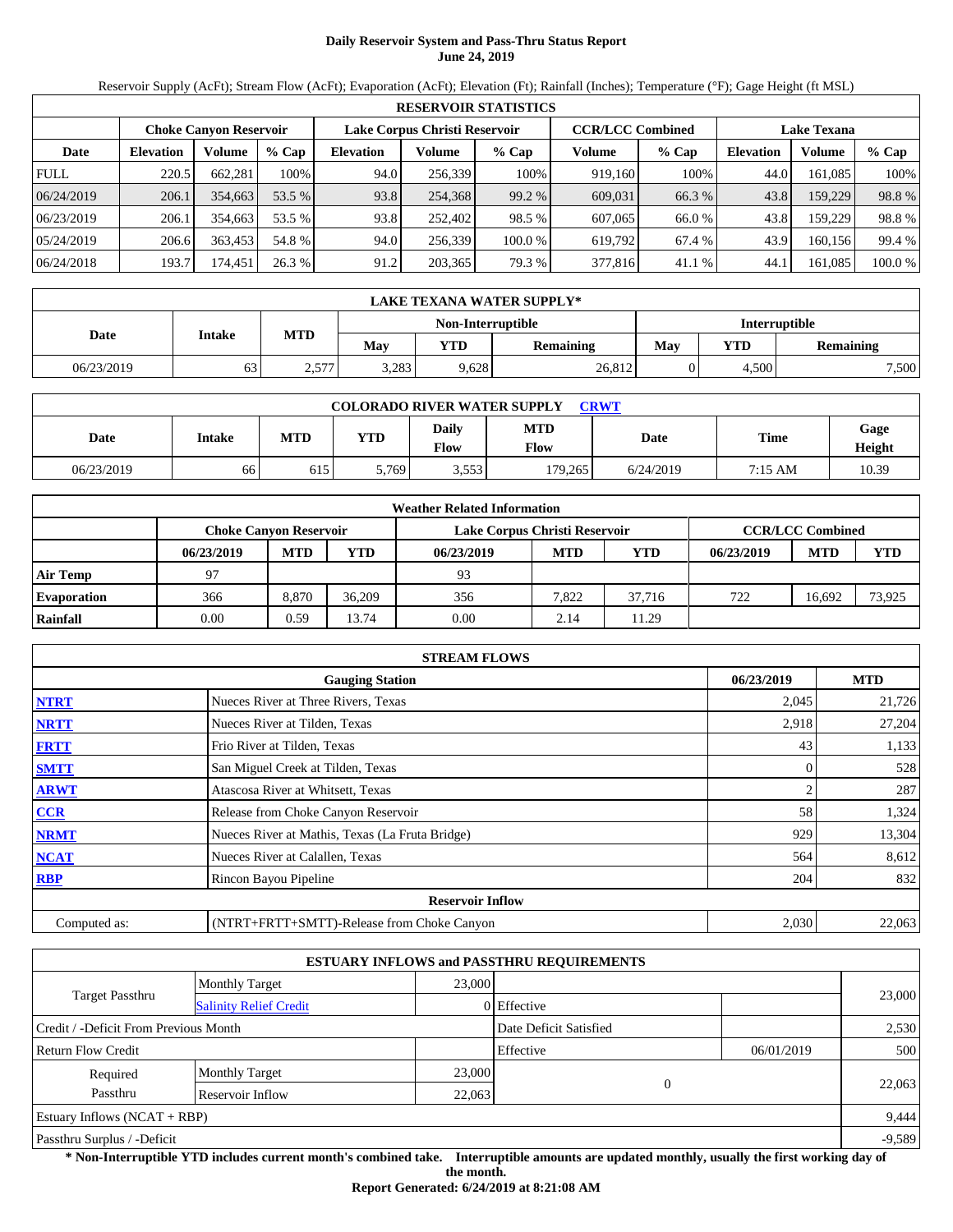# **Daily Reservoir System and Pass-Thru Status Report June 25, 2019**

Reservoir Supply (AcFt); Stream Flow (AcFt); Evaporation (AcFt); Elevation (Ft); Rainfall (Inches); Temperature (°F); Gage Height (ft MSL)

|             | <b>RESERVOIR STATISTICS</b> |                               |         |                  |                               |         |                         |         |                    |         |         |  |  |
|-------------|-----------------------------|-------------------------------|---------|------------------|-------------------------------|---------|-------------------------|---------|--------------------|---------|---------|--|--|
|             |                             | <b>Choke Canvon Reservoir</b> |         |                  | Lake Corpus Christi Reservoir |         | <b>CCR/LCC Combined</b> |         | <b>Lake Texana</b> |         |         |  |  |
| Date        | <b>Elevation</b>            | Volume                        | $%$ Cap | <b>Elevation</b> | Volume                        | $%$ Cap | Volume                  | $%$ Cap | <b>Elevation</b>   | Volume  | % Cap   |  |  |
| <b>FULL</b> | 220.5                       | 662.281                       | 100%    | 94.0             | 256,339                       | 100%    | 919.160                 | 100%    | 44.0               | 161.085 | 100%    |  |  |
| 06/25/2019  | 206.1                       | 354,663                       | 53.5 %  | 93.9             | 254,368                       | 99.2 %  | 609,031                 | 66.3 %  | 43.7               | 158,306 | 98.3 %  |  |  |
| 06/24/2019  | 206.1                       | 354,663                       | 53.5 %  | 93.8             | 254,368                       | 99.2 %  | 609.031                 | 66.3 %  | 43.8               | 159.229 | 98.8%   |  |  |
| 05/25/2019  | 206.7                       | 363.453                       | 54.8%   | 94.0             | 256,339                       | 100.0 % | 619.792                 | 67.4 %  | 43.9               | 160.156 | 99.4 %  |  |  |
| 06/25/2018  | 193.7                       | 174.451                       | 26.3 %  | 91.2             | 203,365                       | 79.3 %  | 377,816                 | 41.1 %  | 44.0               | 161.085 | 100.0 % |  |  |

|            | <b>LAKE TEXANA WATER SUPPLY*</b> |            |       |                   |                  |                      |       |           |  |  |  |
|------------|----------------------------------|------------|-------|-------------------|------------------|----------------------|-------|-----------|--|--|--|
|            | Intake                           |            |       | Non-Interruptible |                  | <b>Interruptible</b> |       |           |  |  |  |
| Date       |                                  | <b>MTD</b> | May   | YTD               | <b>Remaining</b> | May                  | YTD   | Remaining |  |  |  |
| 06/24/2019 | 66                               | 2.643      | 3,283 | 9,628             | 26,812           |                      | 4,500 | 7,500     |  |  |  |

| <b>COLORADO RIVER WATER SUPPLY</b><br><b>CRWT</b> |        |            |            |               |                    |           |         |                |  |  |  |
|---------------------------------------------------|--------|------------|------------|---------------|--------------------|-----------|---------|----------------|--|--|--|
| Date                                              | Intake | <b>MTD</b> | <b>YTD</b> | Daily<br>Flow | <b>MTD</b><br>Flow | Date      | Time    | Gage<br>Height |  |  |  |
| 06/24/2019                                        | 58     | 673        | 5.827      | 3,295         | 182.560            | 6/25/2019 | 7:15 AM | 10.40          |  |  |  |

|                    |                               |            |        | <b>Weather Related Information</b> |            |        |            |                         |            |
|--------------------|-------------------------------|------------|--------|------------------------------------|------------|--------|------------|-------------------------|------------|
|                    | <b>Choke Canyon Reservoir</b> |            |        | Lake Corpus Christi Reservoir      |            |        |            | <b>CCR/LCC Combined</b> |            |
|                    | 06/24/2019                    | <b>MTD</b> | YTD    | 06/24/2019                         | <b>MTD</b> | YTD    | 06/24/2019 | <b>MTD</b>              | <b>YTD</b> |
| <b>Air Temp</b>    | 88                            |            |        | 90                                 |            |        |            |                         |            |
| <b>Evaporation</b> | 305                           | 9.175      | 36.514 | 252                                | 8.074      | 37.968 | 557        | 17.249                  | 74.482     |
| Rainfall           | 0.00                          | 0.59       | 13.74  | 0.02                               | 2.16       | 11.31  |            |                         |            |

|              | <b>STREAM FLOWS</b>                             |            |            |
|--------------|-------------------------------------------------|------------|------------|
|              | <b>Gauging Station</b>                          | 06/24/2019 | <b>MTD</b> |
| <b>NTRT</b>  | Nueces River at Three Rivers, Texas             | 2,084      | 23,810     |
| <b>NRTT</b>  | Nueces River at Tilden, Texas                   | 1,874      | 29,078     |
| <b>FRTT</b>  | Frio River at Tilden, Texas                     | 22         | 1,156      |
| <b>SMTT</b>  | San Miguel Creek at Tilden, Texas               |            | 528        |
| <b>ARWT</b>  | Atascosa River at Whitsett, Texas               |            | 289        |
| <b>CCR</b>   | Release from Choke Canyon Reservoir             | 58         | 1,382      |
| <b>NRMT</b>  | Nueces River at Mathis, Texas (La Fruta Bridge) | 927        | 14,231     |
| <b>NCAT</b>  | Nueces River at Calallen, Texas                 | 522        | 9,134      |
| <b>RBP</b>   | Rincon Bayou Pipeline                           | 195        | 1,026      |
|              | <b>Reservoir Inflow</b>                         |            |            |
| Computed as: | (NTRT+FRTT+SMTT)-Release from Choke Canyon      | 2,049      | 24,112     |

|                                                  |                       |        | <b>ESTUARY INFLOWS and PASSTHRU REQUIREMENTS</b> |            |          |
|--------------------------------------------------|-----------------------|--------|--------------------------------------------------|------------|----------|
|                                                  | <b>Monthly Target</b> | 23,000 |                                                  |            |          |
| Target Passthru<br><b>Salinity Relief Credit</b> |                       |        | 0 Effective                                      |            | 23,000   |
| Credit / -Deficit From Previous Month            |                       |        | Date Deficit Satisfied                           |            | 2,530    |
| <b>Return Flow Credit</b>                        |                       |        | Effective                                        | 06/01/2019 | 500      |
| Required                                         | <b>Monthly Target</b> | 23,000 |                                                  |            |          |
| Passthru                                         | Reservoir Inflow      | 24,112 |                                                  | $\Omega$   | 23,000   |
| Estuary Inflows $(NCAT + RBP)$                   |                       |        |                                                  |            | 10,161   |
| Passthru Surplus / -Deficit                      |                       |        |                                                  |            | $-9,809$ |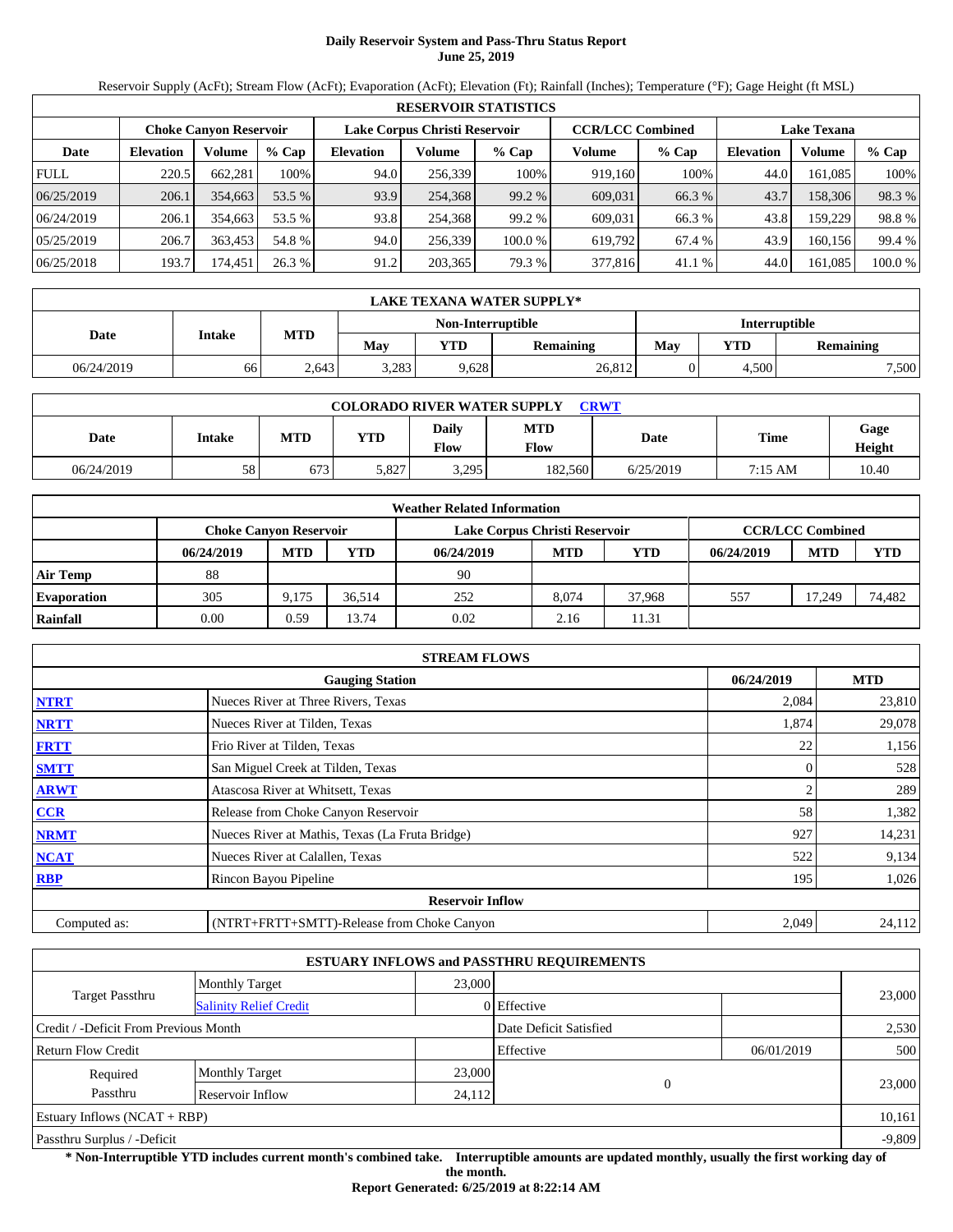# **Daily Reservoir System and Pass-Thru Status Report June 26, 2019**

Reservoir Supply (AcFt); Stream Flow (AcFt); Evaporation (AcFt); Elevation (Ft); Rainfall (Inches); Temperature (°F); Gage Height (ft MSL)

|             | <b>RESERVOIR STATISTICS</b> |                               |         |                  |                               |         |                         |         |                    |               |         |  |
|-------------|-----------------------------|-------------------------------|---------|------------------|-------------------------------|---------|-------------------------|---------|--------------------|---------------|---------|--|
|             |                             | <b>Choke Canvon Reservoir</b> |         |                  | Lake Corpus Christi Reservoir |         | <b>CCR/LCC Combined</b> |         | <b>Lake Texana</b> |               |         |  |
| Date        | <b>Elevation</b>            | Volume                        | $%$ Cap | <b>Elevation</b> | Volume                        | $%$ Cap | Volume                  | $%$ Cap | <b>Elevation</b>   | <b>Volume</b> | % Cap   |  |
| <b>FULL</b> | 220.5                       | 662.281                       | 100%    | 94.0             | 256,339                       | 100%    | 919.160                 | 100%    | 44.0               | 161.085       | 100%    |  |
| 06/26/2019  | 206.0                       | 352,920                       | 53.2 %  | 93.9             | 254,368                       | 99.2 %  | 607.288                 | 66.1 %  | 43.6               | 157.385       | 97.7 %  |  |
| 06/25/2019  | 206.1                       | 354.663                       | 53.5 %  | 93.9             | 254,368                       | 99.2 %  | 609.031                 | 66.3 %  | 43.7               | 158.306       | 98.3%   |  |
| 05/26/2019  | 206.6                       | 363.453                       | 54.8 %  | 94.0             | 256.339                       | 100.0 % | 619.792                 | 67.4 %  | 43.8               | 159.229       | 98.8%   |  |
| 06/26/2018  | 193.6                       | 173,304                       | 26.1%   | 91.1             | 201,561                       | 78.6 %  | 374,865                 | 40.8 %  | 44.0               | 161.085       | 100.0 % |  |

|            | LAKE TEXANA WATER SUPPLY* |            |       |                   |                  |                      |       |                  |  |  |  |
|------------|---------------------------|------------|-------|-------------------|------------------|----------------------|-------|------------------|--|--|--|
|            | Intake                    |            |       | Non-Interruptible |                  | <b>Interruptible</b> |       |                  |  |  |  |
| Date       |                           | <b>MTD</b> | May   | YTD               | <b>Remaining</b> | Mav                  | VTD   | <b>Remaining</b> |  |  |  |
| 06/25/2019 | 71                        | 2.714      | 3,283 | 9,628             | 26,812           |                      | 4.500 | 7,500            |  |  |  |

| <b>COLORADO RIVER WATER SUPPLY</b><br><b>CRWT</b> |        |            |            |               |                    |           |         |                |  |  |  |
|---------------------------------------------------|--------|------------|------------|---------------|--------------------|-----------|---------|----------------|--|--|--|
| Date                                              | Intake | <b>MTD</b> | <b>YTD</b> | Daily<br>Flow | <b>MTD</b><br>Flow | Date      | Time    | Gage<br>Height |  |  |  |
| 06/25/2019                                        | 68     | 741        | 5,895      | 3,196         | 185,756            | 6/26/2019 | 7:15 AM | 10.32          |  |  |  |

|                    |                               |            |        | <b>Weather Related Information</b> |            |            |            |                         |            |
|--------------------|-------------------------------|------------|--------|------------------------------------|------------|------------|------------|-------------------------|------------|
|                    | <b>Choke Canvon Reservoir</b> |            |        | Lake Corpus Christi Reservoir      |            |            |            | <b>CCR/LCC Combined</b> |            |
|                    | 06/25/2019                    | <b>MTD</b> | YTD    | 06/25/2019                         | <b>MTD</b> | <b>YTD</b> | 06/25/2019 | <b>MTD</b>              | <b>YTD</b> |
| <b>Air Temp</b>    | 94                            |            |        | 89                                 |            |            |            |                         |            |
| <b>Evaporation</b> | 304                           | 9.479      | 36.818 | 229                                | 8.303      | 38.197     | 533        | 17.782                  | 75,015     |
| Rainfall           | 0.00                          | 0.59       | 13.74  | 0.00                               | 2.16       | 11.31      |            |                         |            |

|              | <b>STREAM FLOWS</b>                             |            |            |
|--------------|-------------------------------------------------|------------|------------|
|              | <b>Gauging Station</b>                          | 06/25/2019 | <b>MTD</b> |
| <b>NTRT</b>  | Nueces River at Three Rivers, Texas             | 1,794      | 25,605     |
| <b>NRTT</b>  | Nueces River at Tilden, Texas                   | 1,050      | 30,128     |
| <b>FRTT</b>  | Frio River at Tilden, Texas                     | 37         | 1,193      |
| <b>SMTT</b>  | San Miguel Creek at Tilden, Texas               | $\theta$   | 528        |
| <b>ARWT</b>  | Atascosa River at Whitsett, Texas               |            | 290        |
| <b>CCR</b>   | Release from Choke Canyon Reservoir             | 58         | 1,439      |
| <b>NRMT</b>  | Nueces River at Mathis, Texas (La Fruta Bridge) | 931        | 15,162     |
| <b>NCAT</b>  | Nueces River at Calallen, Texas                 | 550        | 9,684      |
| <b>RBP</b>   | Rincon Bayou Pipeline                           | 191        | 1,217      |
|              | <b>Reservoir Inflow</b>                         |            |            |
| Computed as: | (NTRT+FRTT+SMTT)-Release from Choke Canyon      | 1,774      | 25,886     |

|                                                  |                       |                        | <b>ESTUARY INFLOWS and PASSTHRU REQUIREMENTS</b> |            |          |
|--------------------------------------------------|-----------------------|------------------------|--------------------------------------------------|------------|----------|
|                                                  | <b>Monthly Target</b> | 23,000                 |                                                  |            |          |
| Target Passthru<br><b>Salinity Relief Credit</b> |                       |                        | 0 Effective                                      |            | 23,000   |
| Credit / -Deficit From Previous Month            |                       | Date Deficit Satisfied |                                                  | 2,530      |          |
| <b>Return Flow Credit</b>                        |                       |                        | Effective                                        | 06/01/2019 | 500      |
| Required                                         | <b>Monthly Target</b> | 23,000                 |                                                  |            |          |
| Passthru<br>Reservoir Inflow                     |                       |                        | $\theta$<br>25,886                               |            | 23,000   |
| Estuary Inflows $(NCAT + RBP)$                   |                       |                        |                                                  | 10,901     |          |
| Passthru Surplus / -Deficit                      |                       |                        |                                                  |            | $-9,069$ |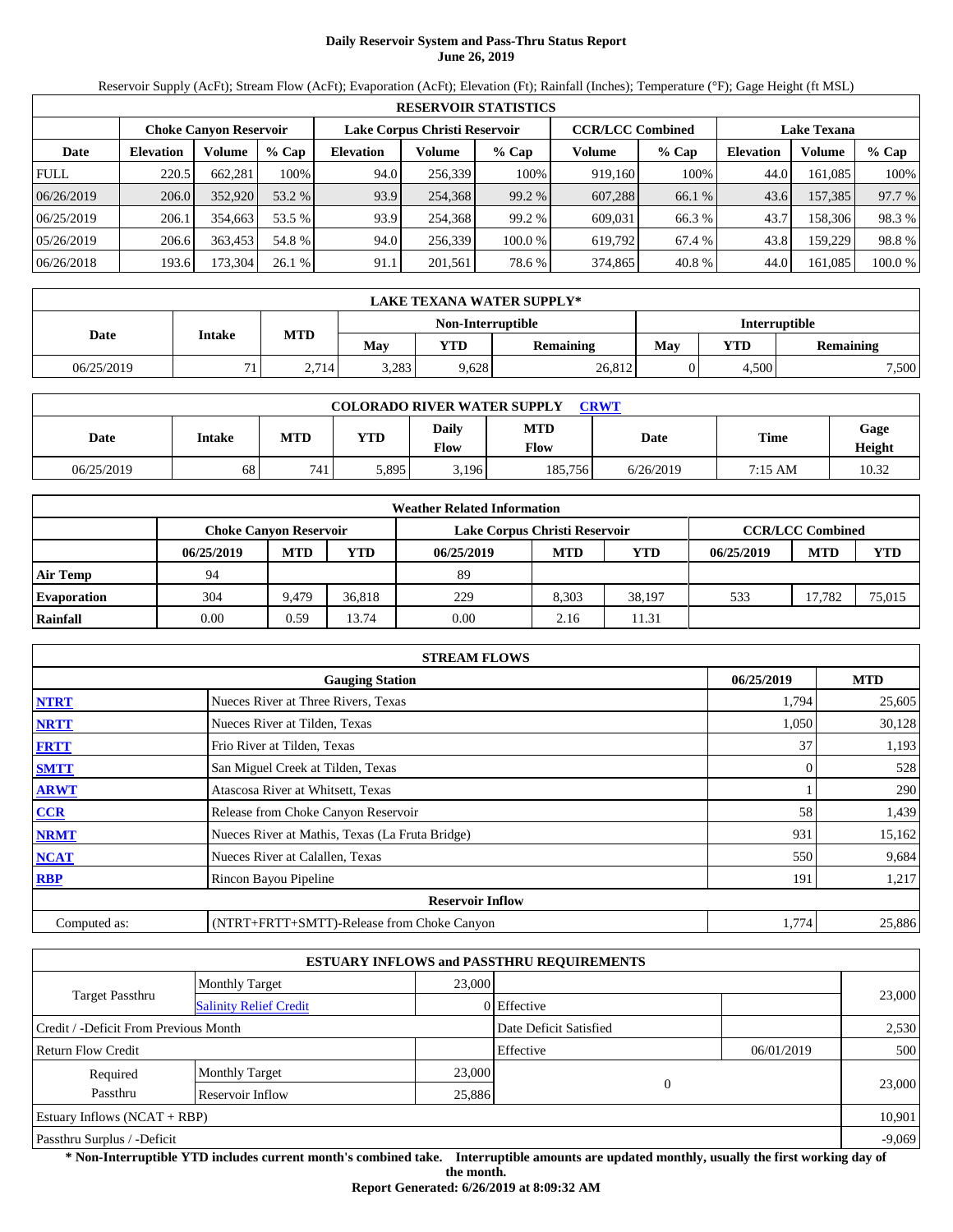# **Daily Reservoir System and Pass-Thru Status Report June 27, 2019**

Reservoir Supply (AcFt); Stream Flow (AcFt); Evaporation (AcFt); Elevation (Ft); Rainfall (Inches); Temperature (°F); Gage Height (ft MSL)

|             | <b>RESERVOIR STATISTICS</b> |                               |         |                  |                               |         |                         |         |                    |         |         |  |
|-------------|-----------------------------|-------------------------------|---------|------------------|-------------------------------|---------|-------------------------|---------|--------------------|---------|---------|--|
|             |                             | <b>Choke Canvon Reservoir</b> |         |                  | Lake Corpus Christi Reservoir |         | <b>CCR/LCC Combined</b> |         | <b>Lake Texana</b> |         |         |  |
| Date        | <b>Elevation</b>            | Volume                        | $%$ Cap | <b>Elevation</b> | Volume                        | $%$ Cap | Volume                  | $%$ Cap | <b>Elevation</b>   | Volume  | $%$ Cap |  |
| <b>FULL</b> | 220.5                       | 662.281                       | 100%    | 94.0             | 256,339                       | 100%    | 919.160                 | 100%    | 44.0               | 161.085 | 100%    |  |
| 06/27/2019  | 206.0                       | 352,920                       | 53.2 %  | 94.0             | 256,339                       | 100.0%  | 609,259                 | 66.3 %  | 43.5               | 156,467 | 97.1 %  |  |
| 06/26/2019  | 206.0                       | 352,920                       | 53.2 %  | 93.9             | 254,368                       | 99.2 %  | 607.288                 | 66.1 %  | 43.6               | 157.385 | 97.7 %  |  |
| 05/27/2019  | 206.6                       | 363.453                       | 54.8 %  | 94.0             | 256.339                       | 100.0 % | 619.792                 | 67.4 %  | 43.8               | 159.229 | 98.8%   |  |
| 06/27/2018  | 193.6                       | 173,304                       | 26.1%   | 91.1             | 201,561                       | 78.6 %  | 374,865                 | 40.8 %  | 43.9               | 161,085 | 100.0 % |  |

|            | LAKE TEXANA WATER SUPPLY* |            |       |                   |                  |                      |       |                  |  |  |  |
|------------|---------------------------|------------|-------|-------------------|------------------|----------------------|-------|------------------|--|--|--|
|            | Intake                    |            |       | Non-Interruptible |                  | <b>Interruptible</b> |       |                  |  |  |  |
| Date       |                           | <b>MTD</b> | May   | VTD               | <b>Remaining</b> | May                  | VTD   | <b>Remaining</b> |  |  |  |
| 06/26/2019 | 70                        | 2.784      | 3,283 | 9,628             | 26,812           |                      | 4.500 | 7,500            |  |  |  |

| <b>COLORADO RIVER WATER SUPPLY</b><br><b>CRWT</b> |        |            |            |                |                    |           |         |                |  |  |  |
|---------------------------------------------------|--------|------------|------------|----------------|--------------------|-----------|---------|----------------|--|--|--|
| Date                                              | Intake | <b>MTD</b> | <b>YTD</b> | Daily<br>Flow  | <b>MTD</b><br>Flow | Date      | Time    | Gage<br>Height |  |  |  |
| 06/26/2019                                        | 68     | 809        | 5.963      | 275<br>ل ا ∠,د | 189,032            | 6/27/2019 | 7:15 AM | 10.68          |  |  |  |

|                    |                               |            |        | <b>Weather Related Information</b> |            |        |            |                         |            |
|--------------------|-------------------------------|------------|--------|------------------------------------|------------|--------|------------|-------------------------|------------|
|                    | <b>Choke Canyon Reservoir</b> |            |        | Lake Corpus Christi Reservoir      |            |        |            | <b>CCR/LCC Combined</b> |            |
|                    | 06/26/2019                    | <b>MTD</b> | YTD    | 06/26/2019                         | <b>MTD</b> | YTD    | 06/26/2019 | <b>MTD</b>              | <b>YTD</b> |
| <b>Air Temp</b>    | 93                            |            |        | 93                                 |            |        |            |                         |            |
| <b>Evaporation</b> | 396                           | 9.875      | 37.214 | 242                                | 8.545      | 38.439 | 638        | 18.420                  | 75.653     |
| Rainfall           | 0.00                          | 0.59       | 13.74  | 0.21                               | 2.37       | 11.52  |            |                         |            |

|              | <b>STREAM FLOWS</b>                             |            |            |
|--------------|-------------------------------------------------|------------|------------|
|              | <b>Gauging Station</b>                          | 06/26/2019 | <b>MTD</b> |
| <b>NTRT</b>  | Nueces River at Three Rivers, Texas             | 1,159      | 26,764     |
| <b>NRTT</b>  | Nueces River at Tilden, Texas                   | 858        | 30,986     |
| <b>FRTT</b>  | Frio River at Tilden, Texas                     | 35         | 1,228      |
| <b>SMTT</b>  | San Miguel Creek at Tilden, Texas               | 0          | 528        |
| <b>ARWT</b>  | Atascosa River at Whitsett, Texas               |            | 294        |
| <b>CCR</b>   | Release from Choke Canyon Reservoir             | 58         | 1,497      |
| <b>NRMT</b>  | Nueces River at Mathis, Texas (La Fruta Bridge) | 933        | 16,095     |
| <b>NCAT</b>  | Nueces River at Calallen, Texas                 | 538        | 10,222     |
| <b>RBP</b>   | Rincon Bayou Pipeline                           | 191        | 1,407      |
|              | <b>Reservoir Inflow</b>                         |            |            |
| Computed as: | (NTRT+FRTT+SMTT)-Release from Choke Canyon      | 1,137      | 27,023     |

|                                        |                               |        | <b>ESTUARY INFLOWS and PASSTHRU REQUIREMENTS</b> |          |            |          |  |
|----------------------------------------|-------------------------------|--------|--------------------------------------------------|----------|------------|----------|--|
|                                        | <b>Monthly Target</b>         | 23,000 |                                                  |          |            | 23,000   |  |
| Target Passthru                        | <b>Salinity Relief Credit</b> |        | 0 Effective                                      |          |            |          |  |
| Credit / -Deficit From Previous Month  |                               |        | Date Deficit Satisfied                           |          |            | 2,530    |  |
| <b>Return Flow Credit</b>              |                               |        | Effective                                        |          | 06/01/2019 | 500      |  |
| Required                               | <b>Monthly Target</b>         | 23,000 |                                                  |          |            |          |  |
| Passthru<br>Reservoir Inflow<br>27,023 |                               |        |                                                  | $\Omega$ |            | 23,000   |  |
| Estuary Inflows $(NCAT + RBP)$         |                               |        |                                                  |          |            | 11,630   |  |
| Passthru Surplus / -Deficit            |                               |        |                                                  |          |            | $-8,340$ |  |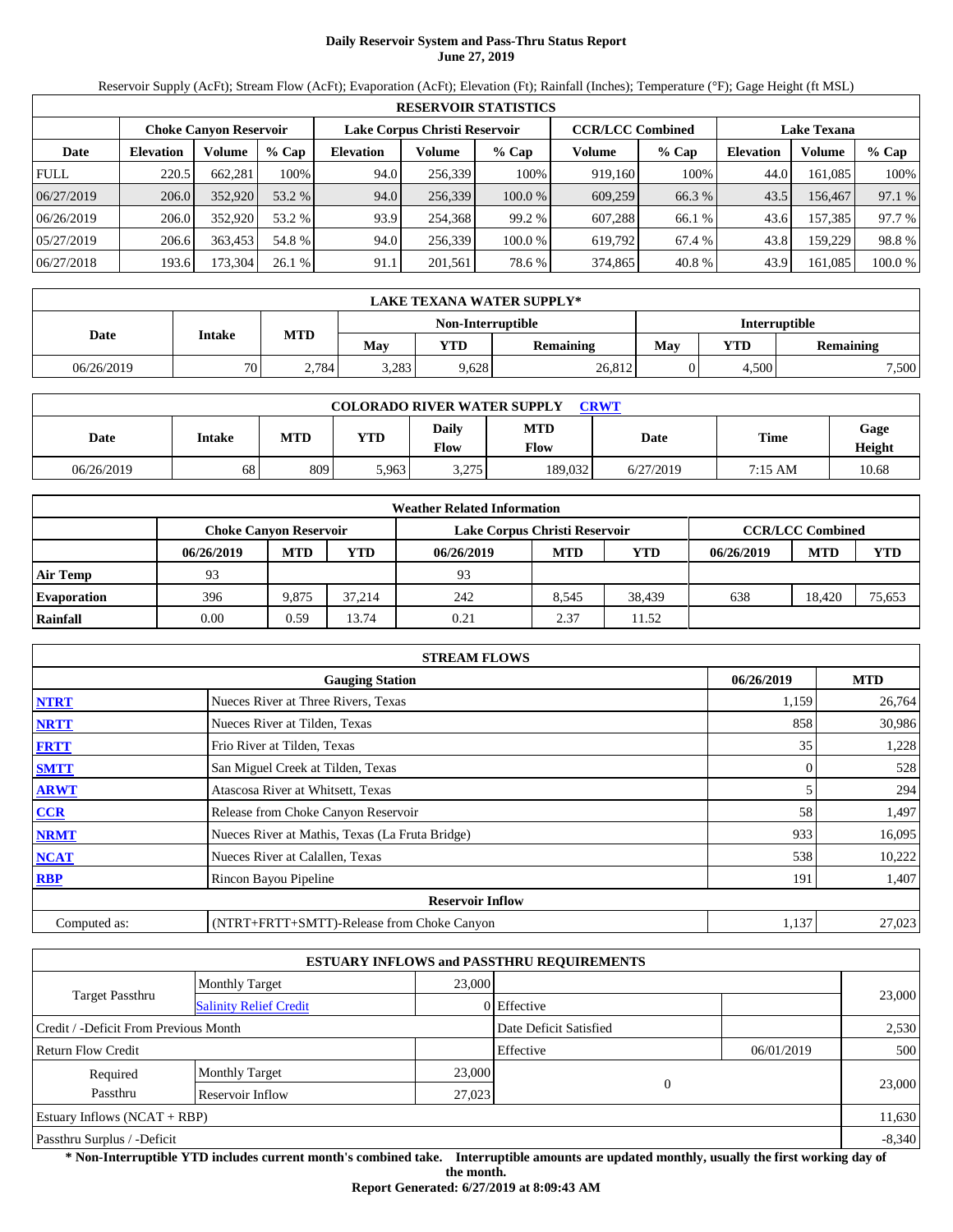# **Daily Reservoir System and Pass-Thru Status Report June 28, 2019**

Reservoir Supply (AcFt); Stream Flow (AcFt); Evaporation (AcFt); Elevation (Ft); Rainfall (Inches); Temperature (°F); Gage Height (ft MSL)

|             | <b>RESERVOIR STATISTICS</b> |                               |         |                  |                               |         |                         |         |                    |         |         |  |
|-------------|-----------------------------|-------------------------------|---------|------------------|-------------------------------|---------|-------------------------|---------|--------------------|---------|---------|--|
|             |                             | <b>Choke Canvon Reservoir</b> |         |                  | Lake Corpus Christi Reservoir |         | <b>CCR/LCC Combined</b> |         | <b>Lake Texana</b> |         |         |  |
| Date        | <b>Elevation</b>            | Volume                        | $%$ Cap | <b>Elevation</b> | Volume                        | $%$ Cap | Volume                  | $%$ Cap | <b>Elevation</b>   | Volume  | $%$ Cap |  |
| <b>FULL</b> | 220.5                       | 662.281                       | 100%    | 94.0             | 256,339                       | 100%    | 919.160                 | 100%    | 44.0               | 161.085 | 100%    |  |
| 06/28/2019  | 206.0                       | 352,920                       | 53.2 %  | 94.0             | 256,339                       | 100.0%  | 609,259                 | 66.3 %  | 43.5               | 156,467 | 97.1 %  |  |
| 06/27/2019  | 206.0                       | 352,920                       | 53.2 %  | 94.0             | 256,339                       | 100.0 % | 609.259                 | 66.3%   | 43.5               | 156.467 | 97.1 %  |  |
| 05/28/2019  | 206.5                       | 361.685                       | 54.6 %  | 94.0             | 256.339                       | 100.0 % | 618,024                 | 67.2 %  | 43.8               | 159.229 | 98.8%   |  |
| 06/28/2018  | 193.6                       | 173,304                       | 26.1%   | 91.1             | 201,561                       | 78.6 %  | 374,865                 | 40.8 %  | 44.0               | 161,085 | 100.0 % |  |

|            | LAKE TEXANA WATER SUPPLY* |            |       |                   |                  |                      |       |           |  |  |  |
|------------|---------------------------|------------|-------|-------------------|------------------|----------------------|-------|-----------|--|--|--|
|            | Intake                    |            |       | Non-Interruptible |                  | <b>Interruptible</b> |       |           |  |  |  |
| Date       |                           | <b>MTD</b> | May   | YTD               | <b>Remaining</b> | May                  | YTD   | Remaining |  |  |  |
| 06/27/2019 | 65                        | 2,849      | 3,283 | 9,628             | 26,812           |                      | 4.500 | 7,500     |  |  |  |

| <b>COLORADO RIVER WATER SUPPLY</b><br><b>CRWT</b> |        |            |            |               |                    |           |         |                |  |  |  |
|---------------------------------------------------|--------|------------|------------|---------------|--------------------|-----------|---------|----------------|--|--|--|
| Date                                              | Intake | <b>MTD</b> | <b>YTD</b> | Daily<br>Flow | <b>MTD</b><br>Flow | Date      | Time    | Gage<br>Height |  |  |  |
| 06/27/2019                                        | 68     | 876        | 6,030      | 3.752         | 192.783            | 6/28/2019 | 7:15 AM | 11.29          |  |  |  |

|                    |            |                               |            | <b>Weather Related Information</b> |            |        |            |                         |            |
|--------------------|------------|-------------------------------|------------|------------------------------------|------------|--------|------------|-------------------------|------------|
|                    |            | <b>Choke Canvon Reservoir</b> |            | Lake Corpus Christi Reservoir      |            |        |            | <b>CCR/LCC Combined</b> |            |
|                    | 06/27/2019 | <b>MTD</b>                    | <b>YTD</b> | 06/27/2019                         | <b>MTD</b> | YTD    | 06/27/2019 | <b>MTD</b>              | <b>YTD</b> |
| <b>Air Temp</b>    | 95         |                               |            | 93                                 |            |        |            |                         |            |
| <b>Evaporation</b> | 325        | 10.200                        | 37.539     | 357                                | 8.902      | 38.796 | 682        | 19.102                  | 76,335     |
| Rainfall           | 0.00       | 0.59                          | 13.74      | 0.00                               | 2.37       | 11.52  |            |                         |            |

|              | <b>STREAM FLOWS</b>                             |            |            |
|--------------|-------------------------------------------------|------------|------------|
|              | <b>Gauging Station</b>                          | 06/27/2019 | <b>MTD</b> |
| <b>NTRT</b>  | Nueces River at Three Rivers, Texas             | 943        | 27,707     |
| <b>NRTT</b>  | Nueces River at Tilden, Texas                   | 790        | 31,776     |
| <b>FRTT</b>  | Frio River at Tilden, Texas                     | 34         | 1,262      |
| <b>SMTT</b>  | San Miguel Creek at Tilden, Texas               |            | 528        |
| <b>ARWT</b>  | Atascosa River at Whitsett, Texas               |            | 298        |
| CCR          | Release from Choke Canyon Reservoir             | 58         | 1,554      |
| <b>NRMT</b>  | Nueces River at Mathis, Texas (La Fruta Bridge) | 933        | 17,028     |
| <b>NCAT</b>  | Nueces River at Calallen, Texas                 | 556        | 10,778     |
| <b>RBP</b>   | Rincon Bayou Pipeline                           | 191        | 1,598      |
|              | <b>Reservoir Inflow</b>                         |            |            |
| Computed as: | (NTRT+FRTT+SMTT)-Release from Choke Canyon      | 919        | 27,942     |

|                                       |                               |        | <b>ESTUARY INFLOWS and PASSTHRU REQUIREMENTS</b> |            |          |  |
|---------------------------------------|-------------------------------|--------|--------------------------------------------------|------------|----------|--|
|                                       | <b>Monthly Target</b>         | 23,000 |                                                  |            |          |  |
| Target Passthru                       | <b>Salinity Relief Credit</b> |        | 0 Effective                                      |            | 23,000   |  |
| Credit / -Deficit From Previous Month |                               |        | Date Deficit Satisfied                           |            | 2,530    |  |
| <b>Return Flow Credit</b>             |                               |        | Effective                                        | 06/01/2019 | 500      |  |
| Required                              | <b>Monthly Target</b>         | 23,000 |                                                  |            |          |  |
| Passthru                              | Reservoir Inflow              | 27,942 | $\Omega$                                         |            | 23,000   |  |
| Estuary Inflows $(NCAT + RBP)$        |                               |        |                                                  |            | 12,376   |  |
| Passthru Surplus / -Deficit           |                               |        |                                                  |            | $-7,594$ |  |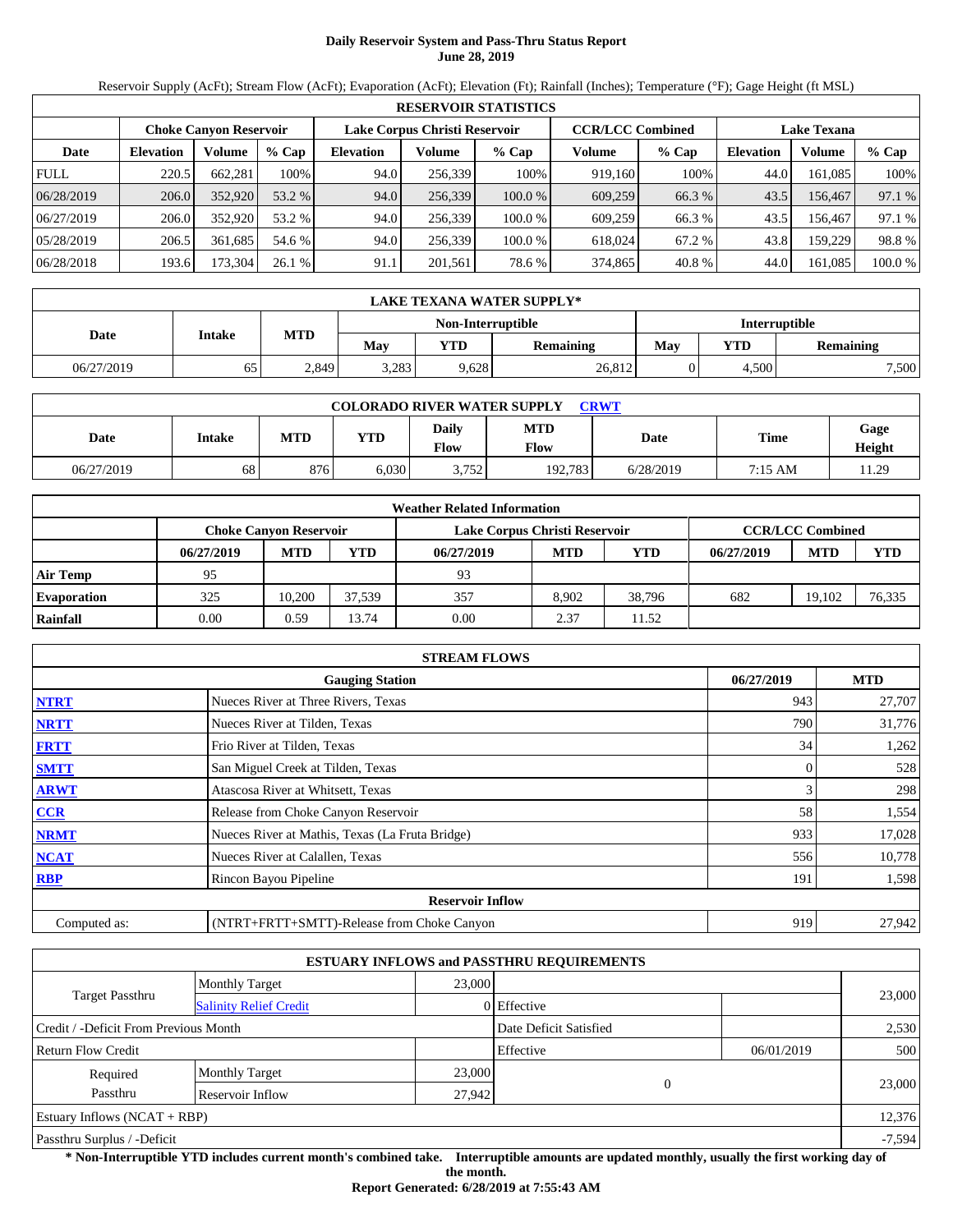# **Daily Reservoir System and Pass-Thru Status Report June 29, 2019**

Reservoir Supply (AcFt); Stream Flow (AcFt); Evaporation (AcFt); Elevation (Ft); Rainfall (Inches); Temperature (°F); Gage Height (ft MSL)

|             | <b>RESERVOIR STATISTICS</b> |                               |         |                  |                               |         |                         |         |                    |         |         |  |  |
|-------------|-----------------------------|-------------------------------|---------|------------------|-------------------------------|---------|-------------------------|---------|--------------------|---------|---------|--|--|
|             |                             | <b>Choke Canvon Reservoir</b> |         |                  | Lake Corpus Christi Reservoir |         | <b>CCR/LCC Combined</b> |         | <b>Lake Texana</b> |         |         |  |  |
| Date        | <b>Elevation</b>            | Volume                        | $%$ Cap | <b>Elevation</b> | Volume                        | $%$ Cap | Volume                  | $%$ Cap | <b>Elevation</b>   | Volume  | $%$ Cap |  |  |
| <b>FULL</b> | 220.5                       | 662.281                       | 100%    | 94.0             | 256,339                       | 100%    | 919.160                 | 100%    | 44.0               | 161.085 | 100%    |  |  |
| 06/29/2019  | 206.0                       | 352,920                       | 53.2 %  | 93.9             | 254.368                       | 99.2 %  | 607,288                 | 66.1 %  | 43.4               | 155,551 | 96.6 %  |  |  |
| 06/28/2019  | 206.0                       | 352,920                       | 53.2 %  | 94.0             | 256,339                       | 100.0 % | 609.259                 | 66.3%   | 43.5               | 156.467 | 97.1 %  |  |  |
| 05/29/2019  | 206.5                       | 361.685                       | 54.6 %  | 94.0             | 256.339                       | 100.0 % | 618,024                 | 67.2 %  | 43.7               | 158,306 | 98.3 %  |  |  |
| 06/29/2018  | 193.6                       | 173,304                       | 26.1%   | 91.1             | 201,561                       | 78.6 %  | 374,865                 | 40.8%   | 44.0               | 161,085 | 100.0 % |  |  |

|            | LAKE TEXANA WATER SUPPLY* |            |       |                   |                  |                      |       |           |  |  |  |
|------------|---------------------------|------------|-------|-------------------|------------------|----------------------|-------|-----------|--|--|--|
|            | Intake                    |            |       | Non-Interruptible |                  | <b>Interruptible</b> |       |           |  |  |  |
| Date       |                           | <b>MTD</b> | May   | <b>YTD</b>        | <b>Remaining</b> | May                  | YTD   | Remaining |  |  |  |
| 06/28/2019 | 70                        | 2,919      | 3,283 | 9,628             | 26,812           |                      | 4.500 | 7,500     |  |  |  |

| <b>COLORADO RIVER WATER SUPPLY</b><br><b>CRWT</b> |                 |            |            |               |                    |           |         |                |  |  |  |
|---------------------------------------------------|-----------------|------------|------------|---------------|--------------------|-----------|---------|----------------|--|--|--|
| Date                                              | Intake          | <b>MTD</b> | <b>YTD</b> | Daily<br>Flow | <b>MTD</b><br>Flow | Date      | Time    | Gage<br>Height |  |  |  |
| 06/28/2019                                        | 68 <sup>1</sup> | 944        | 6,098      | 4,407         | 197.190            | 6/29/2019 | 7:15 AM | 1.67           |  |  |  |

|                    |            |                                                                                           |            | <b>Weather Related Information</b> |            |        |            |            |            |
|--------------------|------------|-------------------------------------------------------------------------------------------|------------|------------------------------------|------------|--------|------------|------------|------------|
|                    |            | <b>CCR/LCC Combined</b><br>Lake Corpus Christi Reservoir<br><b>Choke Canvon Reservoir</b> |            |                                    |            |        |            |            |            |
|                    | 06/28/2019 | <b>MTD</b>                                                                                | <b>YTD</b> | 06/28/2019                         | <b>MTD</b> | YTD    | 06/28/2019 | <b>MTD</b> | <b>YTD</b> |
| <b>Air Temp</b>    | 96         |                                                                                           |            | 95                                 |            |        |            |            |            |
| <b>Evaporation</b> | 304        | 10.504                                                                                    | 37.843     | 378                                | 9.280      | 39.174 | 682        | 19.784     | 77,017     |
| Rainfall           | 0.00       | 0.59                                                                                      | 13.74      | 0.00                               | 2.37       | 11.52  |            |            |            |

|              | <b>STREAM FLOWS</b>                             |                |            |
|--------------|-------------------------------------------------|----------------|------------|
|              | <b>Gauging Station</b>                          | 06/28/2019     | <b>MTD</b> |
| <b>NTRT</b>  | Nueces River at Three Rivers, Texas             | 875            | 28,582     |
| <b>NRTT</b>  | Nueces River at Tilden, Texas                   | 873            | 32,649     |
| <b>FRTT</b>  | Frio River at Tilden, Texas                     | 38             | 1,300      |
| <b>SMTT</b>  | San Miguel Creek at Tilden, Texas               | $\overline{0}$ | 528        |
| <b>ARWT</b>  | Atascosa River at Whitsett, Texas               |                | 300        |
| <b>CCR</b>   | Release from Choke Canyon Reservoir             | 58             | 1,612      |
| <b>NRMT</b>  | Nueces River at Mathis, Texas (La Fruta Bridge) | 907            | 17,935     |
| <b>NCAT</b>  | Nueces River at Calallen, Texas                 | 534            | 11,312     |
| <b>RBP</b>   | Rincon Bayou Pipeline                           | 199            | 1,796      |
|              | <b>Reservoir Inflow</b>                         |                |            |
| Computed as: | (NTRT+FRTT+SMTT)-Release from Choke Canyon      | 856            | 28,798     |

|                                       |                               |                        | <b>ESTUARY INFLOWS and PASSTHRU REQUIREMENTS</b> |            |          |
|---------------------------------------|-------------------------------|------------------------|--------------------------------------------------|------------|----------|
|                                       | <b>Monthly Target</b>         | 23,000                 |                                                  |            |          |
| Target Passthru                       | <b>Salinity Relief Credit</b> |                        | 0 Effective                                      |            | 23,000   |
| Credit / -Deficit From Previous Month |                               | Date Deficit Satisfied |                                                  | 2,530      |          |
| <b>Return Flow Credit</b>             |                               |                        | Effective                                        | 06/01/2019 | 500      |
| Required                              | <b>Monthly Target</b>         | 23,000                 |                                                  |            |          |
| Passthru<br>Reservoir Inflow          |                               |                        | $\theta$<br>28,798                               |            | 23,000   |
| Estuary Inflows $(NCAT + RBP)$        |                               |                        |                                                  |            | 13,108   |
| Passthru Surplus / -Deficit           |                               |                        |                                                  |            | $-7,042$ |